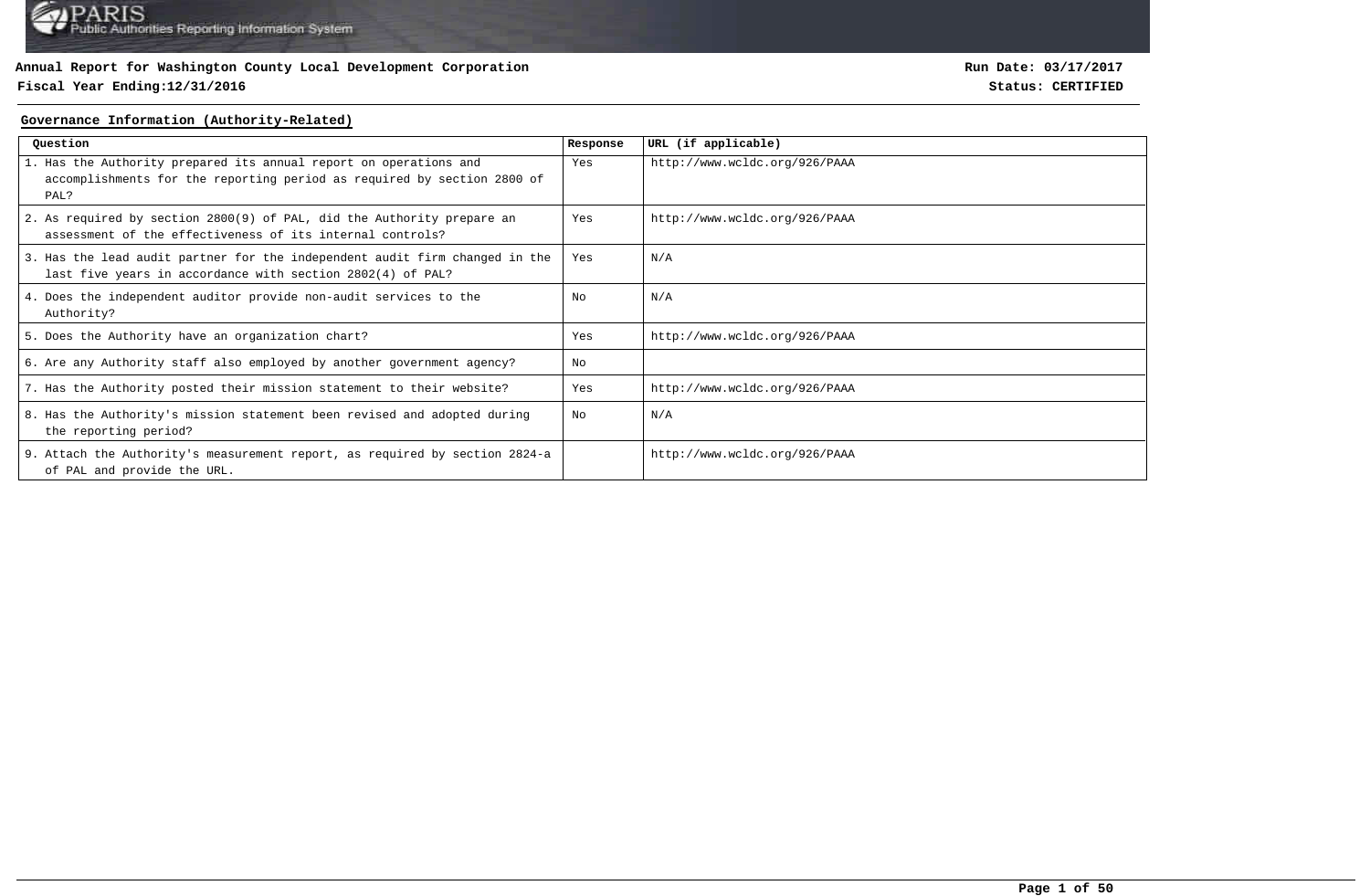**Fiscal Year Ending:12/31/2016 Status: CERTIFIED**

## **Governance Information (Board-Related)**

| Question                                                                                                                                                   | Response   | <b>URL</b>                               |
|------------------------------------------------------------------------------------------------------------------------------------------------------------|------------|------------------------------------------|
| 1. Has the Board established a Governance Committee in accordance with Section 2824(7)<br>of PAL?                                                          | <b>Yes</b> | N/A                                      |
| 2. Has the Board established an Audit Committee in accordance with Section 2824(4) of<br>PAL?                                                              | Yes        | N/A                                      |
| 3. Has the Board established Finance Committee in accordance with Section 2824(8) of<br>PAL?                                                               | Yes        | N/A                                      |
| 4. Provide a URL link where a list of Board committees can be found (including the<br>name of the committee and the date established):                     |            | http://www.wcldc.org/926/PAAA            |
| 5. Does the majority of the Board meet the independence requirements of Section<br>2825(2) of PAL?                                                         | Yes        | N/A                                      |
| 6. Provide a URL link to the minutes of the Board and committee meetings held during<br>the covered fiscal year                                            |            | http://www.wcldc.org/948/Agendas-Minutes |
| 7. Has the Board adopted bylaws and made them available to Board members and staff?                                                                        | Yes        | http://www.wcldc.org/926/PAAA            |
| 8. Has the Board adopted a code of ethics for Board members and staff?                                                                                     | Yes        | http://www.wcldc.org/926/PAAA            |
| 9. Does the Board review and monitor the Authority's implementation of financial and<br>management controls?                                               | Yes        | N/A                                      |
| 10. Does the Board execute direct oversight of the CEO and management in accordance<br>with Section 2824(1) of PAL?                                        | Yes        | N/A                                      |
| 11. Has the Board adopted policies for the following in accordance with Section 2824(1)<br>of PAL?                                                         |            |                                          |
| Salary and Compensation                                                                                                                                    | Yes        | N/A                                      |
| Time and Attendance                                                                                                                                        | Yes        | N/A                                      |
| Whistleblower Protection                                                                                                                                   | Yes        | N/A                                      |
| Defense and Indemnification of Board Members                                                                                                               | Yes        | N/A                                      |
| 12. Has the Board adopted a policy prohibiting the extension of credit to Board members Yes<br>and staff in accordance with Section 2824(5) of PAL?        |            | N/A                                      |
| 13. Are the Authority's Board members, officers, and staff required to submit financial Yes<br>disclosure forms in accordance with Section 2825(3) of PAL? |            | N/A                                      |
| 14. Was a performance evaluation of the board completed?                                                                                                   | Yes        | N/A                                      |
| 15. Was compensation paid by the Authority made in accordance with employee or union<br>contracts?                                                         | Yes        | N/A                                      |
| 16. Has the board adopted a conditional/additional compensation policy governing all<br>employees?                                                         | No         |                                          |
|                                                                                                                                                            |            |                                          |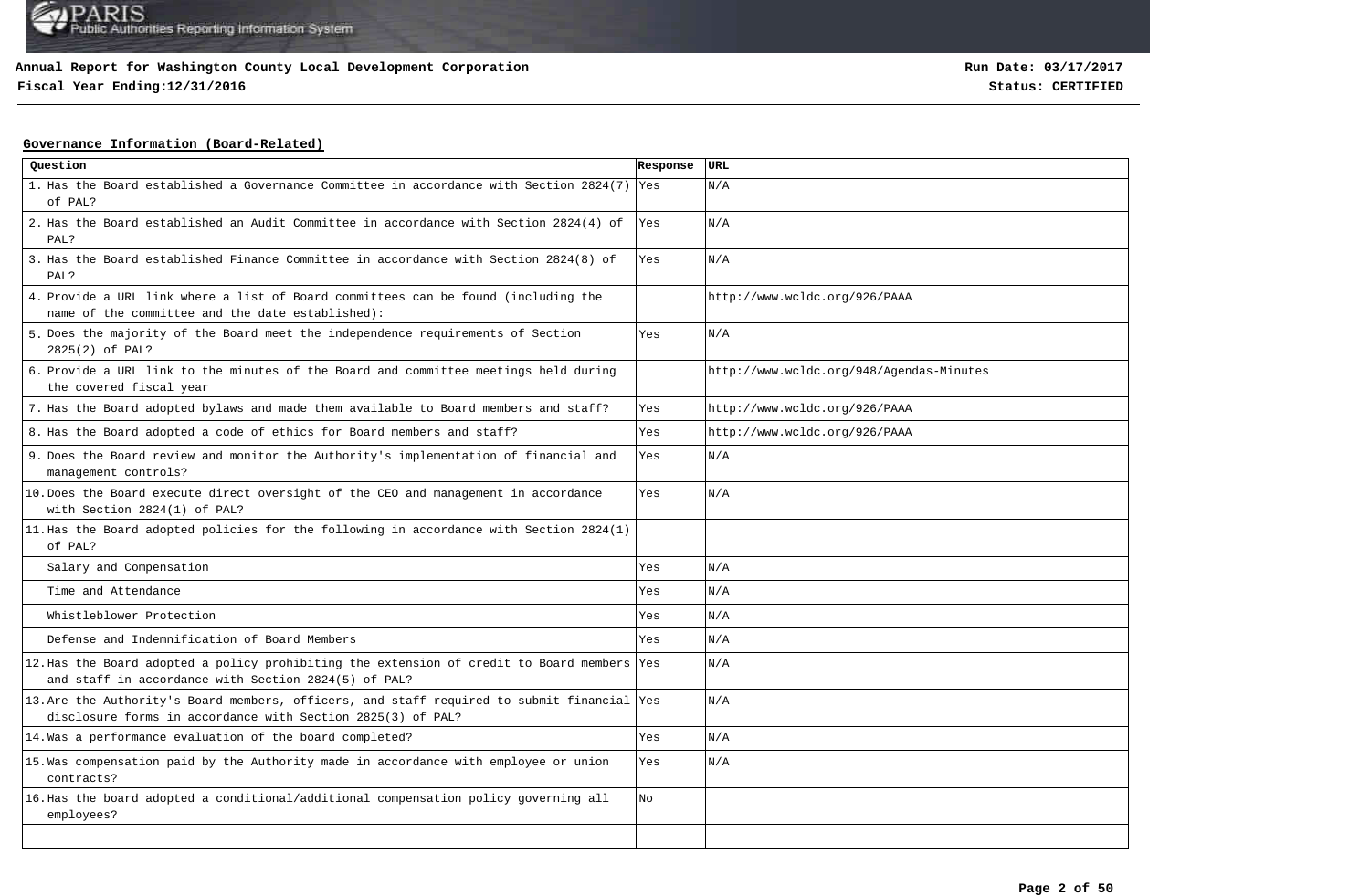## **Annual Report for Washington County Local Development Corporation**

# **Fiscal Year Ending:12/31/2016 Status: CERTIFIED**

| Board of Directors Listing                                                                               |                 |                                                                                                          |                 |
|----------------------------------------------------------------------------------------------------------|-----------------|----------------------------------------------------------------------------------------------------------|-----------------|
| Name                                                                                                     | Hicks, Matt     | Name                                                                                                     | Idleman, Sara   |
| Chair of Board                                                                                           | No              | Chair of Board                                                                                           | No              |
| If yes, Chair designated By.                                                                             |                 | If yes, Chair designated By.                                                                             |                 |
| Term Start Date                                                                                          | 01/01/2016      | Term Start Date                                                                                          | 01/01/2016      |
| Term Expiration Date                                                                                     | Ex-Officio      | Term Expiration Date                                                                                     | Ex-Officio      |
| Title                                                                                                    | Town Supervisor | Title                                                                                                    | Town Supervisor |
| Has the Board member appointed<br>a designee?                                                            | Yes             | Has the Board member appointed<br>a designee?                                                            | Yes             |
| Designee Name                                                                                            | Jay Niles       | Designee Name                                                                                            | Richard Norman  |
| Ex-officio                                                                                               | Yes             | Ex-officio                                                                                               | Yes             |
| Nominated By                                                                                             | Ex-Officio      | Nominated By                                                                                             | Ex-Officio      |
| Appointed By                                                                                             | Ex-Officio      | Appointed By                                                                                             | Ex-Officio      |
| Confirmed by Senate?                                                                                     |                 | Confirmed by Senate?                                                                                     |                 |
| Has the Board member/designee<br>signed the acknowledgement of<br>fiduciary duty?                        | Yes             | Has the Board member/designee<br>signed the acknowledgement of<br>fiduciary duty?                        | Yes             |
| Complied with training<br>requirement of<br>Section 2824?                                                | Yes             | Complied with training<br>requirement of<br>Section 2824?                                                | Yes             |
| Does the Board<br>member/designee also hold an<br>elected or appointed State gove                        | No              | Does the Board<br>member/designee also hold an<br>elected or appointed State gove                        | No              |
| Does the Board<br>member/designee also hold an<br>elected or appointed municipal<br>government position? | Yes             | Does the Board<br>member/designee also hold an<br>elected or appointed municipal<br>government position? | Yes             |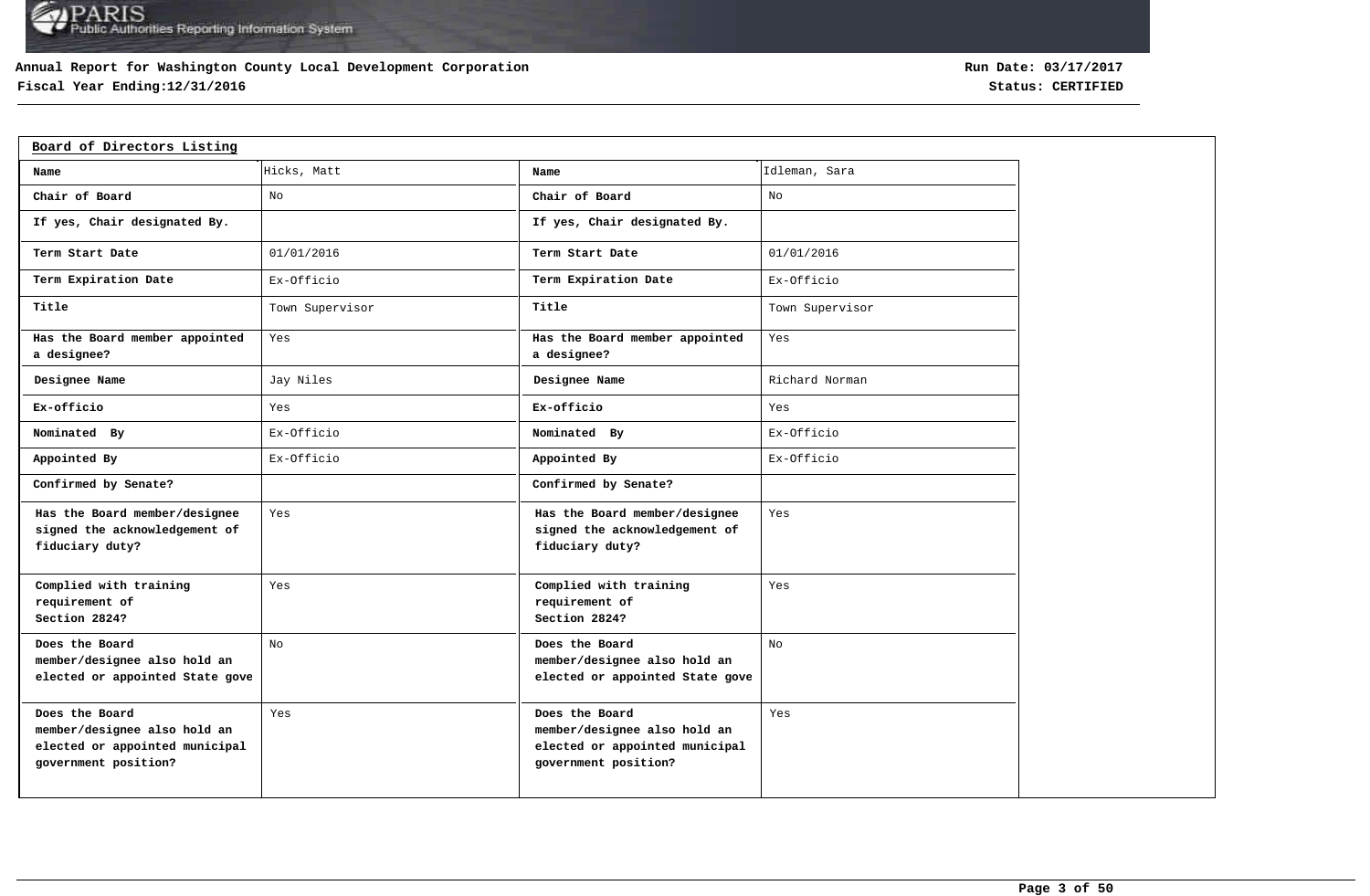## **Annual Report for Washington County Local Development Corporation**

# **Fiscal Year Ending:12/31/2016 Status: CERTIFIED**

| Board of Directors Listing                                                                               |                 |                                                                                                          |                 |
|----------------------------------------------------------------------------------------------------------|-----------------|----------------------------------------------------------------------------------------------------------|-----------------|
| Name                                                                                                     | Henke, Robert   | Name                                                                                                     | Shay, Robert    |
| Chair of Board                                                                                           | No              | Chair of Board                                                                                           | No              |
| If yes, Chair designated By.                                                                             |                 | If yes, Chair designated By.                                                                             |                 |
| Term Start Date                                                                                          | 01/01/2016      | Term Start Date                                                                                          | 01/01/2016      |
| Term Expiration Date                                                                                     | Ex-Officio      | Term Expiration Date                                                                                     | Ex-Officio      |
| Title                                                                                                    | Town Supervisor | Title                                                                                                    | Town Supervisor |
| Has the Board member appointed<br>a designee?                                                            | Yes             | Has the Board member appointed<br>a designee?                                                            | Yes             |
| Designee Name                                                                                            | Jared Humiston  | Designee Name                                                                                            | Marion Watkins  |
| Ex-officio                                                                                               | Yes             | Ex-officio                                                                                               | Yes             |
| Nominated By                                                                                             | Ex-Officio      | Nominated By                                                                                             | Ex-Officio      |
| Appointed By                                                                                             | Ex-Officio      | Appointed By                                                                                             | Ex-Officio      |
| Confirmed by Senate?                                                                                     |                 | Confirmed by Senate?                                                                                     |                 |
| Has the Board member/designee<br>signed the acknowledgement of<br>fiduciary duty?                        | Yes             | Has the Board member/designee<br>signed the acknowledgement of<br>fiduciary duty?                        | Yes             |
| Complied with training<br>requirement of<br>Section 2824?                                                | Yes             | Complied with training<br>requirement of<br>Section 2824?                                                | Yes             |
| Does the Board<br>member/designee also hold an<br>elected or appointed State gove                        | No              | Does the Board<br>member/designee also hold an<br>elected or appointed State gove                        | No              |
| Does the Board<br>member/designee also hold an<br>elected or appointed municipal<br>government position? | Yes             | Does the Board<br>member/designee also hold an<br>elected or appointed municipal<br>government position? | Yes             |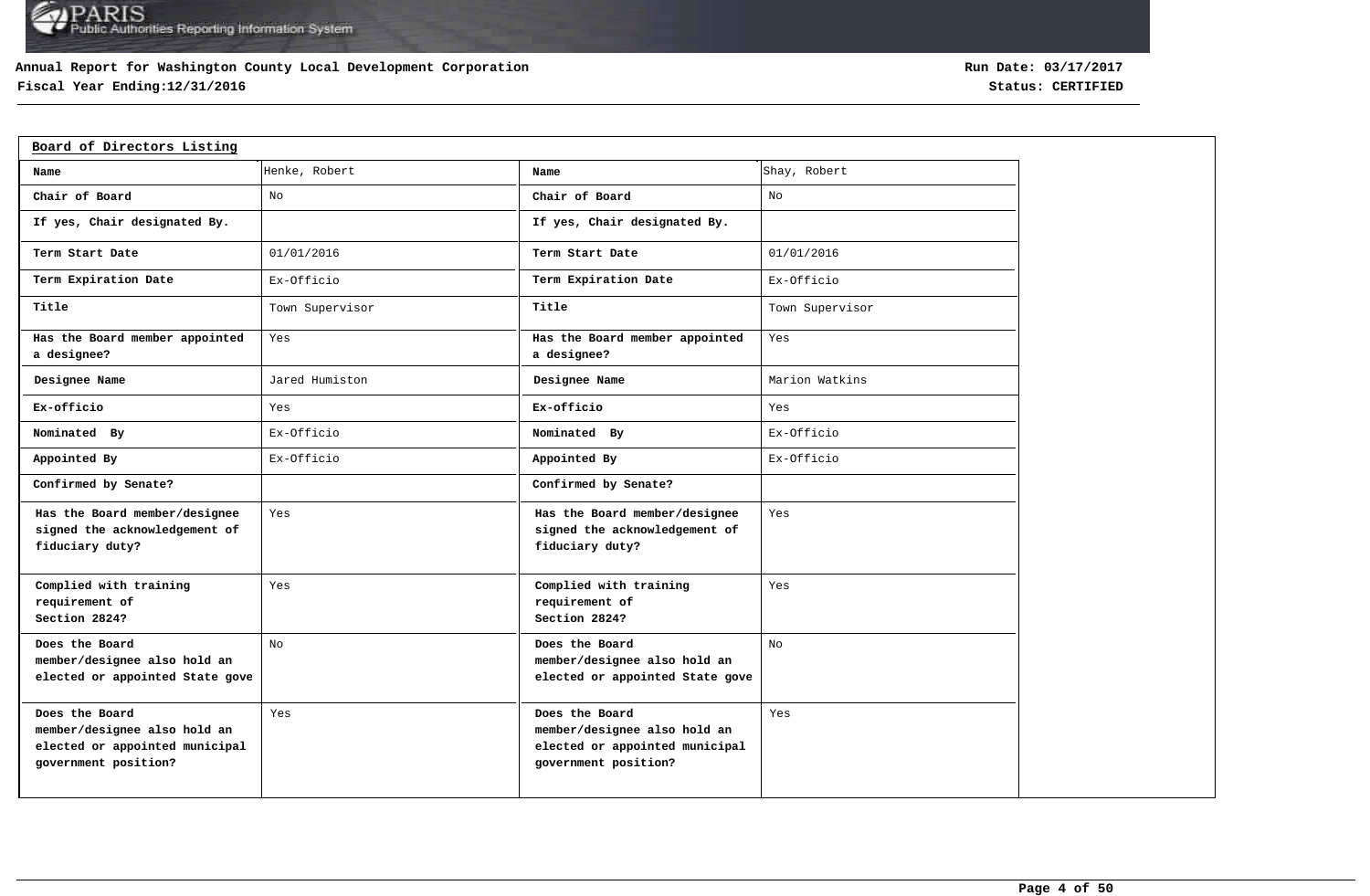## **Annual Report for Washington County Local Development Corporation**

# **Fiscal Year Ending:12/31/2016 Status: CERTIFIED**

| Board of Directors Listing                                                                               |                     |                                                                                                          |                   |
|----------------------------------------------------------------------------------------------------------|---------------------|----------------------------------------------------------------------------------------------------------|-------------------|
| Name                                                                                                     | Supernant, Mitchell | Name                                                                                                     | Fedler, Catherine |
| Chair of Board                                                                                           | No                  | Chair of Board                                                                                           | No                |
| If yes, Chair designated By.                                                                             |                     | If yes, Chair designated By.                                                                             |                   |
| Term Start Date                                                                                          | 01/01/2016          | Term Start Date                                                                                          | 01/01/2016        |
| Term Expiration Date                                                                                     | Ex-Officio          | Term Expiration Date                                                                                     | Ex-Officio        |
| Title                                                                                                    | Town Supervisor     | Title                                                                                                    | Town Supervisor   |
| Has the Board member appointed<br>a designee?                                                            | No                  | Has the Board member appointed<br>a designee?                                                            | No                |
| Designee Name                                                                                            |                     | Designee Name                                                                                            |                   |
| Ex-officio                                                                                               | Yes                 | Ex-officio                                                                                               | Yes               |
| Nominated By                                                                                             | Ex-Officio          | Nominated By                                                                                             | Ex-Officio        |
| Appointed By                                                                                             | Ex-Officio          | Appointed By                                                                                             | Ex-Officio        |
| Confirmed by Senate?                                                                                     |                     | Confirmed by Senate?                                                                                     |                   |
| Has the Board member/designee<br>signed the acknowledgement of<br>fiduciary duty?                        | Yes                 | Has the Board member/designee<br>signed the acknowledgement of<br>fiduciary duty?                        | Yes               |
| Complied with training<br>requirement of<br>Section 2824?                                                | Yes                 | Complied with training<br>requirement of<br>Section 2824?                                                | Yes               |
| Does the Board<br>member/designee also hold an<br>elected or appointed State gove                        | No                  | Does the Board<br>member/designee also hold an<br>elected or appointed State gove                        | No                |
| Does the Board<br>member/designee also hold an<br>elected or appointed municipal<br>government position? | Yes                 | Does the Board<br>member/designee also hold an<br>elected or appointed municipal<br>government position? | Yes               |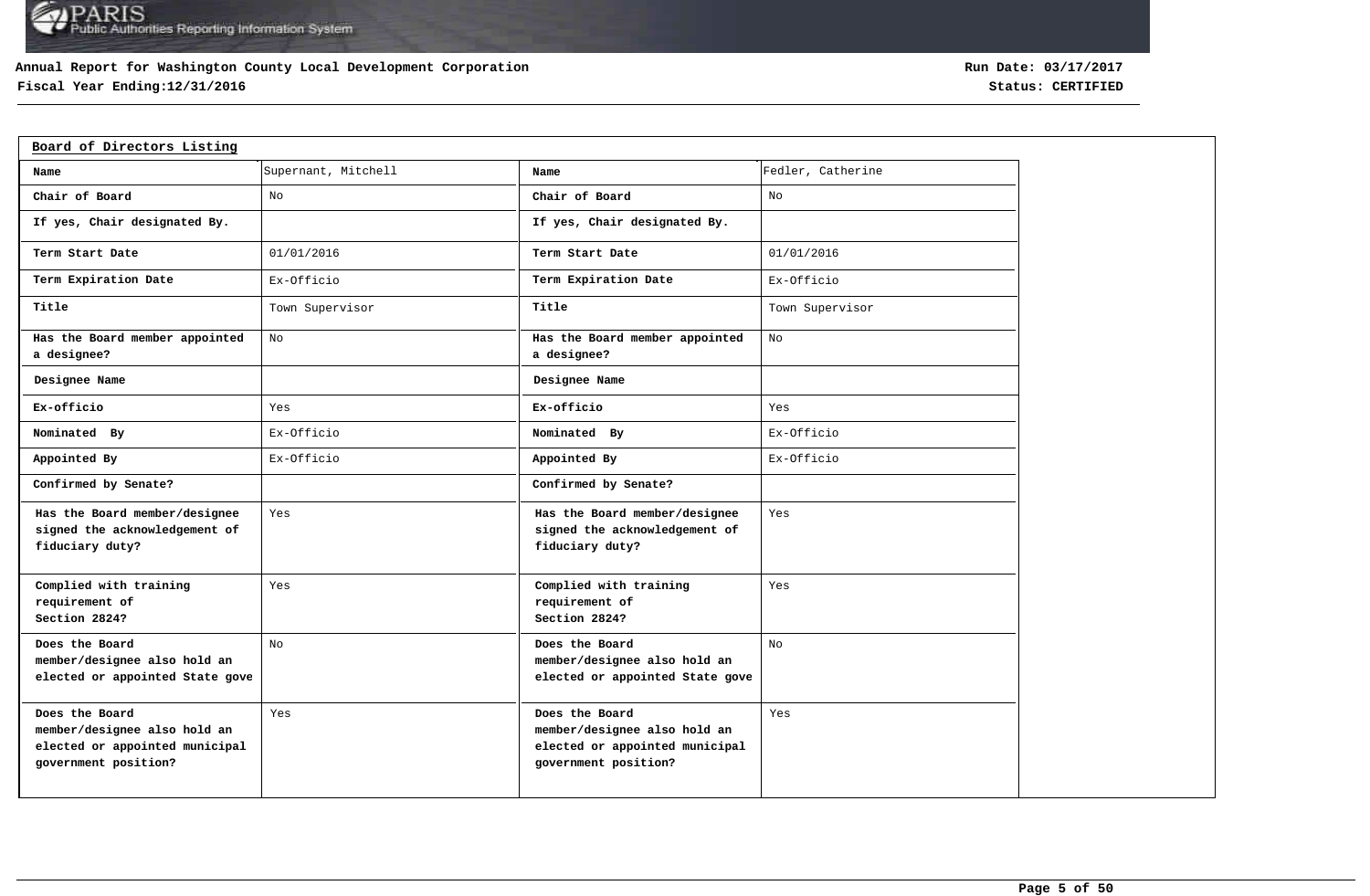## **Annual Report for Washington County Local Development Corporation**

# **Fiscal Year Ending:12/31/2016 Status: CERTIFIED**

| Board of Directors Listing                                                                               |                 |                                                                                                          |                 |
|----------------------------------------------------------------------------------------------------------|-----------------|----------------------------------------------------------------------------------------------------------|-----------------|
| Name                                                                                                     | Skellie, Jay    | Name                                                                                                     | Moore, Richard  |
| Chair of Board                                                                                           | No              | Chair of Board                                                                                           | No              |
| If yes, Chair designated By.                                                                             |                 | If yes, Chair designated By.                                                                             |                 |
| Term Start Date                                                                                          | 01/01/2016      | Term Start Date                                                                                          | 01/01/2016      |
| Term Expiration Date                                                                                     | Ex-Officio      | Term Expiration Date                                                                                     | Ex-Officio      |
| Title                                                                                                    | Town Supervisor | Title                                                                                                    | Town Supervisor |
| Has the Board member appointed<br>a designee?                                                            | No              | Has the Board member appointed<br>a designee?                                                            | No              |
| Designee Name                                                                                            |                 | Designee Name                                                                                            |                 |
| Ex-officio                                                                                               | Yes             | Ex-officio                                                                                               | Yes             |
| Nominated By                                                                                             | Ex-Officio      | Nominated By                                                                                             | Ex-Officio      |
| Appointed By                                                                                             | Ex-Officio      | Appointed By                                                                                             | Ex-Officio      |
| Confirmed by Senate?                                                                                     |                 | Confirmed by Senate?                                                                                     |                 |
| Has the Board member/designee<br>signed the acknowledgement of<br>fiduciary duty?                        | Yes             | Has the Board member/designee<br>signed the acknowledgement of<br>fiduciary duty?                        | Yes             |
| Complied with training<br>requirement of<br>Section 2824?                                                | No              | Complied with training<br>requirement of<br>Section 2824?                                                | Yes             |
| Does the Board<br>member/designee also hold an<br>elected or appointed State gove                        | No              | Does the Board<br>member/designee also hold an<br>elected or appointed State gove                        | No              |
| Does the Board<br>member/designee also hold an<br>elected or appointed municipal<br>government position? | Yes             | Does the Board<br>member/designee also hold an<br>elected or appointed municipal<br>government position? | Yes             |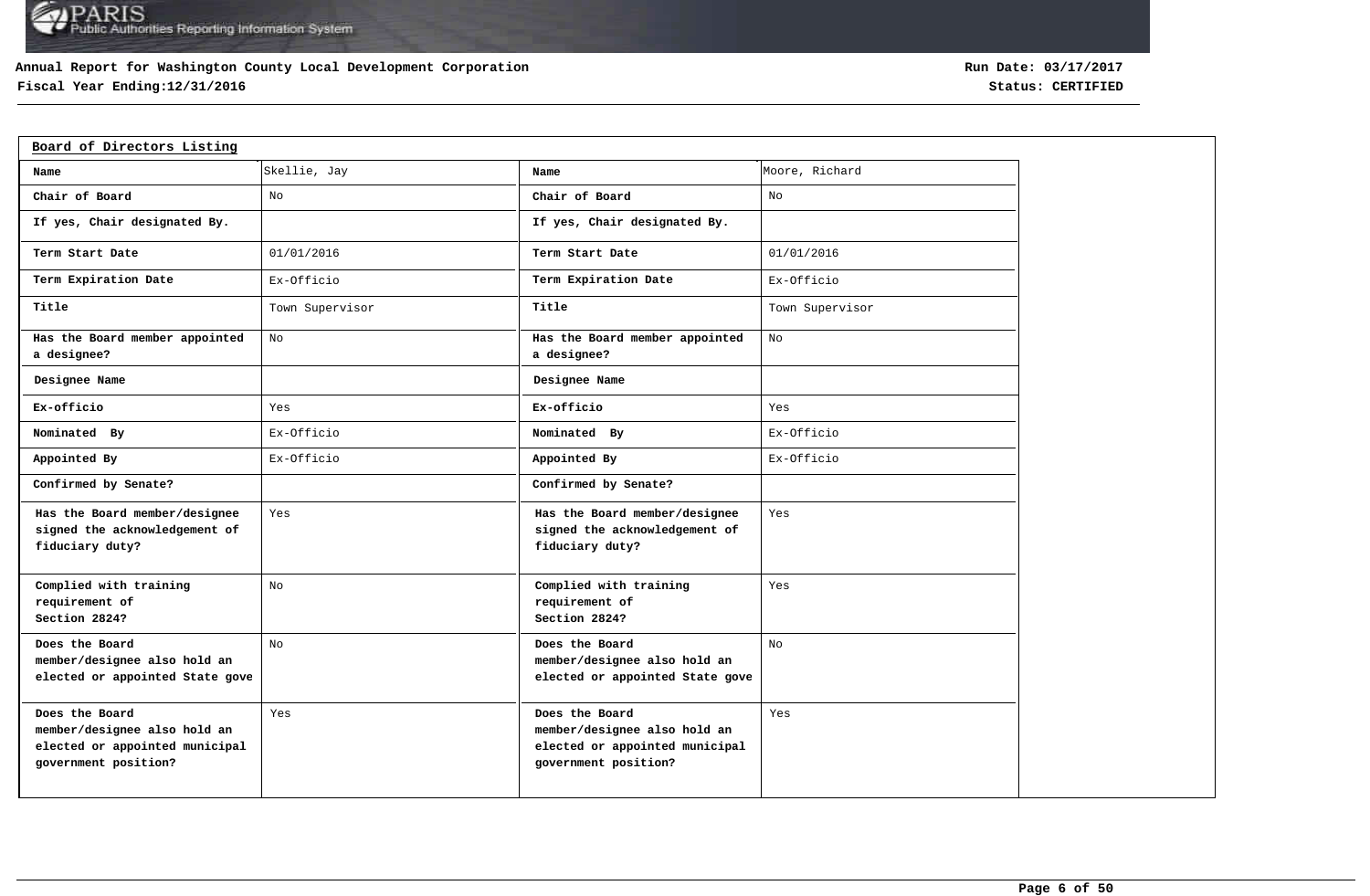## **Annual Report for Washington County Local Development Corporation**

# **Fiscal Year Ending:12/31/2016 Status: CERTIFIED**

| Board of Directors Listing                                                                               |                 |                                                                                                          |                 |
|----------------------------------------------------------------------------------------------------------|-----------------|----------------------------------------------------------------------------------------------------------|-----------------|
| Name                                                                                                     | LaPointe, John  | Name                                                                                                     | O'Brien, David  |
| Chair of Board                                                                                           | No              | Chair of Board                                                                                           | No              |
| If yes, Chair designated By.                                                                             |                 | If yes, Chair designated By.                                                                             |                 |
| Term Start Date                                                                                          | 01/01/2016      | Term Start Date                                                                                          | 01/01/2016      |
| Term Expiration Date                                                                                     | Ex-Officio      | Term Expiration Date                                                                                     | Ex-Officio      |
| Title                                                                                                    | Town Supervisor | Title                                                                                                    | Town Supervisor |
| Has the Board member appointed<br>a designee?                                                            | No              | Has the Board member appointed<br>a designee?                                                            | No              |
| Designee Name                                                                                            |                 | Designee Name                                                                                            |                 |
| Ex-officio                                                                                               | Yes             | Ex-officio                                                                                               | Yes             |
| Nominated By                                                                                             | Ex-Officio      | Nominated By                                                                                             | Ex-Officio      |
| Appointed By                                                                                             | Ex-Officio      | Appointed By                                                                                             | Ex-Officio      |
| Confirmed by Senate?                                                                                     |                 | Confirmed by Senate?                                                                                     |                 |
| Has the Board member/designee<br>signed the acknowledgement of<br>fiduciary duty?                        | Yes             | Has the Board member/designee<br>signed the acknowledgement of<br>fiduciary duty?                        | Yes             |
| Complied with training<br>requirement of<br>Section 2824?                                                | No              | Complied with training<br>requirement of<br>Section 2824?                                                | Yes             |
| Does the Board<br>member/designee also hold an<br>elected or appointed State gove                        | No              | Does the Board<br>member/designee also hold an<br>elected or appointed State gove                        | No              |
| Does the Board<br>member/designee also hold an<br>elected or appointed municipal<br>government position? | Yes             | Does the Board<br>member/designee also hold an<br>elected or appointed municipal<br>government position? | Yes             |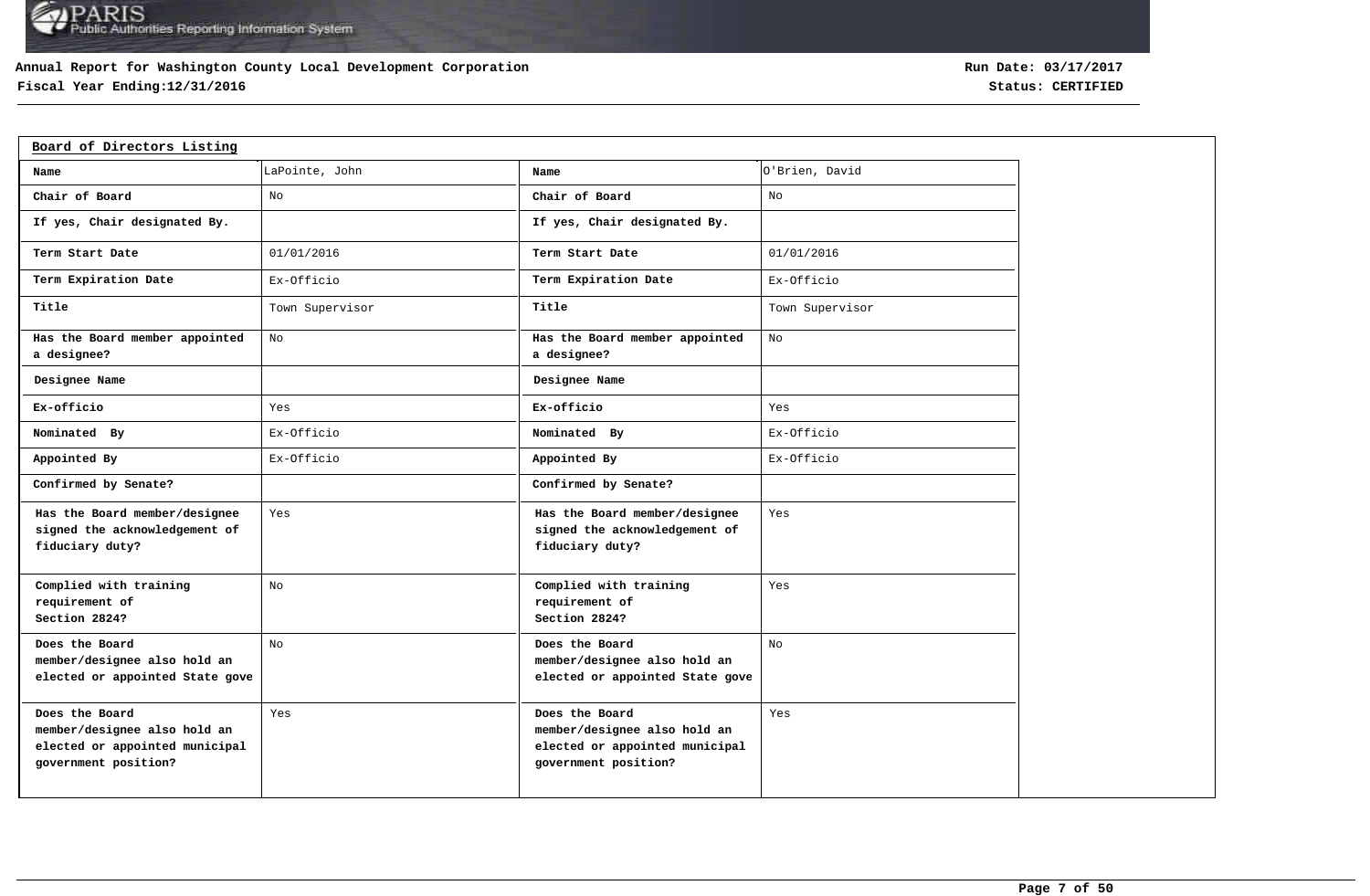## **Annual Report for Washington County Local Development Corporation**

# **Fiscal Year Ending:12/31/2016 Status: CERTIFIED**

| Board of Directors Listing                                                                               |                 |                                                                                                          |                 |
|----------------------------------------------------------------------------------------------------------|-----------------|----------------------------------------------------------------------------------------------------------|-----------------|
| Name                                                                                                     | Haff, Dana      | Name                                                                                                     | Shaw, Dan       |
| Chair of Board                                                                                           | No              | Chair of Board                                                                                           | No              |
| If yes, Chair designated By.                                                                             |                 | If yes, Chair designated By.                                                                             |                 |
| Term Start Date                                                                                          | 01/01/2016      | Term Start Date                                                                                          | 01/01/2016      |
| Term Expiration Date                                                                                     | Ex-Officio      | Term Expiration Date                                                                                     | Ex-Officio      |
| Title                                                                                                    | Town Supervisor | Title                                                                                                    | Town Supervisor |
| Has the Board member appointed<br>a designee?                                                            | No              | Has the Board member appointed<br>a designee?                                                            | No              |
| Designee Name                                                                                            |                 | Designee Name                                                                                            |                 |
| Ex-officio                                                                                               | Yes             | Ex-officio                                                                                               | Yes             |
| Nominated By                                                                                             | Ex-Officio      | Nominated By                                                                                             | Ex-Officio      |
| Appointed By                                                                                             | Ex-Officio      | Appointed By                                                                                             | Ex-Officio      |
| Confirmed by Senate?                                                                                     |                 | Confirmed by Senate?                                                                                     |                 |
| Has the Board member/designee<br>signed the acknowledgement of<br>fiduciary duty?                        | Yes             | Has the Board member/designee<br>signed the acknowledgement of<br>fiduciary duty?                        | Yes             |
| Complied with training<br>requirement of<br>Section 2824?                                                | Yes             | Complied with training<br>requirement of<br>Section 2824?                                                | Yes             |
| Does the Board<br>member/designee also hold an<br>elected or appointed State gove                        | No              | Does the Board<br>member/designee also hold an<br>elected or appointed State gove                        | No              |
| Does the Board<br>member/designee also hold an<br>elected or appointed municipal<br>government position? | Yes             | Does the Board<br>member/designee also hold an<br>elected or appointed municipal<br>government position? | Yes             |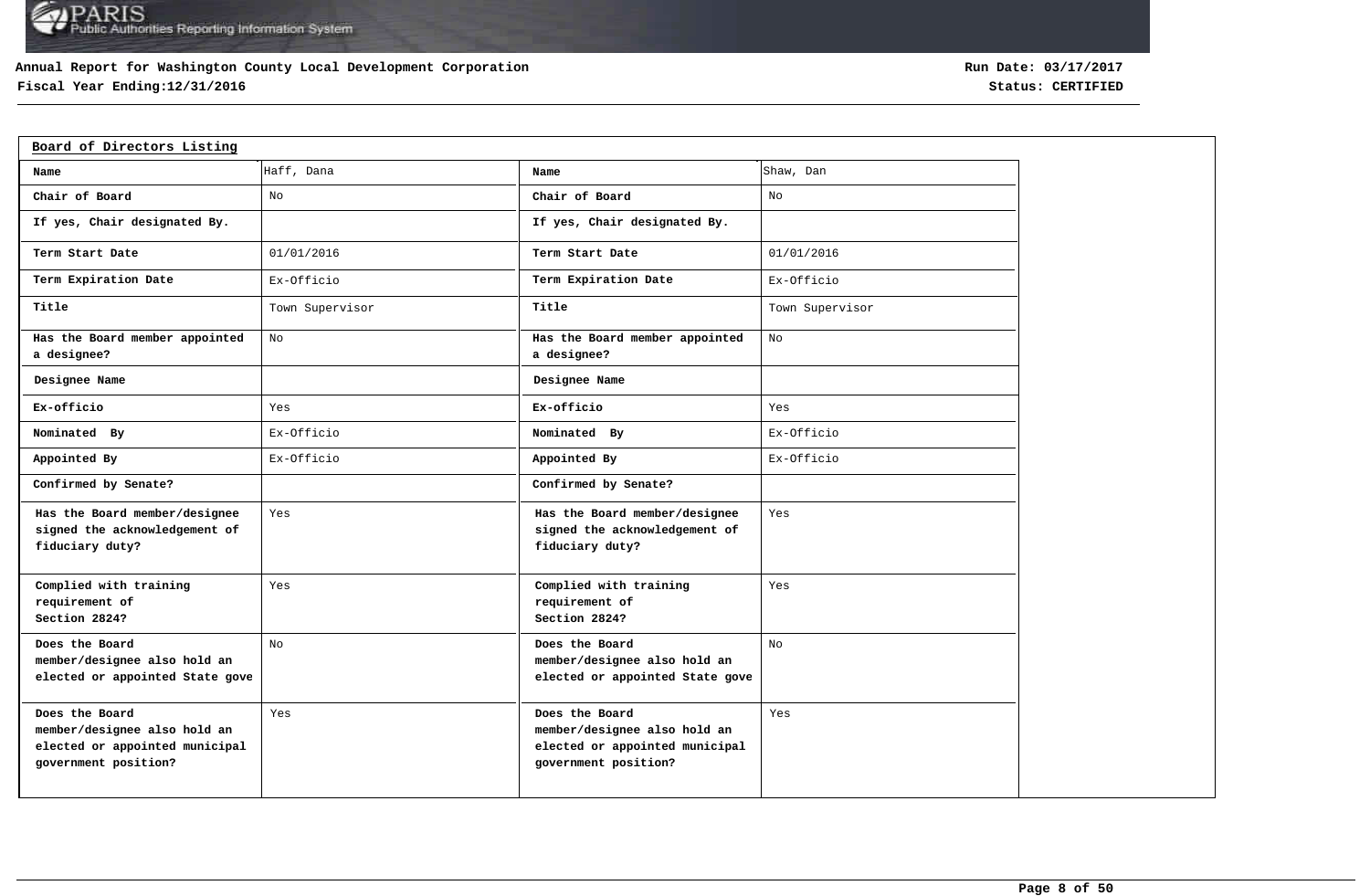## **Annual Report for Washington County Local Development Corporation**

# **Fiscal Year Ending:12/31/2016 Status: CERTIFIED**

| Board of Directors Listing                                                                               |                 |                                                                                                          |                 |
|----------------------------------------------------------------------------------------------------------|-----------------|----------------------------------------------------------------------------------------------------------|-----------------|
| Name                                                                                                     | Hogan, Dana     | Name                                                                                                     | Gang, George    |
| Chair of Board                                                                                           | No              | Chair of Board                                                                                           | No              |
| If yes, Chair designated By.                                                                             |                 | If yes, Chair designated By.                                                                             |                 |
| Term Start Date                                                                                          | 01/01/2016      | Term Start Date                                                                                          | 01/01/2016      |
| Term Expiration Date                                                                                     | Ex-Officio      | Term Expiration Date                                                                                     | Ex-Officio      |
| Title                                                                                                    | Town Supervisor | Title                                                                                                    | Town Supervisor |
| Has the Board member appointed<br>a designee?                                                            | No              | Has the Board member appointed<br>a designee?                                                            | No              |
| Designee Name                                                                                            |                 | Designee Name                                                                                            |                 |
| Ex-officio                                                                                               | Yes             | Ex-officio                                                                                               | Yes             |
| Nominated By                                                                                             | Ex-Officio      | Nominated By                                                                                             | Ex-Officio      |
| Appointed By                                                                                             | Ex-Officio      | Appointed By                                                                                             | Ex-Officio      |
| Confirmed by Senate?                                                                                     |                 | Confirmed by Senate?                                                                                     |                 |
| Has the Board member/designee<br>signed the acknowledgement of<br>fiduciary duty?                        | Yes             | Has the Board member/designee<br>signed the acknowledgement of<br>fiduciary duty?                        | Yes             |
| Complied with training<br>requirement of<br>Section 2824?                                                | No              | Complied with training<br>requirement of<br>Section 2824?                                                | Yes             |
| Does the Board<br>member/designee also hold an<br>elected or appointed State gove                        | No              | Does the Board<br>member/designee also hold an<br>elected or appointed State gove                        | No              |
| Does the Board<br>member/designee also hold an<br>elected or appointed municipal<br>government position? | Yes             | Does the Board<br>member/designee also hold an<br>elected or appointed municipal<br>government position? | Yes             |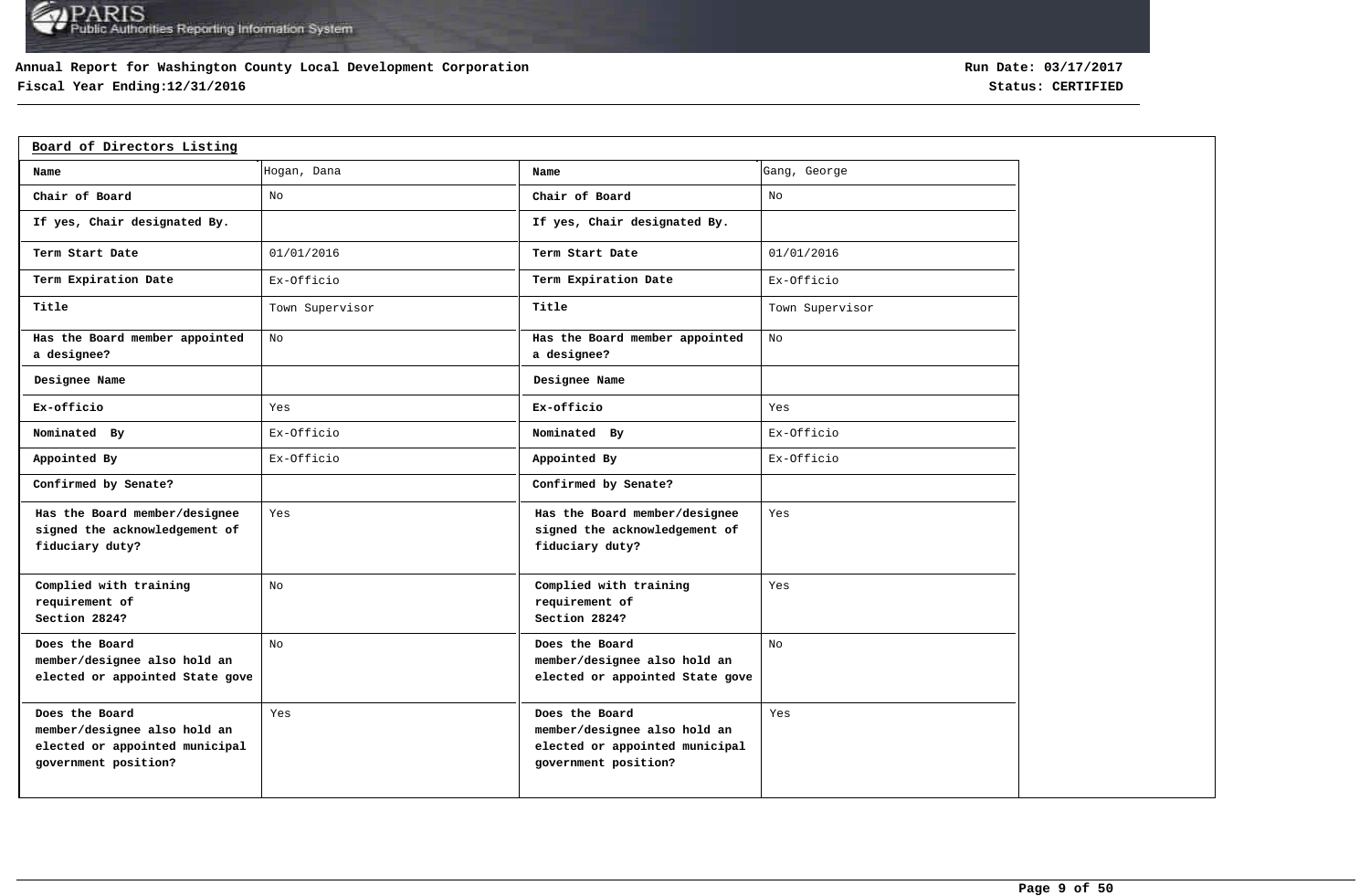## **Annual Report for Washington County Local Development Corporation**

# **Fiscal Year Ending:12/31/2016 Status: CERTIFIED**

| Board of Directors Listing                                                                               |                 |                                                                                                          |                   |
|----------------------------------------------------------------------------------------------------------|-----------------|----------------------------------------------------------------------------------------------------------|-------------------|
| Name                                                                                                     | Campbell, Brian | Name                                                                                                     | Armstrong, George |
| Chair of Board                                                                                           | No              | Chair of Board                                                                                           | No                |
| If yes, Chair designated By.                                                                             |                 | If yes, Chair designated By.                                                                             |                   |
| Term Start Date                                                                                          | 01/01/2016      | Term Start Date                                                                                          | 01/01/2016        |
| Term Expiration Date                                                                                     | Ex-Officio      | Term Expiration Date                                                                                     | Ex-Officio        |
| Title                                                                                                    | Town Supervisor | Title                                                                                                    | Town Supervisor   |
| Has the Board member appointed<br>a designee?                                                            | No              | Has the Board member appointed<br>a designee?                                                            | No                |
| Designee Name                                                                                            |                 | Designee Name                                                                                            |                   |
| Ex-officio                                                                                               | Yes             | Ex-officio                                                                                               | Yes               |
| Nominated By                                                                                             | Ex-Officio      | Nominated By                                                                                             | Ex-Officio        |
| Appointed By                                                                                             | Ex-Officio      | Appointed By                                                                                             | Ex-Officio        |
| Confirmed by Senate?                                                                                     |                 | Confirmed by Senate?                                                                                     |                   |
| Has the Board member/designee<br>signed the acknowledgement of<br>fiduciary duty?                        | Yes             | Has the Board member/designee<br>signed the acknowledgement of<br>fiduciary duty?                        | Yes               |
| Complied with training<br>requirement of<br>Section 2824?                                                | Yes             | Complied with training<br>requirement of<br>Section 2824?                                                | Yes               |
| Does the Board<br>member/designee also hold an<br>elected or appointed State gove                        | No              | Does the Board<br>member/designee also hold an<br>elected or appointed State gove                        | No                |
| Does the Board<br>member/designee also hold an<br>elected or appointed municipal<br>government position? | Yes             | Does the Board<br>member/designee also hold an<br>elected or appointed municipal<br>government position? | Yes               |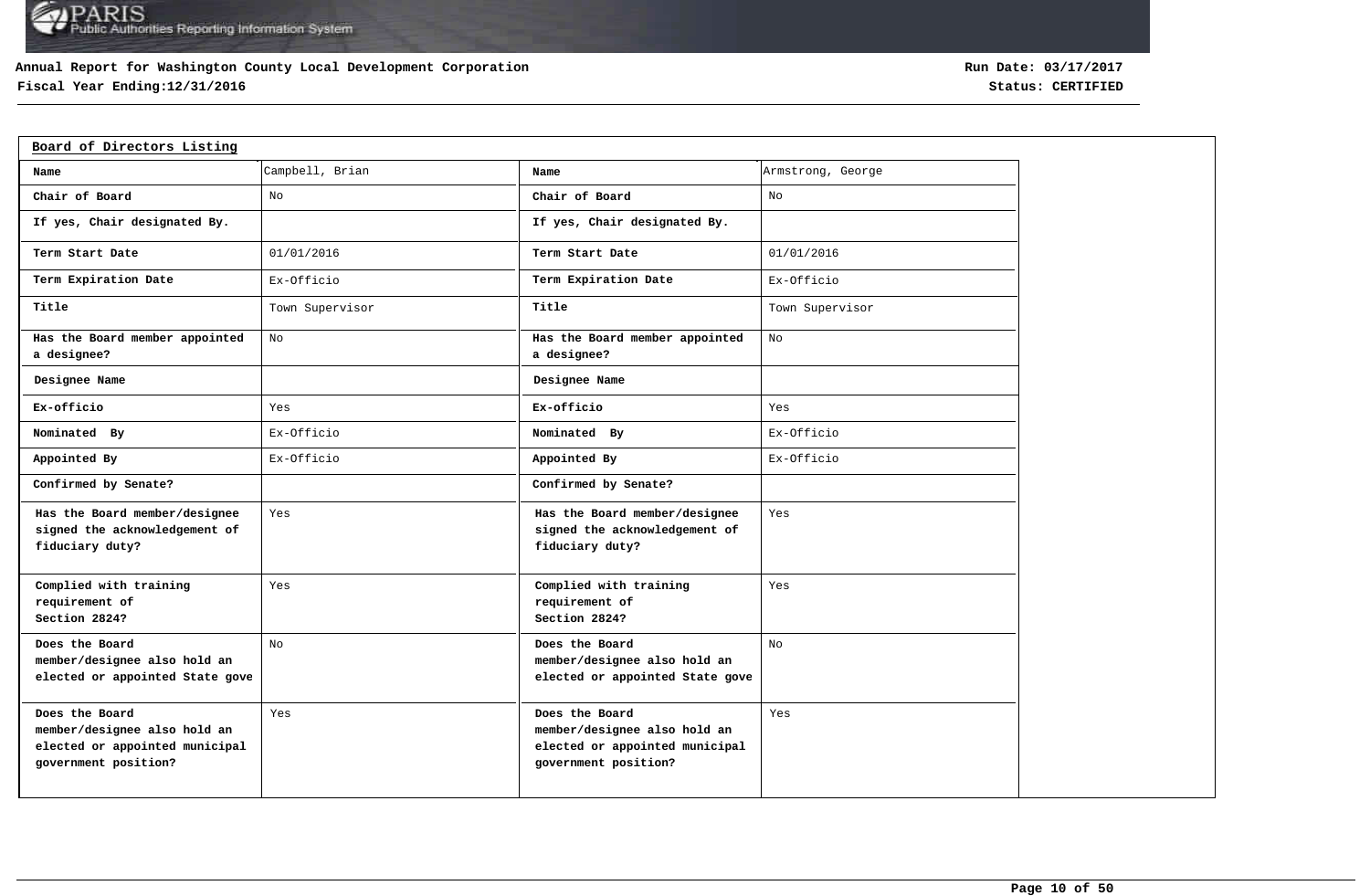## **Annual Report for Washington County Local Development Corporation**

# **Fiscal Year Ending:12/31/2016 Status: CERTIFIED**

| Board of Directors Listing                                                                               |                  |
|----------------------------------------------------------------------------------------------------------|------------------|
| Name                                                                                                     | Pitts, Seth      |
| Chair of Board                                                                                           | Yes              |
| If yes, Chair designated By.                                                                             | Elected by Board |
| Term Start Date                                                                                          | 01/01/2016       |
| Term Expiration Date                                                                                     | Ex-Officio       |
| Title                                                                                                    | Town Supervisor  |
| Has the Board member appointed<br>a designee?                                                            | No               |
| Designee Name                                                                                            |                  |
| Ex-officio                                                                                               | Yes              |
| Nominated By                                                                                             | Ex-Officio       |
| Appointed By                                                                                             | Ex-Officio       |
| Confirmed by Senate?                                                                                     |                  |
| Has the Board member/designee<br>signed the acknowledgement of<br>fiduciary duty?                        | Yes              |
| Complied with training<br>requirement of<br>Section 2824?                                                | Yes              |
| Does the Board<br>member/designee also hold an<br>elected or appointed State gove                        | No               |
| Does the Board<br>member/designee also hold an<br>elected or appointed municipal<br>government position? | Yes              |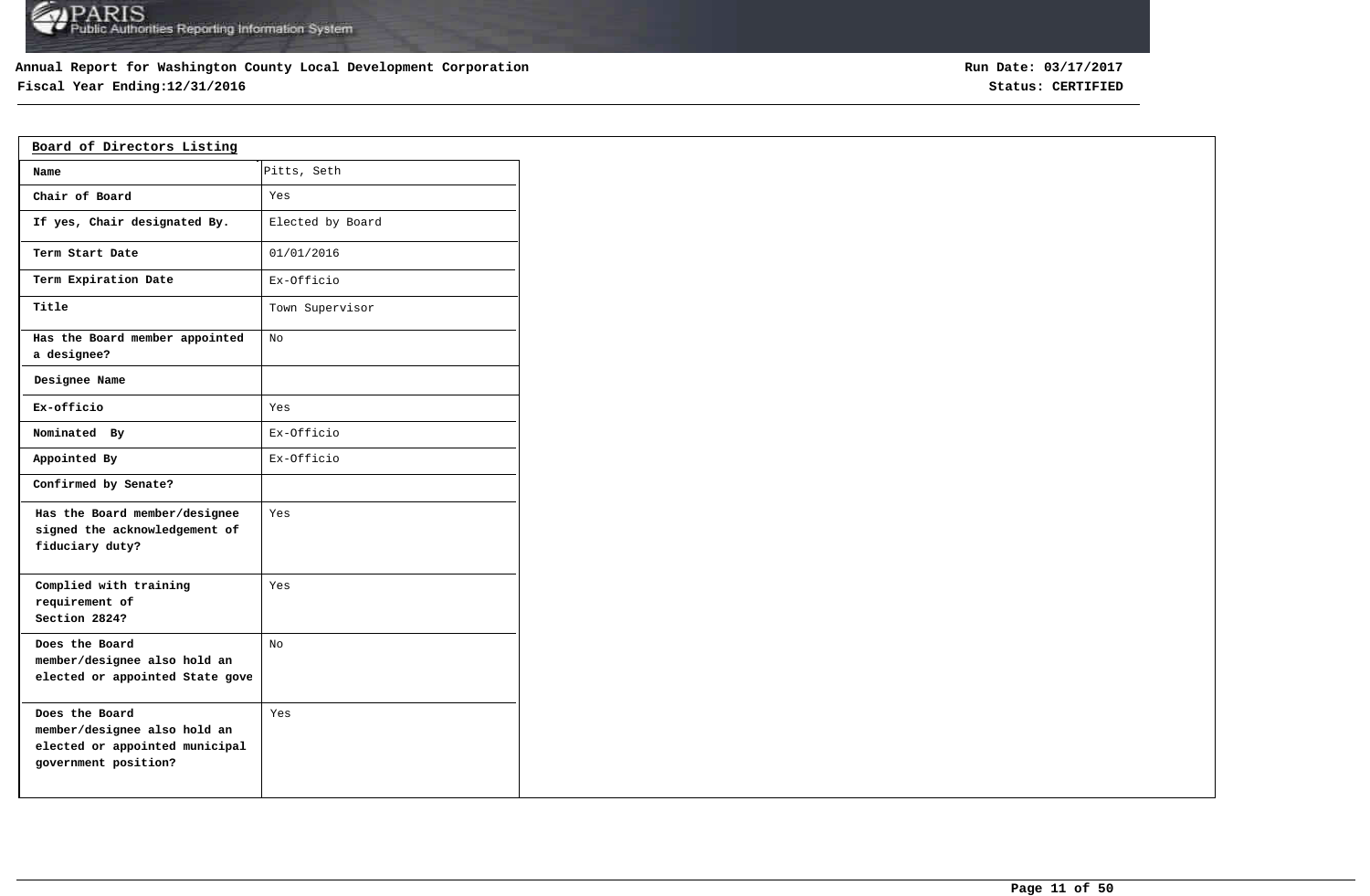**Fiscal Year Ending:12/31/2016 Status: CERTIFIED**

# **Staff Listing**

| Name     | Title      | Group                   | Department | Union | Barga- | $ $ Full | Exempt Base |            | Actual    | Over      | Performance Extra Pay | Other       | Total     | Individual               | If yes, Is |
|----------|------------|-------------------------|------------|-------|--------|----------|-------------|------------|-----------|-----------|-----------------------|-------------|-----------|--------------------------|------------|
|          |            |                         |            | Name  | ining  | Time/    |             | Annualized | salary    | time      | Bonus                 | Compensa    | Compens   | also paid by the payment |            |
|          |            |                         | Subsidiary |       | Unit   | Part     |             | Salary     | paid to   | paid by   |                       | tion/Allo   | -ation    | another                  | made by a  |
|          |            |                         |            |       |        | Time     |             |            | the       | Authority |                       | wances/Ad   |           | entity to                | State or   |
|          |            |                         |            |       |        |          |             |            | Individua |           |                       | justments   |           | perform the              | local      |
|          |            |                         |            |       |        |          |             |            |           |           |                       |             |           | work of the              | government |
|          |            |                         |            |       |        |          |             |            |           |           |                       |             |           | Authority                |            |
| Darfler, | Economic   | Administrative          |            |       |        | PΤ       | No          | 15,000.00  | 4,600     | 0         |                       | 0           | 4,600     | No                       |            |
| Layne    |            | Developmen and Clerical |            |       |        |          |             |            |           |           |                       |             |           |                          |            |
|          |            |                         |            |       |        |          |             |            |           |           |                       |             |           |                          |            |
|          | Assistance |                         |            |       |        |          |             |            |           |           |                       |             |           |                          |            |
| Derway,  | President  | Executive               |            |       |        | FT       | Yes         | 60,000.00  | 55,835.53 |           | $\Omega$              | $\mathbf 0$ | 55,835.53 | No                       |            |
| Deanna L |            |                         |            |       |        |          |             |            |           |           |                       |             |           |                          |            |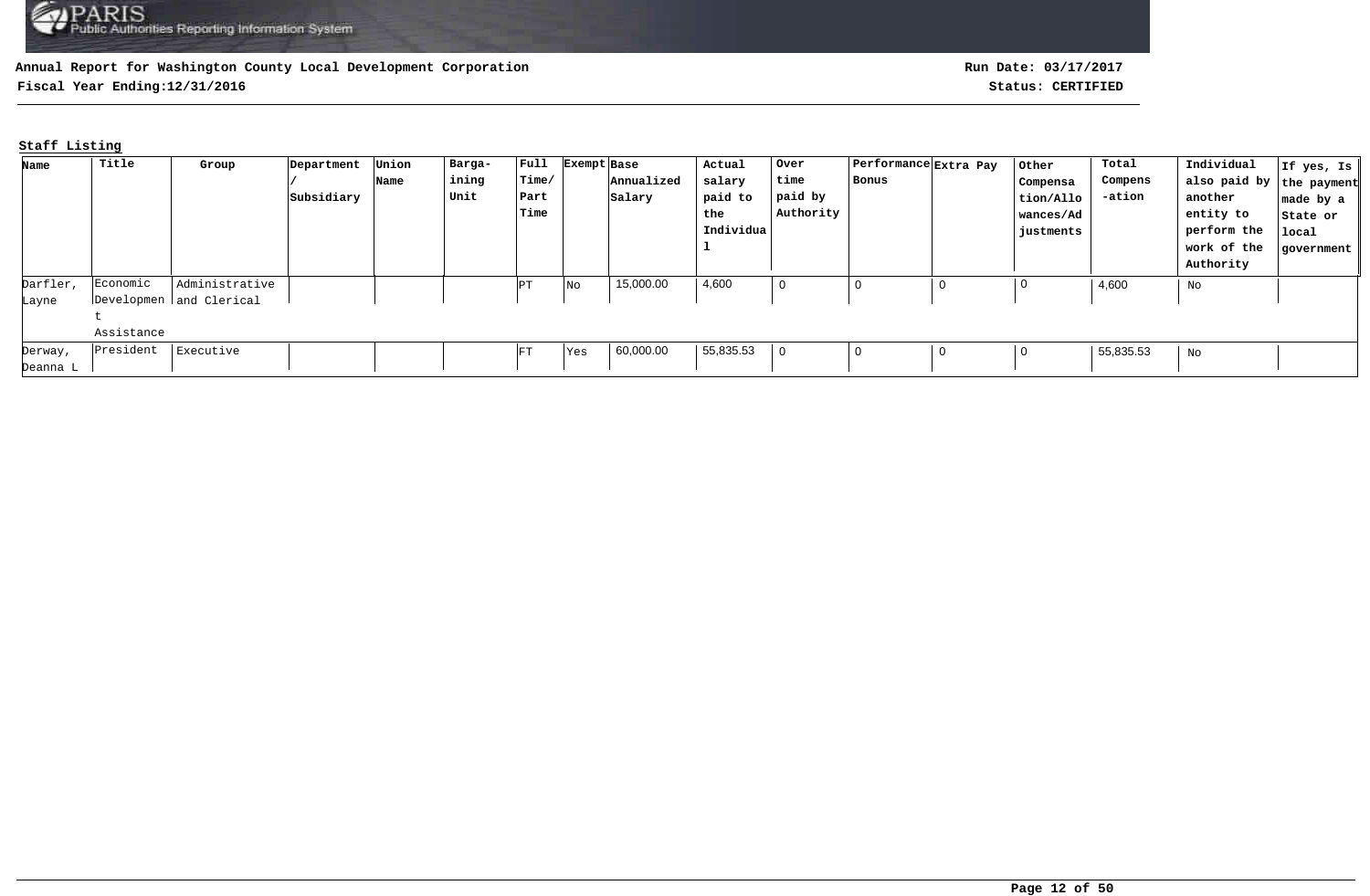**Fiscal Year Ending:12/31/2016 Status: CERTIFIED**

No

## **Benefit Information**

During the fiscal year, did the Authority continue to pay for any of the above mentioned benefits for

## **Board Members**

| Name                       | Title     | Severance | Payment | Club    | Use of    | Personal Auto Transpo- |         | Housing | Spousal / | Tuition Multi- |         | None         | Other |
|----------------------------|-----------|-----------|---------|---------|-----------|------------------------|---------|---------|-----------|----------------|---------|--------------|-------|
|                            |           | Package   | for     | Member- | Corporate | Loans                  | rtation | Allow-  | Dependent | Assist-        | Year    | of           |       |
|                            |           |           | Unused  | ships   | Credit    |                        |         | ance    | Life      | ance           | Employ- | These        |       |
|                            |           |           | Leave   |         | Cards     |                        |         |         | Insurance |                | ment    | Benefits     |       |
| Hogan,                     | Board of  |           |         |         |           |                        |         |         |           |                |         | $\, {\rm X}$ |       |
| Dana                       | Directors |           |         |         |           |                        |         |         |           |                |         |              |       |
| Henke,                     | Board of  |           |         |         |           |                        |         |         |           |                |         | $\mathbf X$  |       |
| Robert                     | Directors |           |         |         |           |                        |         |         |           |                |         |              |       |
| Supernant,                 | Board of  |           |         |         |           |                        |         |         |           |                |         | $\mathbf X$  |       |
| Mitchell                   | Directors |           |         |         |           |                        |         |         |           |                |         |              |       |
| Campbell,                  | Board of  |           |         |         |           |                        |         |         |           |                |         | $\mathbf X$  |       |
| Brian                      | Directors |           |         |         |           |                        |         |         |           |                |         |              |       |
| 0'Brien,                   | Board of  |           |         |         |           |                        |         |         |           |                |         | $\mathbf X$  |       |
| David                      | Directors |           |         |         |           |                        |         |         |           |                |         |              |       |
| Haff, Dana Board of        |           |           |         |         |           |                        |         |         |           |                |         | Χ            |       |
|                            | Directors |           |         |         |           |                        |         |         |           |                |         |              |       |
| Idleman,                   | Board of  |           |         |         |           |                        |         |         |           |                |         | Χ            |       |
| Sara                       | Directors |           |         |         |           |                        |         |         |           |                |         |              |       |
| Armstrong,                 | Board of  |           |         |         |           |                        |         |         |           |                |         | X            |       |
| George                     | Directors |           |         |         |           |                        |         |         |           |                |         |              |       |
| Shaw, Dan                  | Board of  |           |         |         |           |                        |         |         |           |                |         | Χ            |       |
|                            | Directors |           |         |         |           |                        |         |         |           |                |         |              |       |
| Niles, Jay Board of        |           |           |         |         |           |                        |         |         |           |                |         | $\mathbf X$  |       |
|                            | Directors |           |         |         |           |                        |         |         |           |                |         |              |       |
| Norman,                    | Board of  |           |         |         |           |                        |         |         |           |                |         | $\mathbf X$  |       |
| Richard                    | Directors |           |         |         |           |                        |         |         |           |                |         |              |       |
| Fedler,                    | Board of  |           |         |         |           |                        |         |         |           |                |         | $\mathbf X$  |       |
| Catherine                  | Directors |           |         |         |           |                        |         |         |           |                |         |              |       |
| $\overline{\text{Shay}}$ , | Board of  |           |         |         |           |                        |         |         |           |                |         | $\mathbf X$  |       |
| Robert                     | Directors |           |         |         |           |                        |         |         |           |                |         |              |       |
| Pitts,                     | Board of  |           |         |         |           |                        |         |         |           |                |         | $\mathbf X$  |       |
| Seth                       | Directors |           |         |         |           |                        |         |         |           |                |         |              |       |
| Skellie,                   | Board of  |           |         |         |           |                        |         |         |           |                |         | $\mathbf X$  |       |
| Jay                        | Directors |           |         |         |           |                        |         |         |           |                |         |              |       |
| Gang,                      | Board of  |           |         |         |           |                        |         |         |           |                |         | $\mathbf X$  |       |
| George                     | Directors |           |         |         |           |                        |         |         |           |                |         |              |       |
| Moore,                     | Board of  |           |         |         |           |                        |         |         |           |                |         | $\mathbf X$  |       |
| Richard                    | Directors |           |         |         |           |                        |         |         |           |                |         |              |       |
| Hicks,                     | Board of  |           |         |         |           |                        |         |         |           |                |         | $\mathbf X$  |       |
| Matt                       | Directors |           |         |         |           |                        |         |         |           |                |         |              |       |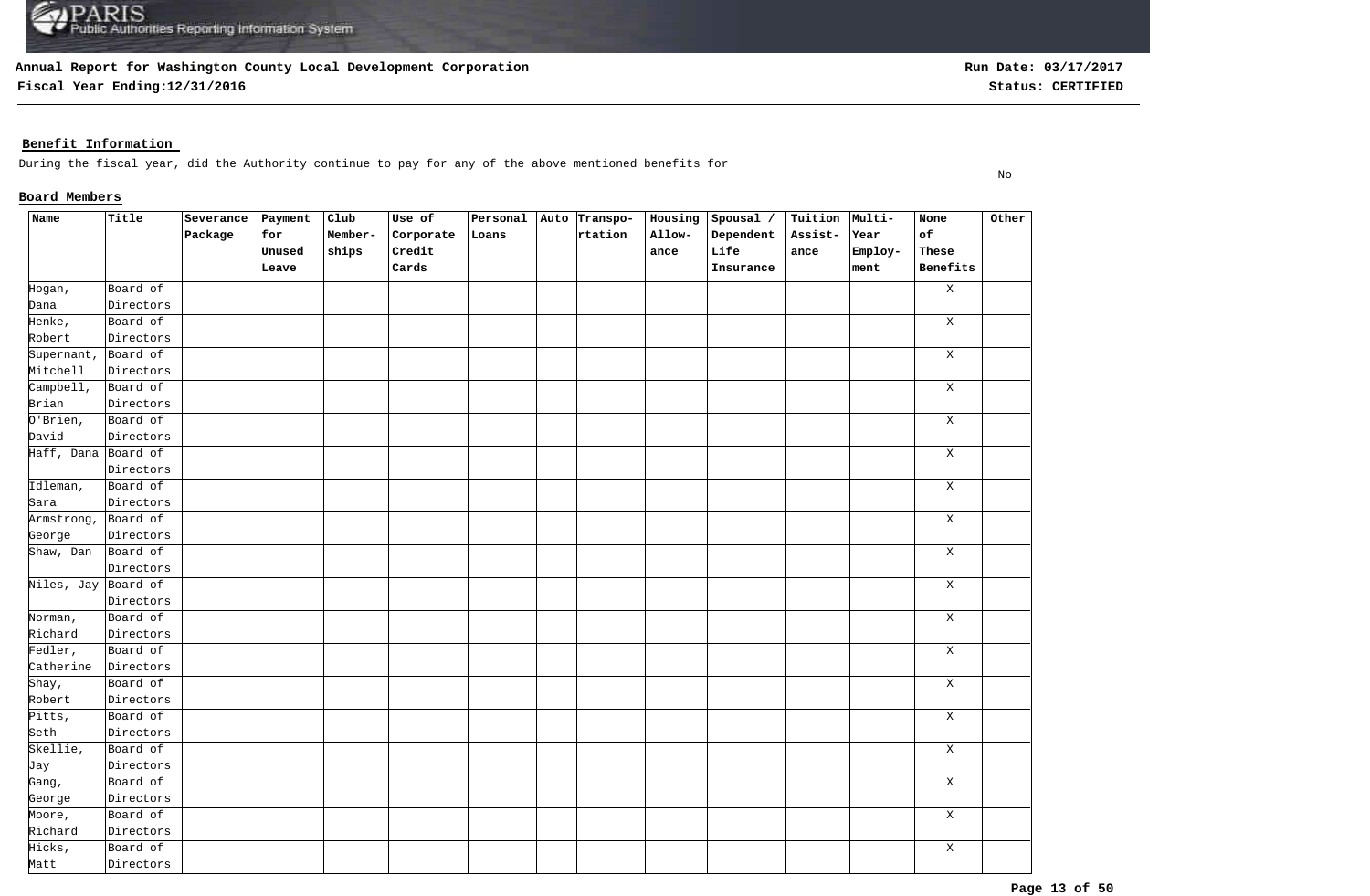**Fiscal Year Ending:12/31/2016 Status: CERTIFIED**

| Name      | Title     | Severance | Payment | Club    | Use of    | Personal | Auto Transpo- | Housing | Spousal / | Tuition   Multi- |         | None     | Other |
|-----------|-----------|-----------|---------|---------|-----------|----------|---------------|---------|-----------|------------------|---------|----------|-------|
|           |           | Package   | for     | Member- | Corporate | Loans    | rtation       | Allow-  | Dependent | Assist-          | Year    | of       |       |
|           |           |           | Unused  | ships   | Credit    |          |               | ance    | Life      | ance             | Employ- | These    |       |
|           |           |           | Leave   |         | Cards     |          |               |         | Insurance |                  | ment    | Benefits |       |
| LaPointe, | Board of  |           |         |         |           |          |               |         |           |                  |         | X        |       |
| John      | Directors |           |         |         |           |          |               |         |           |                  |         |          |       |
| Humiston, | Board of  |           |         |         |           |          |               |         |           |                  |         | Χ        |       |
| Jared     | Directors |           |         |         |           |          |               |         |           |                  |         |          |       |
| Watkins,  | Board of  |           |         |         |           |          |               |         |           |                  |         | X        |       |
| Marion    | Directors |           |         |         |           |          |               |         |           |                  |         |          |       |

## **Staff**

| Name | Title | Severance | Payment | Club    | lUse of   | Personal | Auto Transpo-   | Housing | Spousal   | Tuition | Multi-  | None     | Other |
|------|-------|-----------|---------|---------|-----------|----------|-----------------|---------|-----------|---------|---------|----------|-------|
|      |       | Package   | for     | Member- | Corporate | Loans    | <b>Trtation</b> | Allow-  | Dependent | Assist- | Year    | ∣of      |       |
|      |       |           | Unused  | ships   | Credit    |          |                 | ance    | Life      | ance    | Employ- | These    |       |
|      |       |           | Leave   |         | Cards     |          |                 |         | Insurance |         | ment    | Benefits |       |

**No Data has been entered by the Authority for this section in PARIS**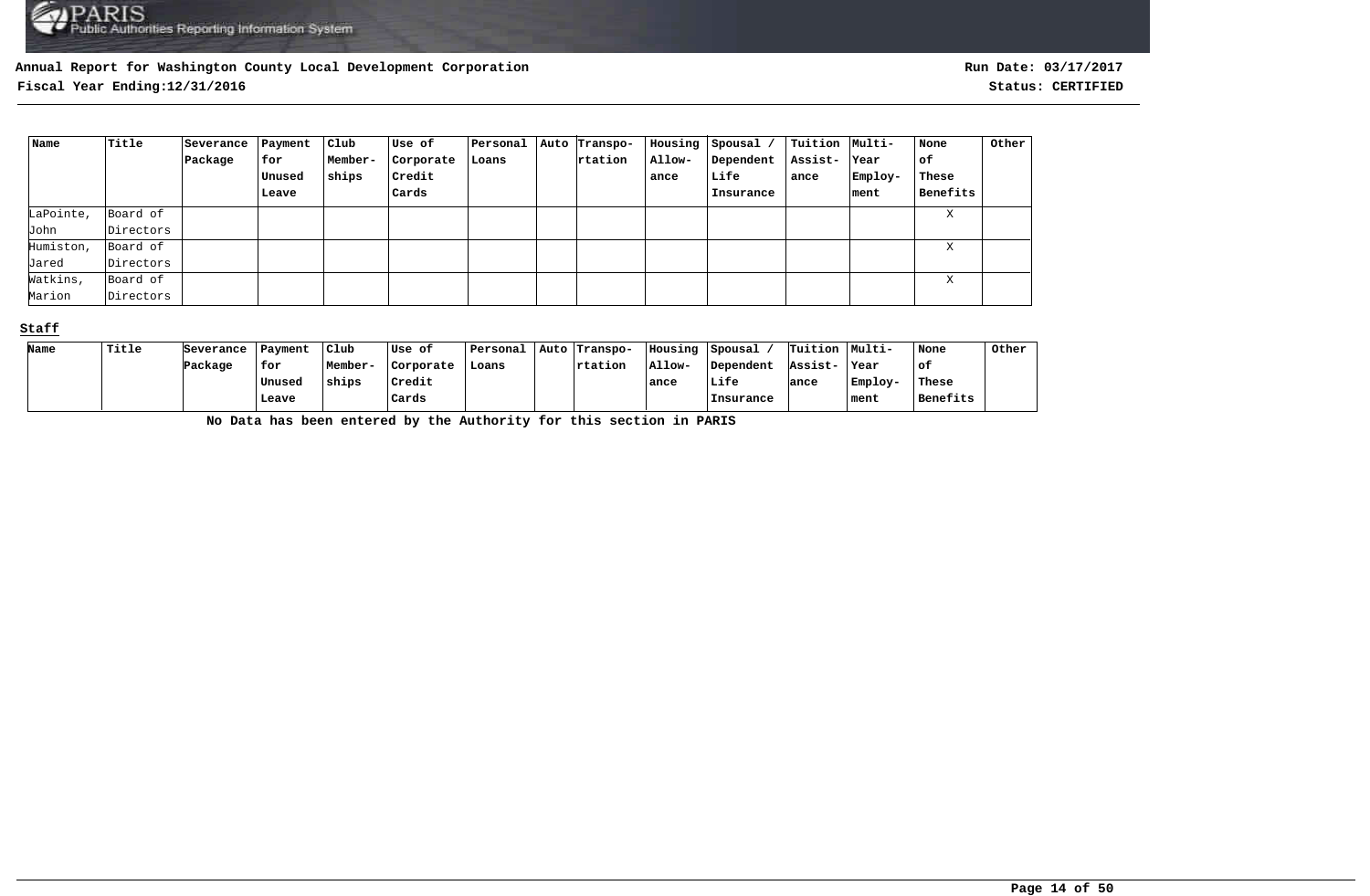#### **Annual Report for Washington County Local Development Corporation**

#### **Fiscal Year Ending:12/31/2016 Status: CERTIFIED**

#### **Subsidiary/Component Unit Verification**

Is the list of subsidiaries, as assembled by the Office of the State Comptroller, correct? Yes Are there other subsidiaries or component units of the Authority that are active, not included in the PARIS reports submitted by this Aut No

 **Name of Subsidiary/Component Unit Status Requested Changes** 

#### **Subsidiary/Component Unit Creation**

| Name of Subsidiary/Component Unit     |                  | Establishment      | Entity Purpose |                      |
|---------------------------------------|------------------|--------------------|----------------|----------------------|
|                                       |                  | Date               |                |                      |
| Subsidiary/Component Unit Termination |                  |                    |                |                      |
| Name of Subsidiary/Component Unit     | Termination Date | Termination Reason |                | Proof of Termination |

**No Data has been entered by the Authority for this section in PARIS**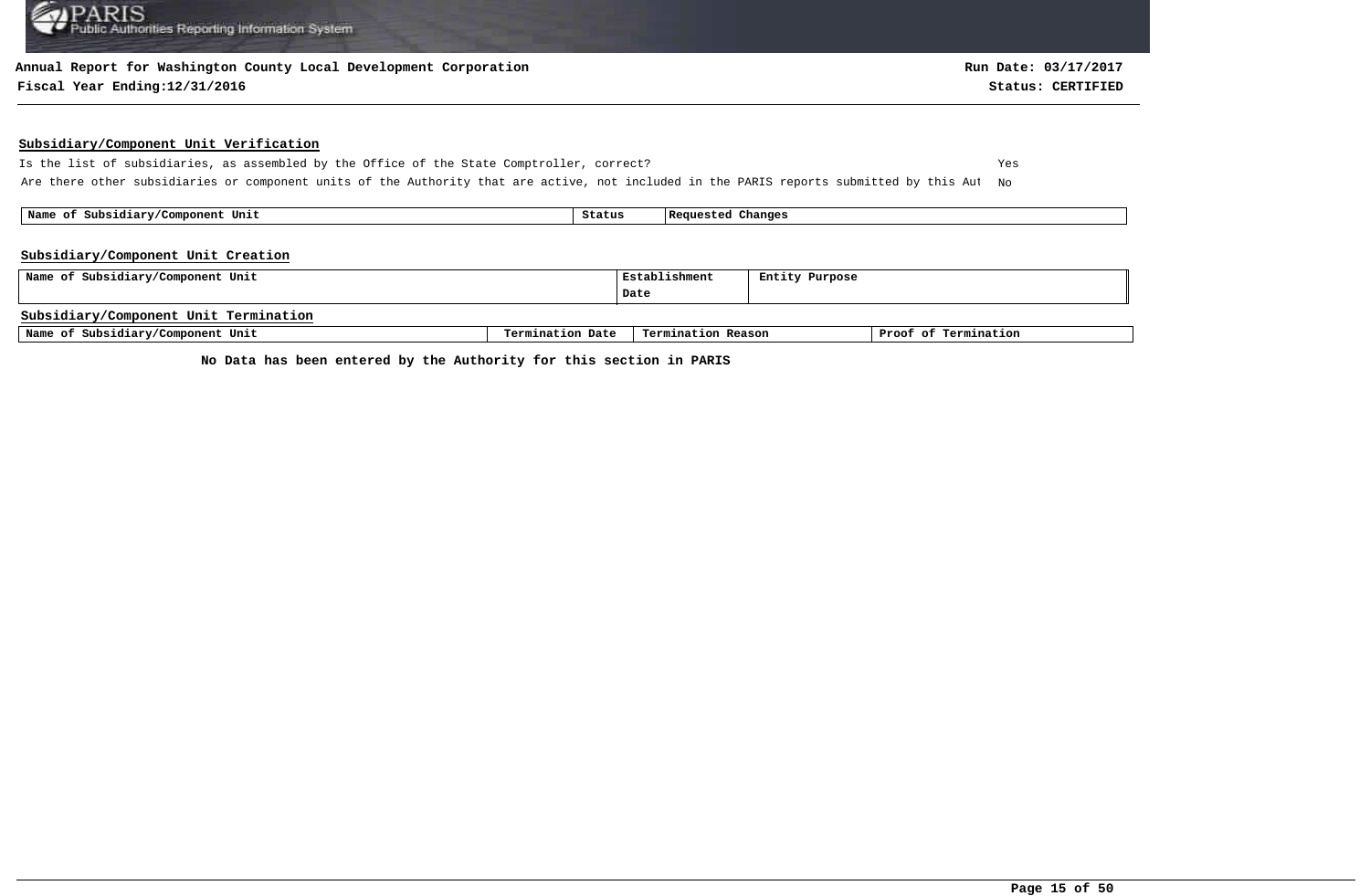**Fiscal Year Ending:12/31/2016 Status: CERTIFIED**

## **Summary Financial Information**

## **SUMMARY STATEMENT OF NET ASSETS**

| Current Assets                         |             |
|----------------------------------------|-------------|
| Cash and cash equivalents              | \$988,459   |
| Investments                            | \$422,455   |
| Receivables, net                       | \$511,196   |
| Other assets                           | \$0         |
| Total Current Assets                   | \$1,922,110 |
| Noncurrent Assets                      |             |
| Restricted cash and investments        | \$596,038   |
| Long-term receivables, net             | \$2,190,228 |
| Other assets                           | \$0         |
| Capital Assets                         |             |
| Land and other nondepreciable property | \$0         |
| Buildings and equipment                | \$0         |
| Infrastructure                         | \$0         |
| Accumulated depreciation               | \$0         |
| Net Capital Assets                     | \$0         |
| Total Noncurrent Assets                | \$2,786,266 |
| Total Assets                           | \$4,708,376 |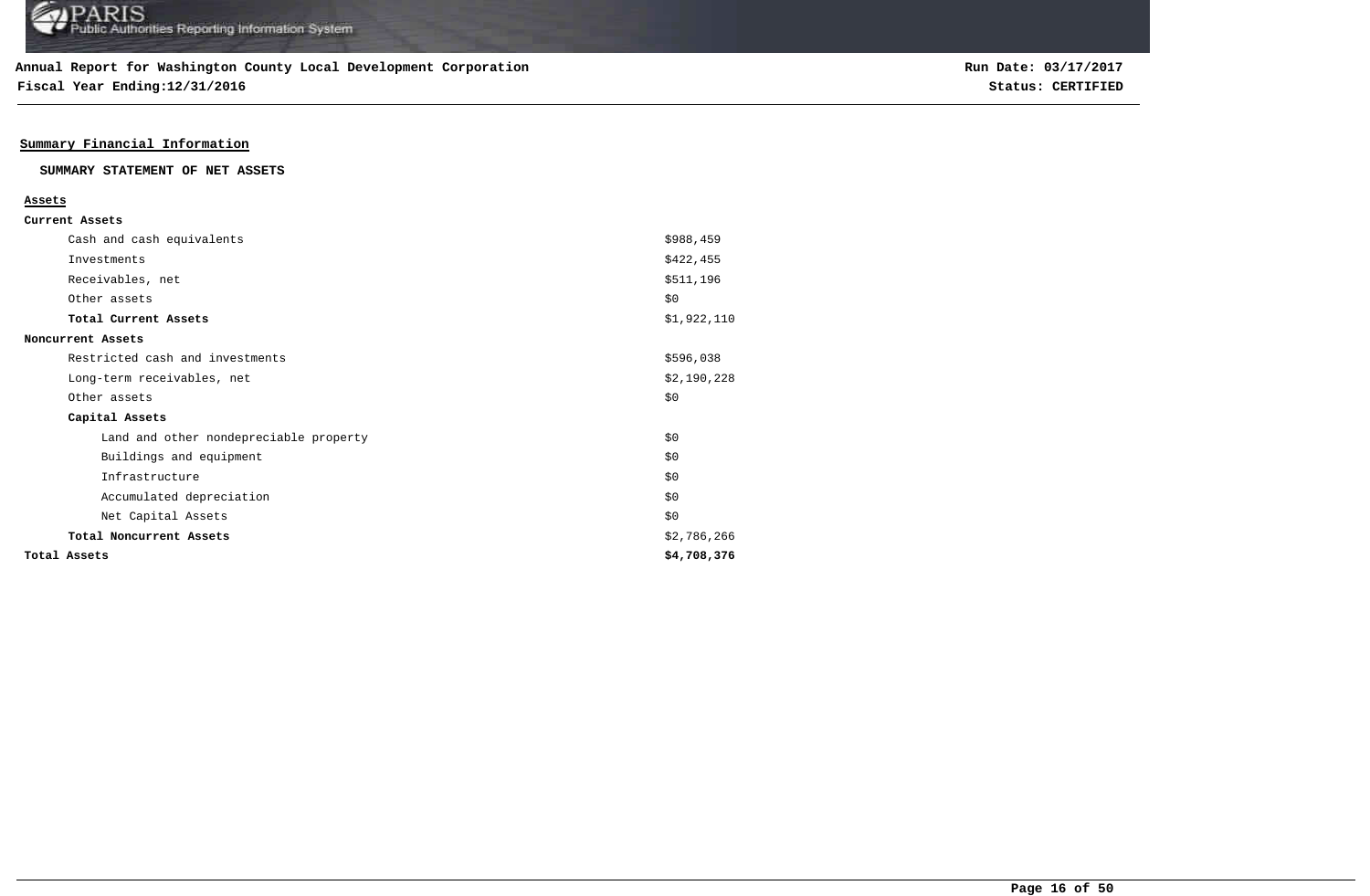**Fiscal Year Ending:12/31/2016 Status: CERTIFIED**

## **Summary Financial Information**

#### **SUMMARY STATEMENT OF NET ASSETS**

|           | Liabilities                                     |             |
|-----------|-------------------------------------------------|-------------|
|           | Current Liabilities                             |             |
|           | Accounts payable                                | \$0         |
|           | Pension contribution payable                    | \$0         |
|           | Other post-employment benefits                  | \$0         |
|           | Accrued liabilities                             | \$0         |
|           | Deferred revenues                               | \$0         |
|           | Bonds and notes payable                         | \$10,951    |
|           | Other long-term obligations due within one year | \$0         |
|           | Total Current Liabilities                       | \$10,951    |
|           | Noncurrent Liabilities                          |             |
|           | Pension contribution payable                    | \$0         |
|           | Other post-employment benefits                  | \$0         |
|           | Bonds and notes payable                         | \$127,421   |
|           | Long Term Leases                                | \$0         |
|           | Other long-term obligations                     | \$0         |
|           | Total Noncurrent Liabilities                    | \$127,421   |
|           | Total Liabilities                               | \$138,372   |
|           | Net Asset (Deficit)                             |             |
| Net Asset |                                                 |             |
|           | Invested in capital assets, net of related debt | \$0         |
|           | Restricted                                      | \$582,634   |
|           | Unrestricted                                    | \$3,987,370 |
|           | Total Net Assets                                | \$4,570,004 |
|           |                                                 |             |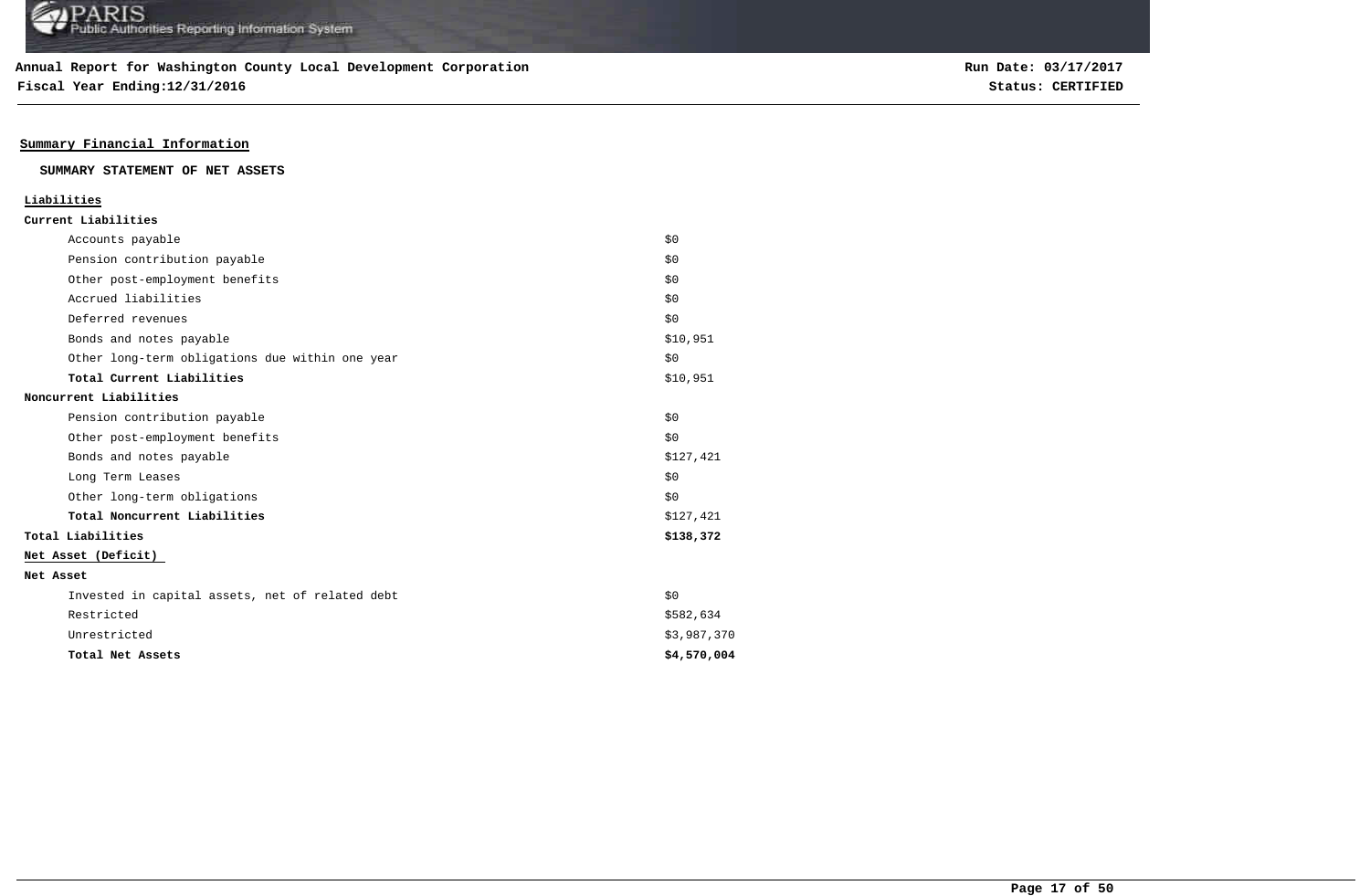## **Annual Report for Washington County Local Development Corporation**

**Fiscal Year Ending:12/31/2016 Status: CERTIFIED**

**Run Date: 03/17/2017**

# **Summary Financial Information**

| SUMMARY STATEMENT OF REVENUE, EXPENSES AND CHANGE IN NET ASSETS |  |  |  |
|-----------------------------------------------------------------|--|--|--|
|-----------------------------------------------------------------|--|--|--|

| Operating Revenues              |            |
|---------------------------------|------------|
| Charges for services            | \$18,612   |
| Rental & financing income       | \$160, 256 |
| Other operating revenues        | \$2,540    |
| Total Operating Revenue         | \$181,408  |
| Operating Expenses              |            |
| Salaries and wages              | \$63,071   |
| Other employee benefits         | \$20,564   |
| Professional services contracts | \$26,522   |
| Supplies and materials          | \$1,588    |
| Depreciation & amortization     | \$9,237    |
| Other operating expenses        | \$7,949    |
| Total Operating Expenses        | \$128,931  |
| Operating Income (Loss)         | \$52,477   |
| Nonoperating Revenues           |            |
| Investment earnings             | \$1,280    |
| State subsidies/grants          | \$337,000  |
| Federal subsidies/grants        | \$0        |
| Municipal subsidies/grants      | \$80,000   |
| Public authority subsidies      | \$0        |
| Other nonoperating revenues     | \$450      |
| Total Nonoperating Revenue      | \$418,730  |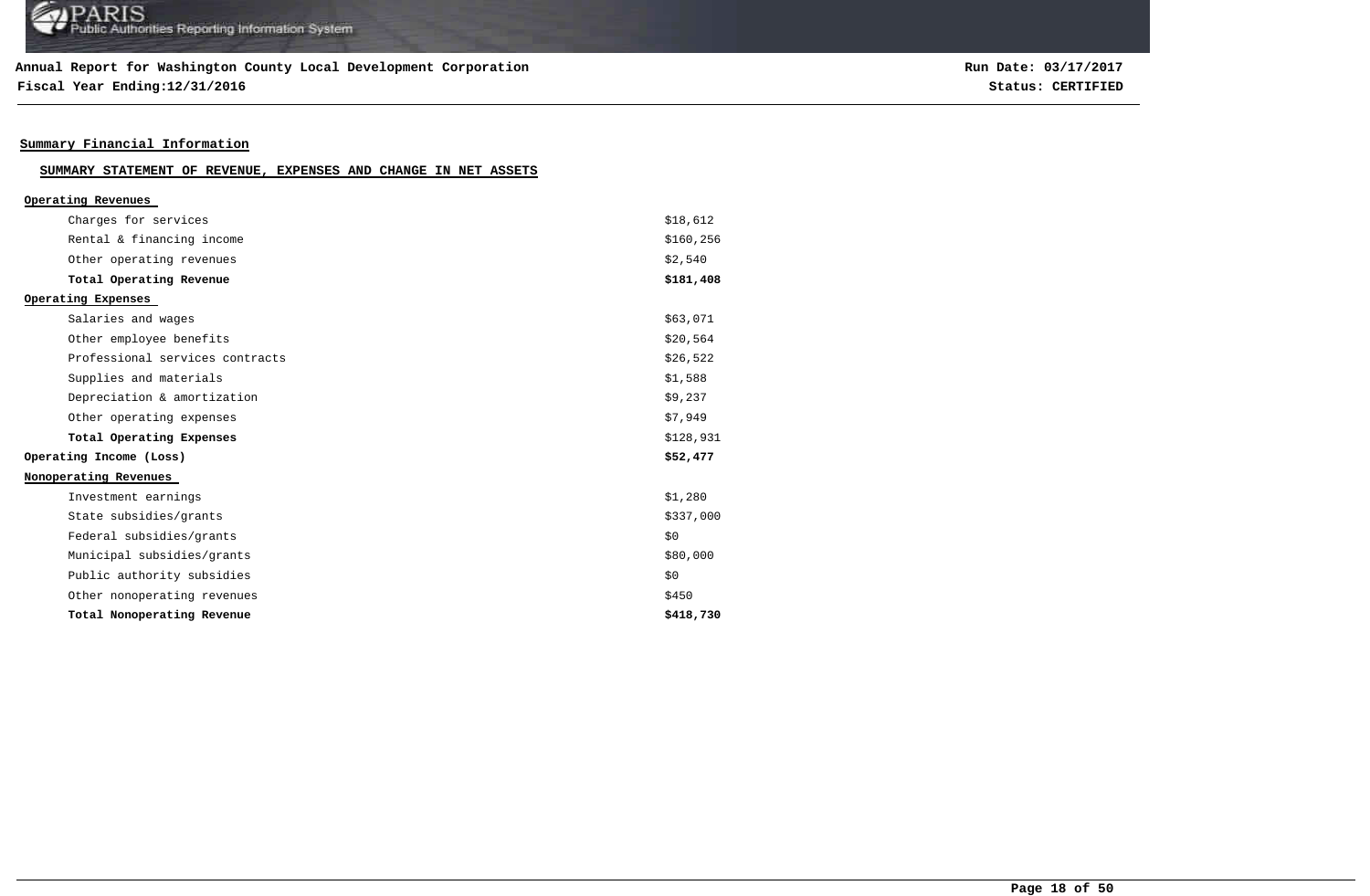**Fiscal Year Ending:12/31/2016 Status: CERTIFIED**

## **Summary Financial Information**

#### **SUMMARY STATEMENT OF REVENUE, EXPENSES AND CHANGE IN NET ASSETS**

| Nonoperating Expenses                  |             |
|----------------------------------------|-------------|
| Interest and other financing charges   | \$1,477     |
| Subsidies to other public authorities  | \$0         |
| Grants and donations                   | \$162,500   |
| Other nonoperating expenses            | \$803       |
| Total Nonoperating Expenses            | \$164,780   |
| Income (Loss) Before Contributions     | \$306,427   |
| Capital Contributions                  | \$0         |
| Change in net assets                   | \$306,427   |
| Net assets (deficit) beginning of year | \$4,263,577 |
| Other net assets changes               | \$0         |
| Net assets (deficit) at end of year    | \$4,570,004 |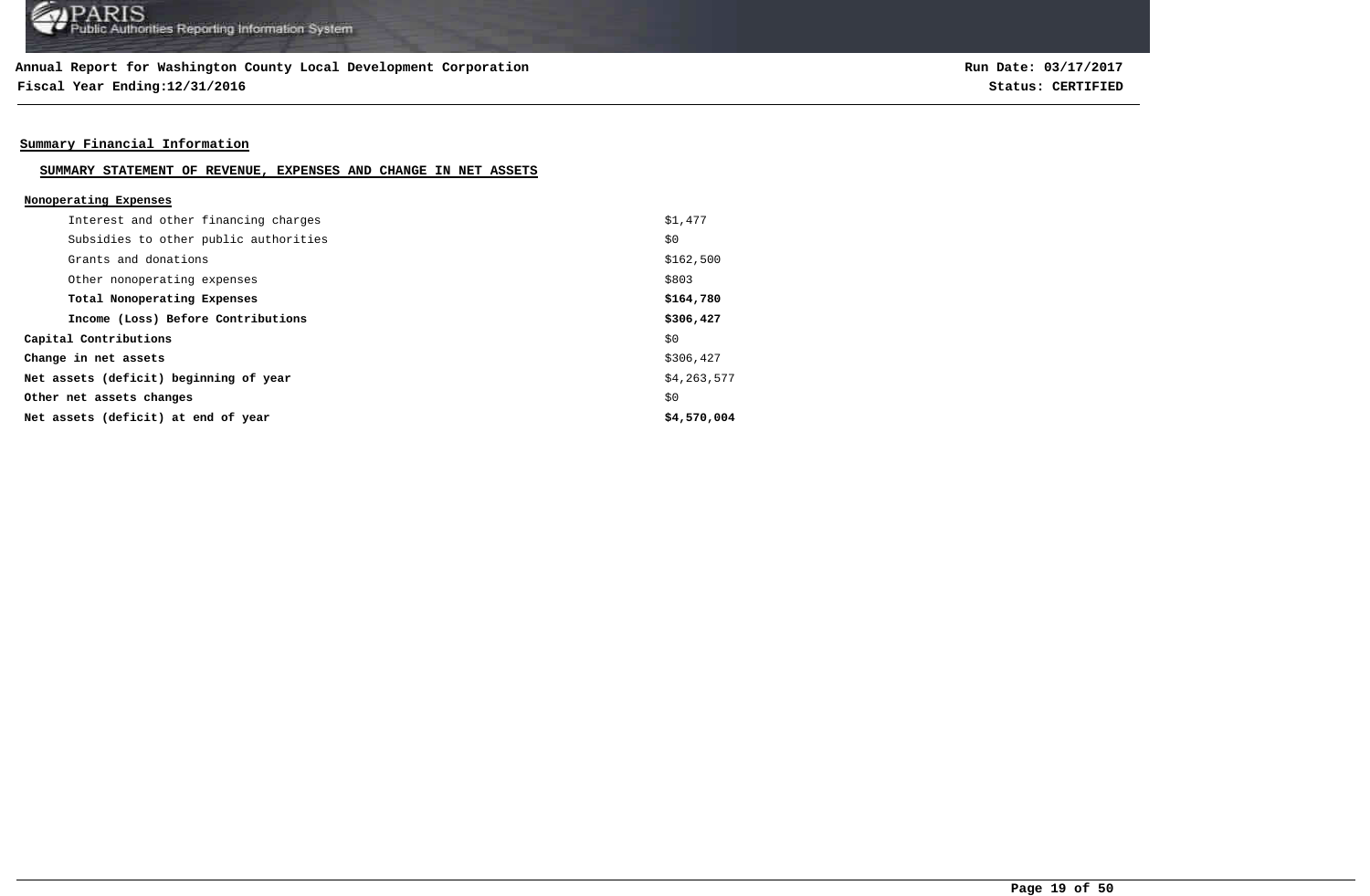# **Fiscal Year Ending:12/31/2016 Status: CERTIFIED**

#### **Current Debt**

| Question                                                                                                          | Response |
|-------------------------------------------------------------------------------------------------------------------|----------|
| 1. Did the Authority have any outstanding debt, including conduit debt, at any point during the reporting period? | Yes      |
| 2. If yes, has the Authority issued any debt during the reporting period?                                         | No       |

#### **New Debt Issuances List by Type of Debt and Program**

**No Data has been entered by the Authority for this section in PARIS**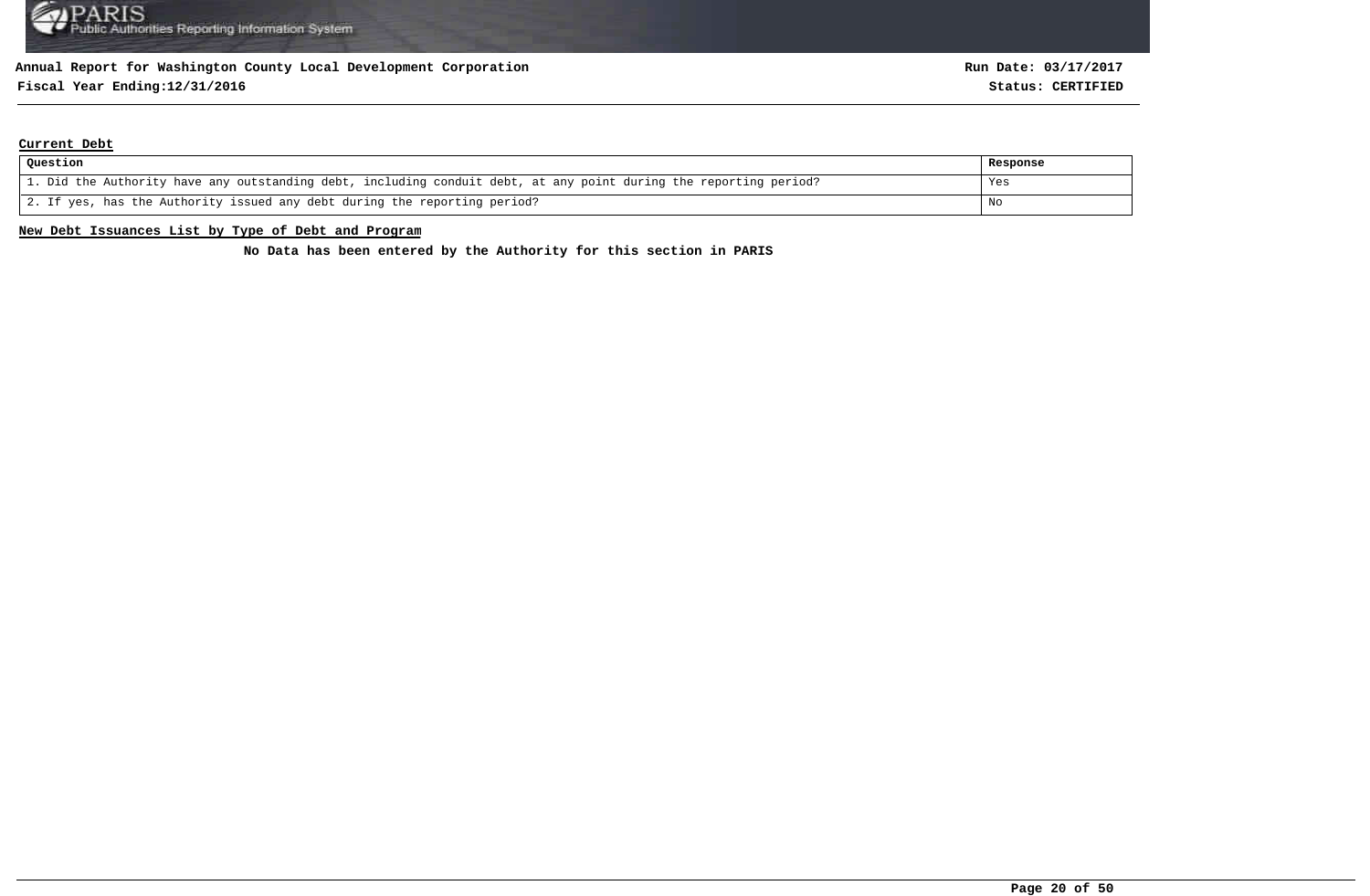

# **Fiscal Year Ending:12/31/2016 Status: CERTIFIED**

## **Schedule of Authority Debt**

| Type of Debt                             | Statutory                   | Outstanding Start | New Debt             | Debt Retired         | Outstanding      |
|------------------------------------------|-----------------------------|-------------------|----------------------|----------------------|------------------|
|                                          | Authorization               | of Fiscal Year    | Issuances            | $(\hat{\mathbf{s}})$ | $Endof$          |
|                                          | $(\boldsymbol{\mathsf{s}})$ | (\$)              | $(\boldsymbol{\xi})$ |                      | Fiscal Year (\$) |
|                                          |                             |                   |                      |                      |                  |
| State Obligation                         |                             |                   |                      |                      |                  |
| State Guaranteed                         |                             |                   |                      |                      |                  |
|                                          |                             |                   |                      |                      |                  |
| State Supported                          |                             |                   |                      |                      |                  |
|                                          |                             |                   |                      |                      |                  |
| State Contingent Obligation              |                             |                   |                      |                      |                  |
|                                          |                             |                   |                      |                      |                  |
| State Moral Obligation                   |                             |                   |                      |                      |                  |
|                                          |                             |                   |                      |                      |                  |
| Other State Funded                       |                             |                   |                      |                      |                  |
|                                          |                             |                   |                      |                      |                  |
| Authority Obligation                     |                             |                   |                      |                      |                  |
| General Obligation                       |                             |                   |                      |                      |                  |
|                                          |                             |                   |                      |                      |                  |
| Revenue                                  |                             |                   |                      |                      |                  |
|                                          |                             |                   |                      |                      |                  |
| Other Non-State Funded                   | 0.00                        | 160,090.35        | 0.00                 | 21,559.66            | 138,530.69       |
| Conduit                                  |                             |                   |                      |                      |                  |
|                                          |                             |                   |                      |                      |                  |
| Conduit Debt                             |                             |                   |                      |                      |                  |
|                                          |                             |                   |                      |                      |                  |
| Conduit Debt - Pilot Increment Financing |                             |                   |                      |                      |                  |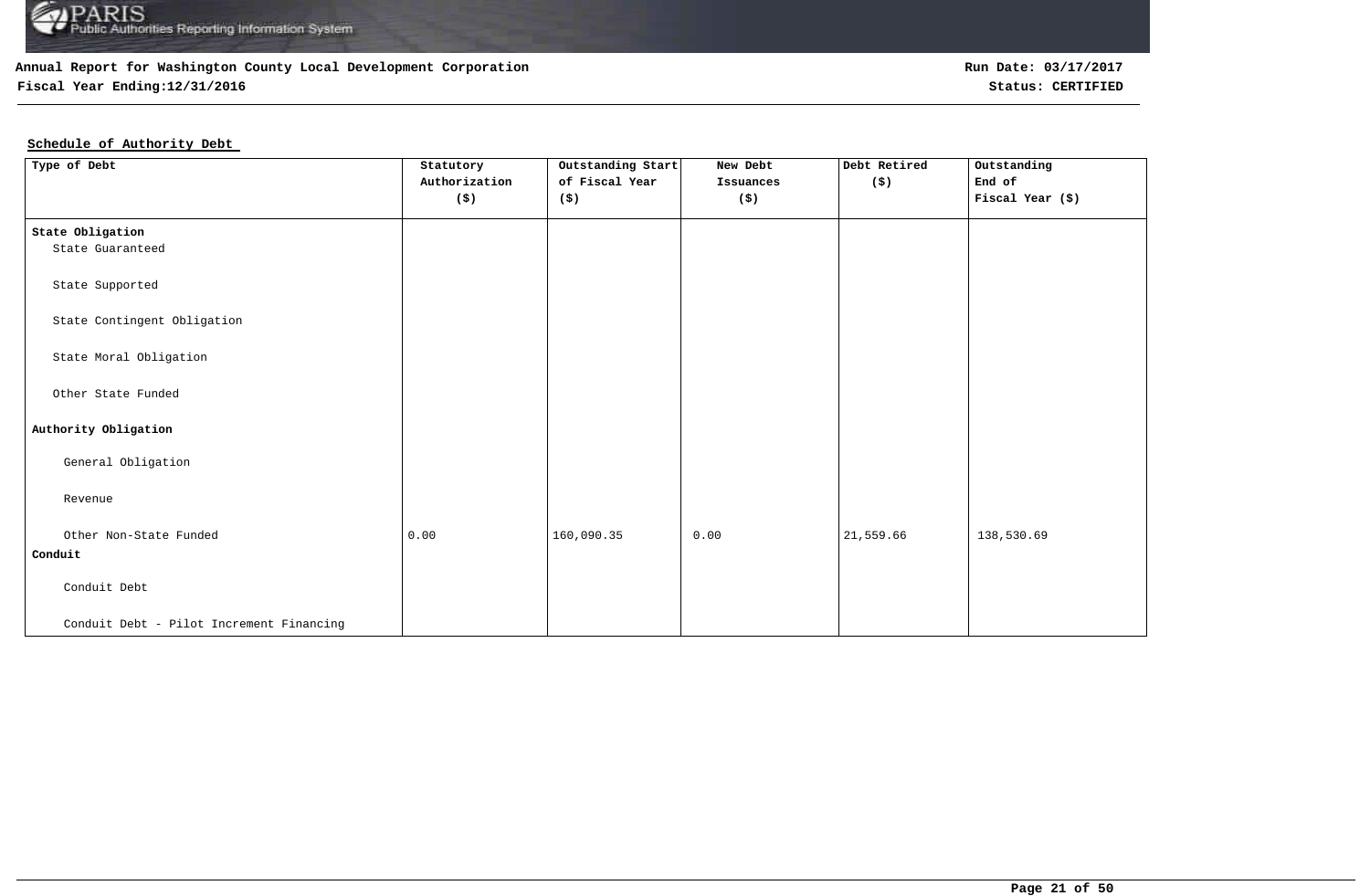

**Annual Report for Washington County Local Development Corporation Fiscal Year Ending:12/31/2016 Status: CERTIFIED**

**Run Date: 03/17/2017**

**Real Property Acquisition/Disposal List** 

**This Authority has indicated that it had no real property acquisitions or disposals during the reporting period.**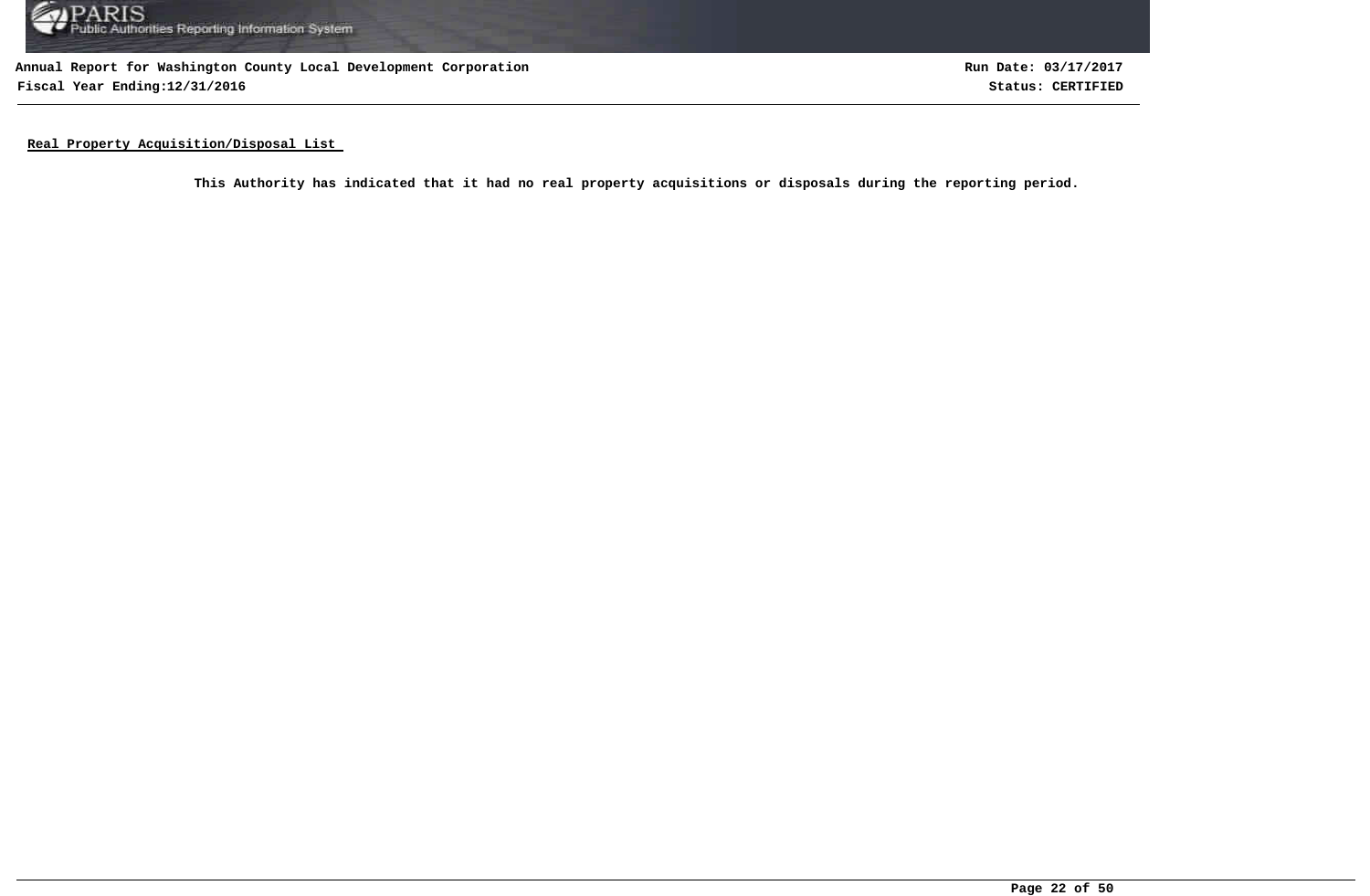

**Fiscal Year Ending:12/31/2016 Status: CERTIFIED Run Date: 03/17/2017**

**Personal Property** 

This Authority has indicated that it had no personal property disposals during the reporting period.<br>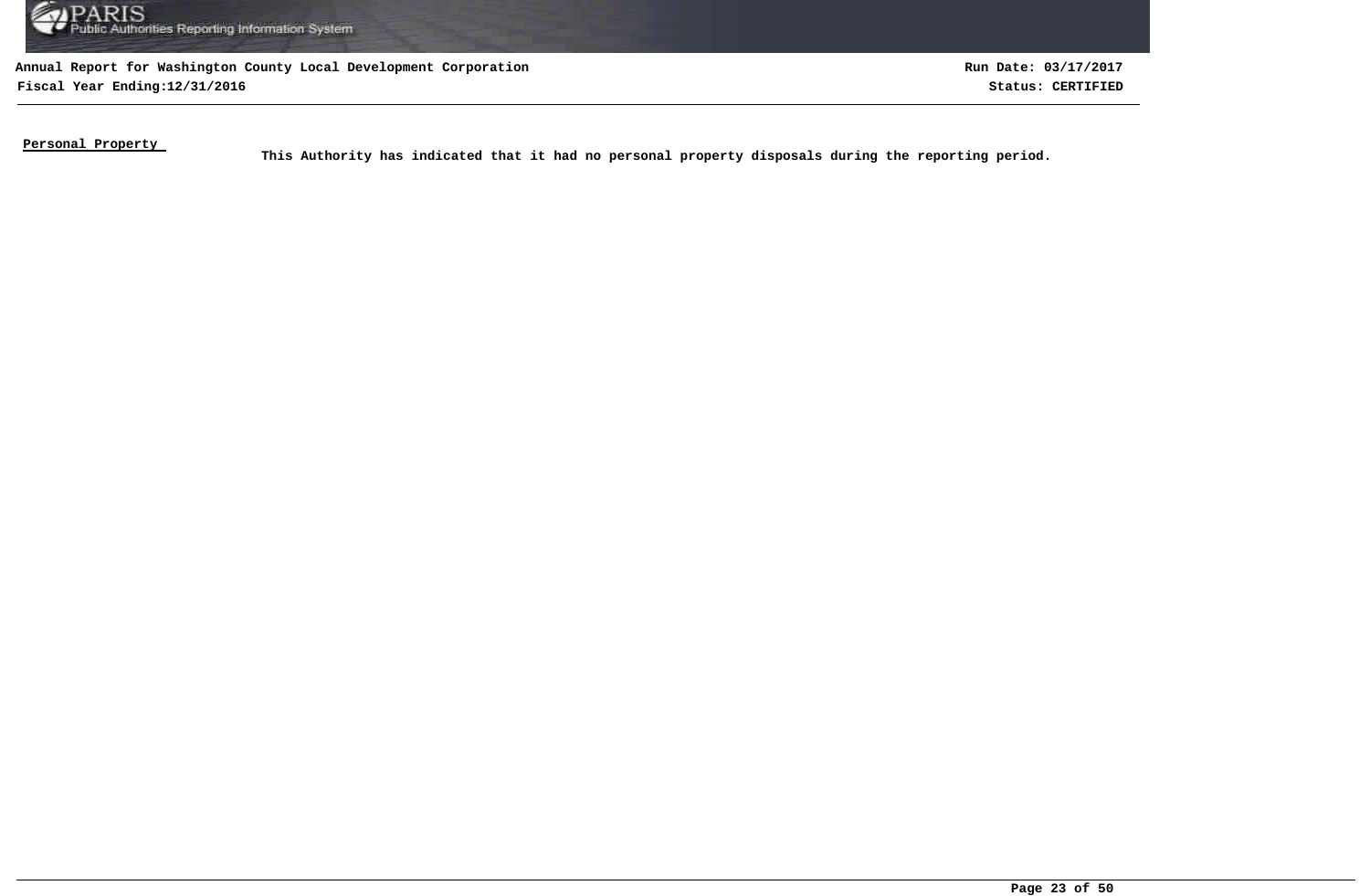# **Fiscal Year Ending:12/31/2016 Status: CERTIFIED**

#### **Property Documents**

| Question                                                                             | Response | URL (if applicable)           |
|--------------------------------------------------------------------------------------|----------|-------------------------------|
| 1. In accordance with Section 2896(3) of PAL, the Authority is required to prepare a | Yes      | http://www.wcldc.org/926/PAAA |
| report at least annually of all real property of the Authority. Has this report been |          |                               |
| prepared?                                                                            |          |                               |
| 2. Has the Authority prepared policies, procedures, or quidelines regarding the use, | Yes      | http://www.wcldc.org/926/PAAA |
| awarding, monitoring, and reporting of contracts for the acquisition and disposal of |          |                               |
| property?                                                                            |          |                               |
| 3. In accordance with Section 2896(1) of PAL, has the Authority named a contracting  | Yes      |                               |
| officer who shall be responsible for the Authority's compliance with and enforcement |          |                               |
| of such quidelines?                                                                  |          |                               |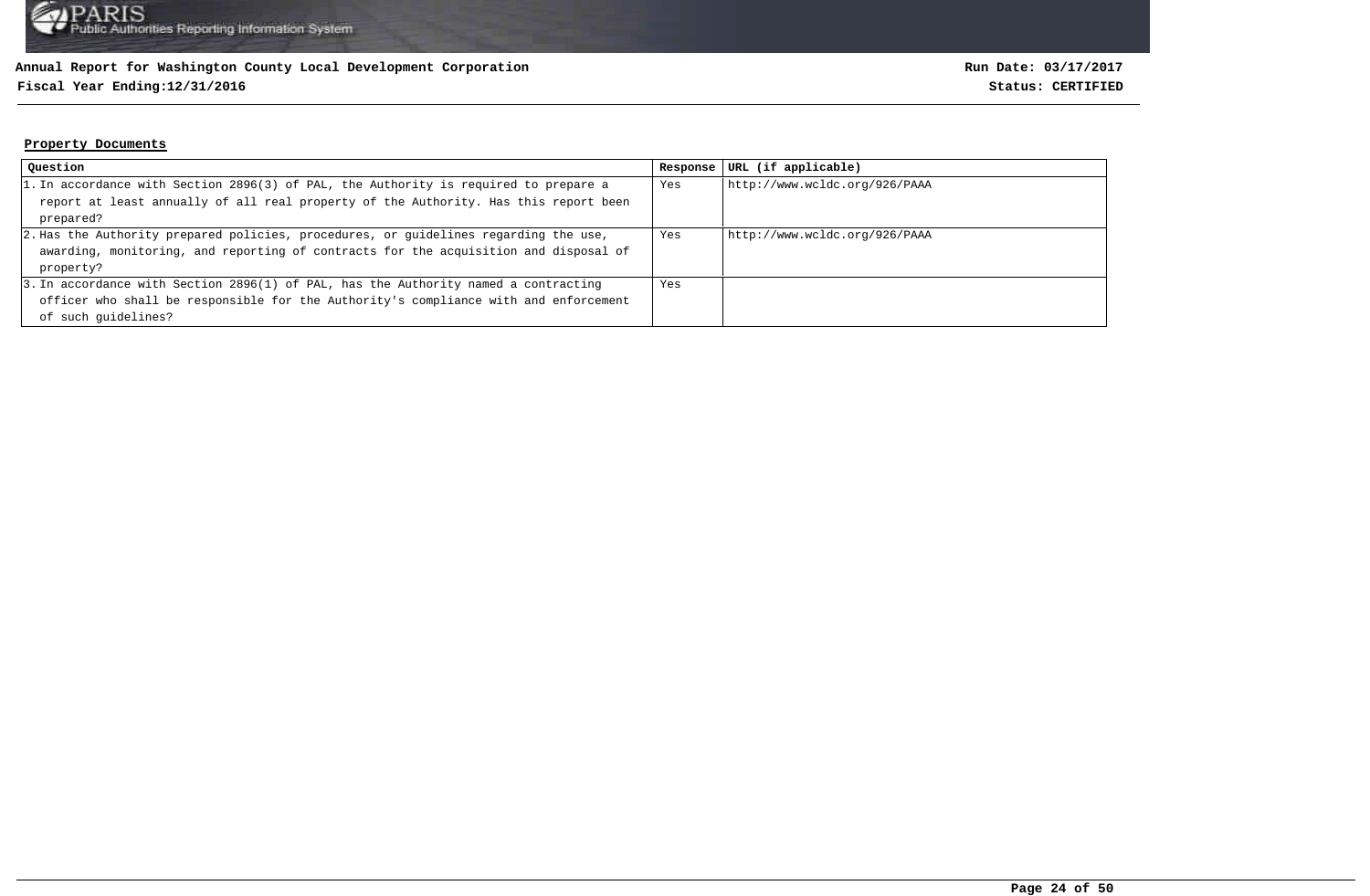

**Fiscal Year Ending:12/31/2016 Status: CERTIFIED**

**Run Date: 03/17/2017**

**Grant Information**

**This Authority has indicated that it did not award any grants during the reporting period.**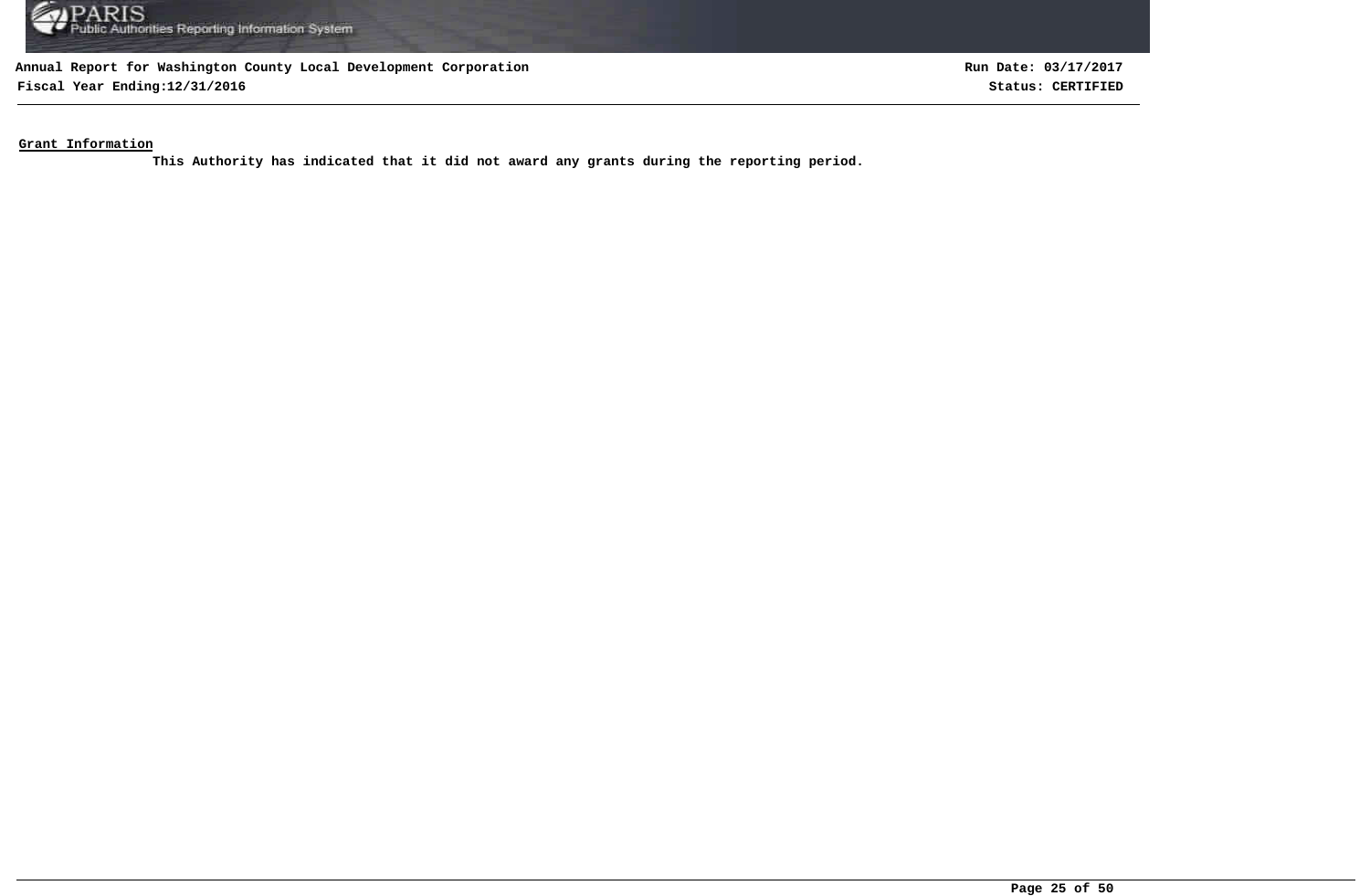## **Annual Report for Washington County Local Development Corporation**

**Fiscal Year Ending:12/31/2016 Status: CERTIFIED**

## **Loan Information**

1. Source of Loan Funds: Not for Profit  $\qquad \qquad$  2. Source of Loan Funds: Not for Profit Address Line1: 68 Morgans Lane Address Line1: 2 Grants Way Address Line2: Address Line2: State: NY State: NY Zip - Plus4: 12821 Province/Region: Province/Region: Country: USA Country: USA Original Amount of Loan: \$150,000 Original Amount of Loan: \$65,000 Date Loan Awarded: 04/28/2015 Date Loan Awarded: 03/16/2016 Interest Rate(%): 7 Interest Rate(%): 6 Length of Loan(# of years to repay): Amount of Loan Prinicipal Repaid to Date: \$3,435.15

If yes, how many jobs have been created to date? 0 Was the Loan expected to result in new jobs being created? Yes If yes, how many jobs were planned to be created? 3 Have the terms of the loan been completed?

Name of Loan Recipient: 209 Broadway Whitehall LLC Name of Loan Recipient: 209-217 Main street, LLC. City: COMSTOCK City: GANSEVOORT Zip - Plus4: 12831 10 to repay): 20 Length of Loan(# of years \$3,435.15 \$677.60 to Date: Amount of Loan Prinicipal Repaid Purpose of Loan: Business Expansion/Startup Purpose of Loan: Business Expansion/Startup

> $\sim$  0  $\sim$  5  $\sim$  5  $\sim$  5  $\sim$  5  $\sim$  5  $\sim$  5  $\sim$  5  $\sim$  5  $\sim$  5  $\sim$  5  $\sim$  5  $\sim$  5  $\sim$  5  $\sim$  5  $\sim$  5  $\sim$  5  $\sim$  5  $\sim$  5  $\sim$  5  $\sim$  5  $\sim$  5  $\sim$  5  $\sim$  5  $\sim$  5  $\sim$  5  $\sim$  5  $\sim$  5  $\sim$  5  $\sim$  5  $\sim$  5  $\sim$ If yes, how many jobs have been 3 and the contract of the contract of the contract of the contract of the contract of the contract of the contract of the contract of the contract of the contract of the contract of the contract of the contract of the cont Was the Loan expected to result in new jobs being created? Yes Yes If yes, how many jobs were planned No No completed? Have the terms of the loan been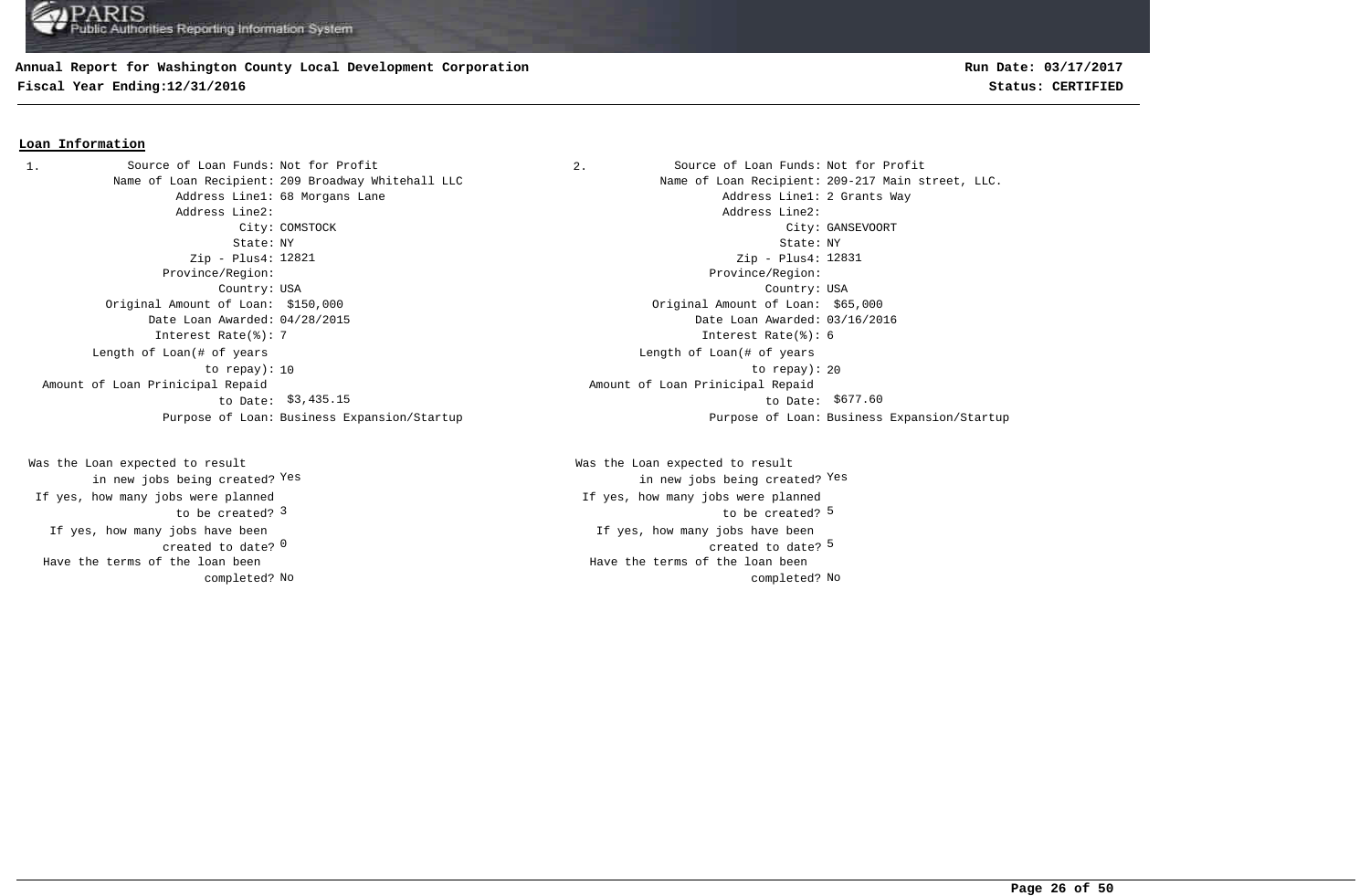## **Annual Report for Washington County Local Development Corporation**

**Fiscal Year Ending:12/31/2016 Status: CERTIFIED**

#### **Loan Information**

3. Source of Loan Funds: Not for Profit  $\begin{array}{ccc} 3. & 4. &$  Source of Loan Funds: Not for Profit Name of Loan Recipient: A B&B On The Green Name States and Name of Loan Recipient: Argyle Cheese Factory Address Line1: 89 County Route 41 Address Line1: 990 Coach Rd. Address Line2: Address Line2: City: HUDSON FALLS City: ARGYLE State: NY State: NY Zip - Plus4: 12839 3813 Province/Region: Province/Region: Country: USA Country: USA  $2$  created to date?  $10$ If yes, how many jobs have been created to date? If yes, how many jobs have been Original Amount of Loan: \$25,000 Original Amount of Loan: \$100,000 Date Loan Awarded: 06/04/2015 Date Loan Awarded: 10/26/2012 2 5 to be created? Was the Loan expected to result in new jobs being created? Yes Was the Loan expected to result in new jobs being created? Yes Yes Zip - Plus4: 12809 Interest Rate(%): 6 Interest Rate(%): 5.5 If yes, how many jobs were planned to be created? If yes, how many jobs were planned 7 7 to repay): Length of Loan(# of years to repay): Length of Loan(# of years \$4,476.16 to Date: \$48,741.53 Amount of Loan Prinicipal Repaid to Date: Amount of Loan Prinicipal Repaid Purpose of Loan: Commercial Property Construction/Acquisition/Revitalization/I mprovement Purpose of Loan: Equipment and Fixed Asset Acquisition No No completed? Have the terms of the loan been completed? Have the terms of the loan been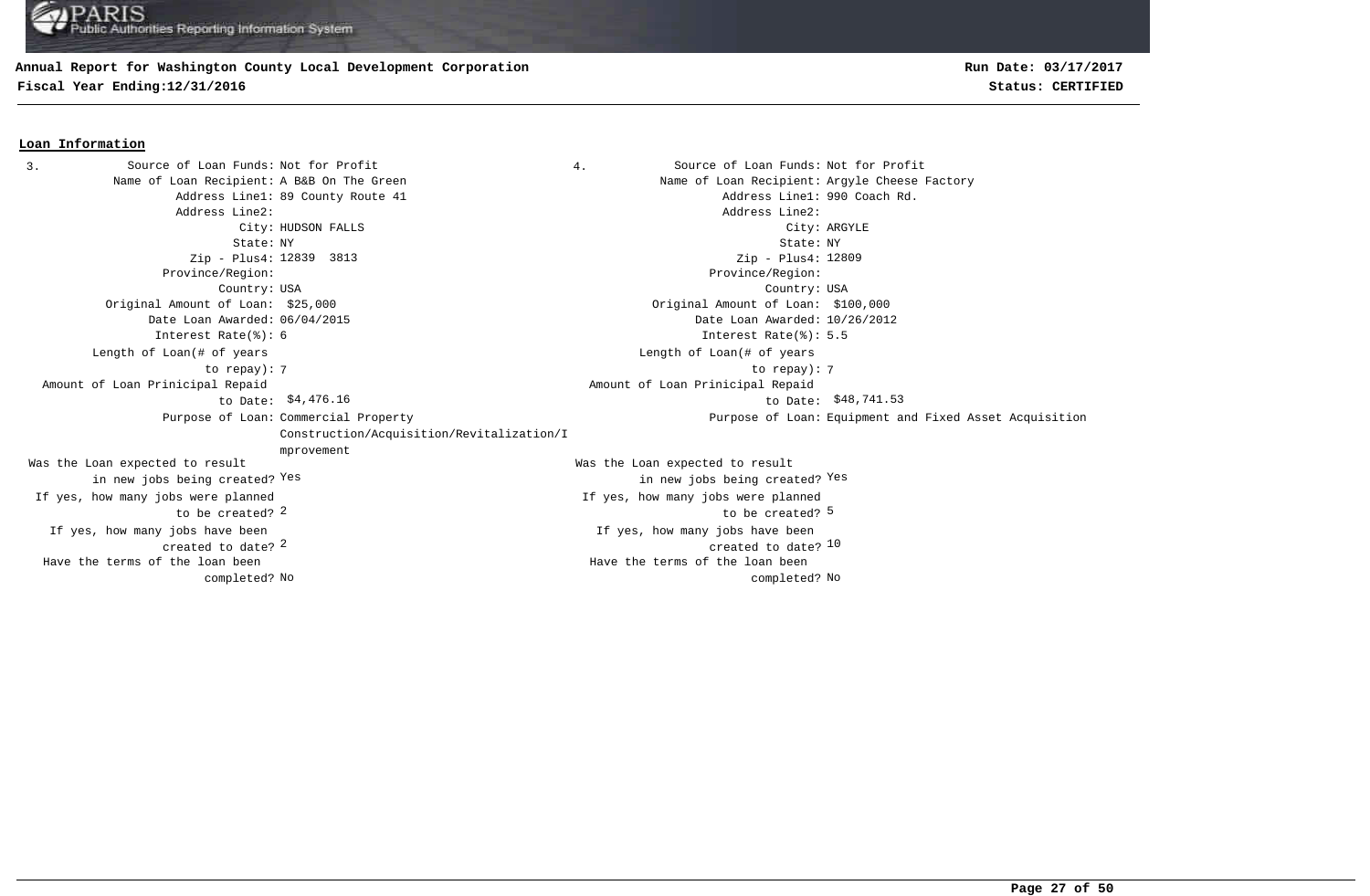# **Annual Report for Washington County Local Development Corporation**

**Fiscal Year Ending:12/31/2016 Status: CERTIFIED**

### **Loan Information**

5. Source of Loan Funds: Not for Profit  $\begin{array}{ccc} 6. & \hspace{1.5cm} & \hspace{1.5cm} & \hspace{1.5cm} & \hspace{1.5cm} & \hspace{1.5cm} & \hspace{1.5cm} & \hspace{1.5cm} & \hspace{1.5cm} & \hspace{1.5cm} & \hspace{1.5cm} & \hspace{1.5cm} & \hspace{1.5cm} & \hspace{1.5cm} & \hspace{1.5cm} & \hspace{1.5cm} & \hspace{1.5cm} & \hspace{1.5cm} &$ Name of Loan Recipient: Argyle Cheese Factory LLC Name of Loan Recipient: BDO Pizza, Inc. Address Line1: 990 Coach Road and Address Line1: 2 Grants Way Address Line2: Address Line2: City: ARGYLE City: GANSEVOORT State: NY State: NY Zip - Plus4: 12809 Province/Region: Province/Region: Country: USA Country: USA created to date? <sup>8</sup> If yes, how many jobs have been created to date? If yes, how many jobs have been Original Amount of Loan: \$30,000 Original Amount of Loan: \$50,000 Date Loan Awarded: 11/29/2011 Date Loan Awarded: 10/12/2016 to be created? 10 Was the Loan expected to result in new jobs being created? No Was the Loan expected to result new jobs being created? <sup>Yes</sup> in new jobs being created? <sup>Yes</sup> Zip - Plus4: 12831 Interest Rate(%): 5.5 Interest Rate(%): 6 If yes, how many jobs were planned to be created? If yes, how many jobs were planned 5 10 to repay): 10 Length of Loan(# of years to repay): Length of Loan(# of years  $$30,000.00$   $$60.00$  Amount of Loan Prinicipal Repaid to Date: \$30,000.00 Amount of Loan Prinicipal Repaid Purpose of Loan: Commercial Property **Example 2** and the community of Loan: Purpose of Loan: Construction/Acquisition/Revitalization/I mprovement Purpose of Loan: Commercial Property Construction/Acquisition/Revitalization/I mprovement Yes and the completed? No completed? No completed? No completed? No completed? No Have the terms of the loan been completed? Have the terms of the loan been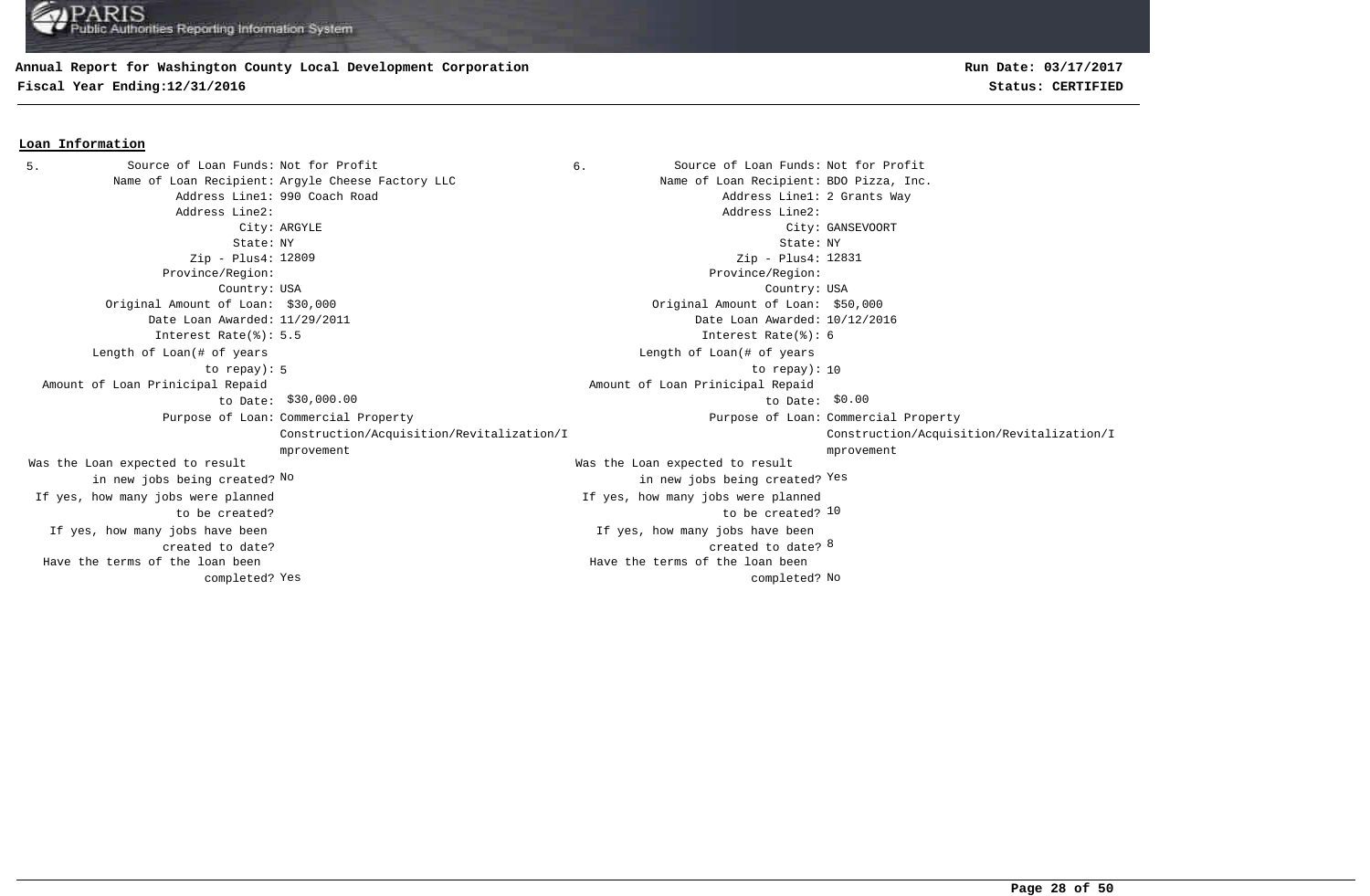# **Annual Report for Washington County Local Development Corporation**

**Fiscal Year Ending:12/31/2016 Status: CERTIFIED**

## **Loan Information**

7. Source of Loan Funds: Not for Profit  $\begin{array}{ccc} 8. & \hspace{1.5cm} & \hspace{1.5cm} & \hspace{1.5cm} & \hspace{1.5cm} & \hspace{1.5cm} & \hspace{1.5cm} & \hspace{1.5cm} & \hspace{1.5cm} & \hspace{1.5cm} & \hspace{1.5cm} & \hspace{1.5cm} & \hspace{1.5cm} & \hspace{1.5cm} & \hspace{1.5cm} & \hspace{1.5cm} & \hspace{1.5cm} & \hspace{1.5cm} &$ Address Line1: 2532 State Route 40 Address Line1: PO Box 36 Address Line2: Address Line2: State: NY State: NY Zip - Plus4: 12834 Province/Region: Province/Region: Country: USA Country: USA Original Amount of Loan: \$180,000 Original Amount of Loan: \$150,000 Date Loan Awarded: 08/05/2010 Date Loan Awarded: 02/11/2015 Interest Rate(%): 5 Interest Rate(%): 6 Length of Loan(# of years to repay): Amount of Loan Prinicipal Repaid to Date: \$82,389.27

If yes, how many jobs have been created to date? Was the Loan expected to result in new jobs being created? No If yes, how many jobs were planned to be created? Have the terms of the loan been completed?

Name of Loan Recipient: Battenkill Valley Fibers Name of Loan Recipient: Battle Hill Brewing Company LLC City: GREENWICH City: FORT ANN Zip - Plus4: 12827 7 7 to repay): Length of Loan(# of years \$82,389.27 **to Date:** \$23,750.01 Amount of Loan Prinicipal Repaid Purpose of Loan: Business Expansion/Startup Purpose of Loan: Business Expansion/Startup

> 4 created to date? If yes, how many jobs have been to be created? 2 Was the Loan expected to result new jobs being created? <sup>Yes</sup> in new jobs being created? <sup>Yes</sup> If yes, how many jobs were planned No No completed? Have the terms of the loan been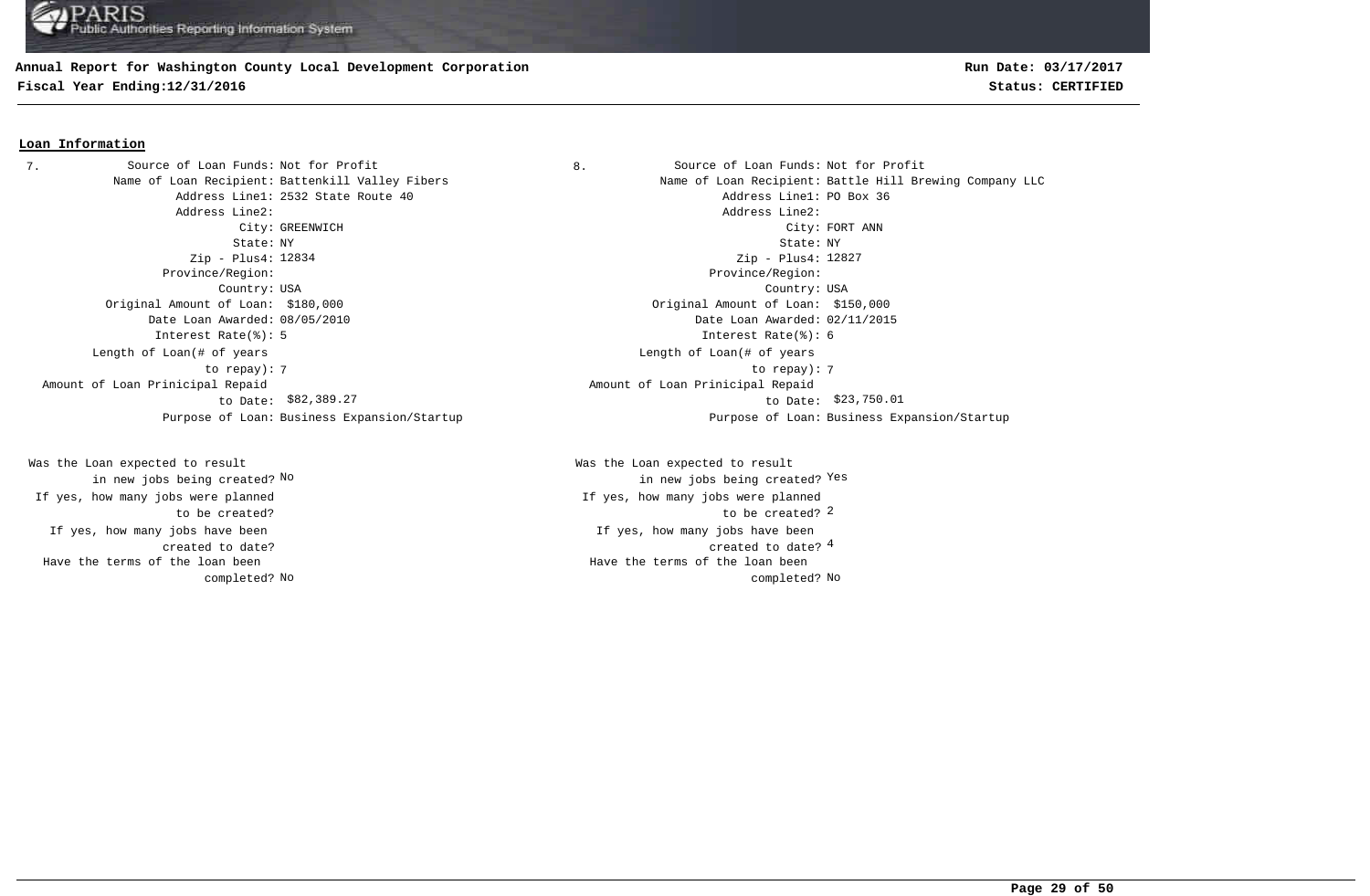## **Annual Report for Washington County Local Development Corporation**

**Fiscal Year Ending:12/31/2016 Status: CERTIFIED**

## **Loan Information**

Name of Loan Recipient: Binley Real Estate Holdings, LLC Name of Loan Recipient: Can Industries, Inc. Address Line2: Address Line2: State: NY State: NY Zip - Plus4: 12828 Province/Region: Province/Region: Country: USA Country: USA Original Amount of Loan: \$150,000 Original Amount of Loan: \$150,000 Date Loan Awarded: 11/11/2009 Date Loan Awarded: 12/01/2006 Interest Rate(%): 4 Interest Rate(%): 5.19 Length of Loan(# of years to repay): Amount of Loan Prinicipal Repaid to Date: \$58,003.05 9. Source of Loan Funds: Not for Profit

If yes, how many jobs have been created to date? Was the Loan expected to result in new jobs being created? No If yes, how many jobs were planned to be created? Have the terms of the loan been completed?

10. Source of Loan Funds: Not for Profit Address Line1: 99 % East St. Address Line1: 60 Engineers Lane City: FORT EDWARD City: FARMINGDALE Zip - Plus4: 11735 15 to repay): 15 Length of Loan(# of years  $$58,003.05$  to Date:  $$91,171.13$  Amount of Loan Prinicipal Repaid Purpose of Loan: Business Expansion/Startup Purpose of Loan: Business Expansion/Startup

> If yes, how many jobs have been created to date? Was the Loan expected to result in new jobs being created? No No If yes, how many jobs were planned to be created? No No completed? Have the terms of the loan been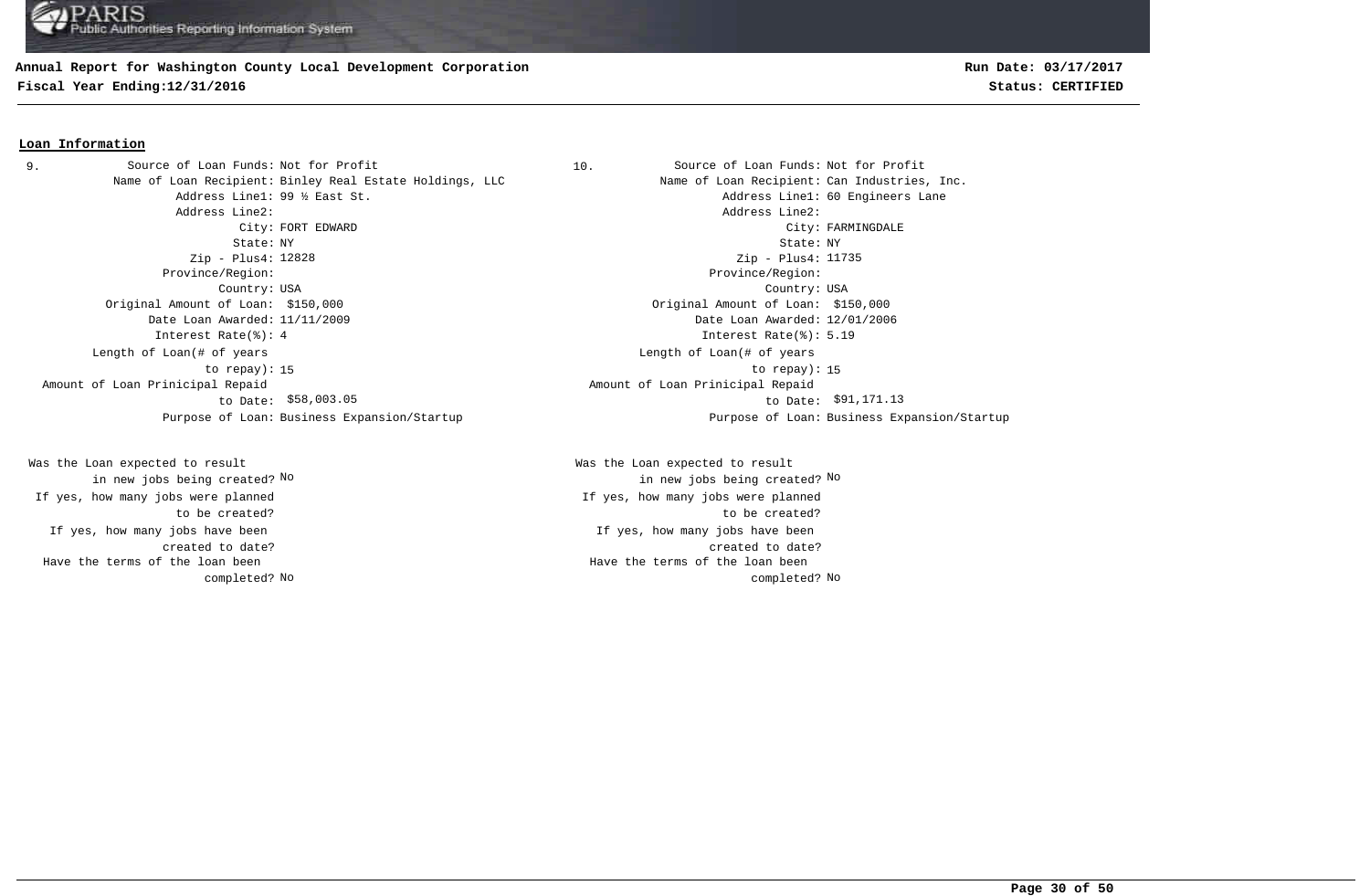#### **Annual Report for Washington County Local Development Corporation**

**Fiscal Year Ending:12/31/2016 Status: CERTIFIED**

#### **Loan Information**

Address Line1: 139 Center Road and Address Line1: 139 Center Road Address Line2: Address Line2: City: EAGLE BRIDGE City: EAGLE BRIDGE State: NY State: NY Zip - Plus4: 12057 Province/Region: Province/Region: Country: USA Country: USA Original Amount of Loan: \$100,000 Original Amount of Loan: \$140,000 Date Loan Awarded: 12/03/2009 Date Loan Awarded: 10/27/2011 Interest Rate(%): 5 Interest Rate(%): 5.5 15 to repay): 7 Length of Loan(# of years to repay): Amount of Loan Prinicipal Repaid to Date: \$32,155.38 11. Source of Loan Funds: Not for Profit

If yes, how many jobs have been created to date? Was the Loan expected to result in new jobs being created? No If yes, how many jobs were planned to be created? Have the terms of the loan been completed?

12. Source of Loan Funds: Not for Profit Name of Loan Recipient: Center Road Enterprises, LLC Name of Loan Recipient: Center Road Enterprises, LLC DBA Eagle Bri Zip - Plus4: 12057 Length of Loan(# of years \$32,155.38 \$35,732.04 to Date: Amount of Loan Prinicipal Repaid Purpose of Loan: Equipment and Fixed Asset Acquisition Purpose of Loan: Business Expansion/Startup

> If yes, how many jobs have been created to date? Was the Loan expected to result in new jobs being created? No No If yes, how many jobs were planned to be created? No No completed? Have the terms of the loan been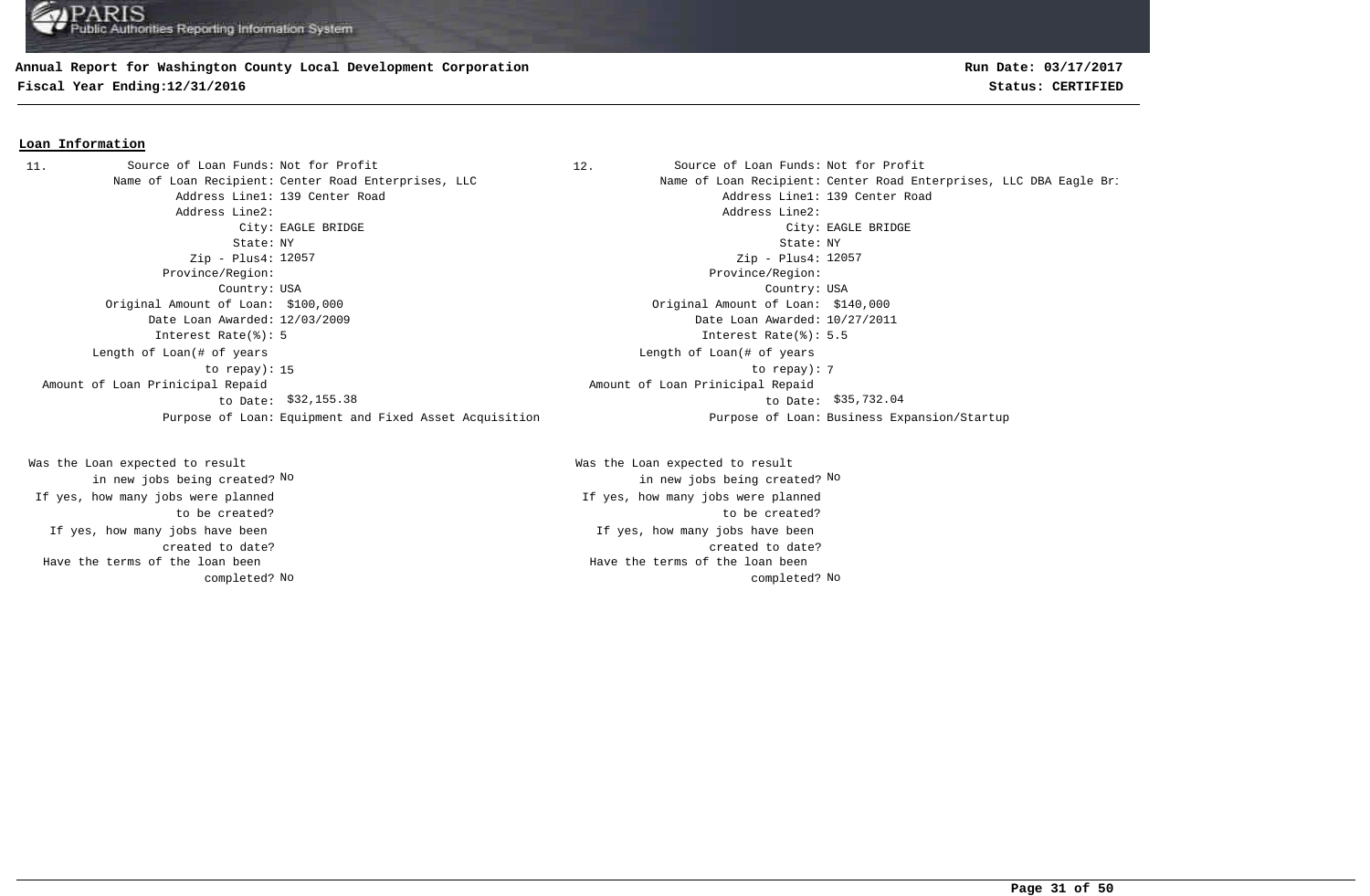## **Annual Report for Washington County Local Development Corporation**

**Fiscal Year Ending:12/31/2016 Status: CERTIFIED**

#### **Loan Information**

Name of Loan Recipient: Dancing Ewe Farms, LLC Name States Name of Loan Recipient: David Wetherell Address Line2: Address Line2: Zip - Plus4: 12832 Province/Region: Province/Region: Original Amount of Loan: \$77,000 Original Amount of Loan: \$25,000 Date Loan Awarded: 06/29/2016 Date Loan Awarded: 11/14/1995 Interest Rate(%): 6 Interest Rate(%): 7.25 Length of Loan(# of years to repay): Amount of Loan Prinicipal Repaid to Date: 13. Source of Loan Funds: Not for Profit

created to date? <sup>5</sup> If yes, how many jobs have been to be created? 3 Was the Loan expected to result in new jobs being created? Yes If yes, how many jobs were planned Have the terms of the loan been completed?

14. Source of Loan Funds: Not for Profit Address Line1: 181 County Route 12 and the county of the county Route 12 and the county Route 12 and the county Route 12 City: GRANVILLE City: HAMPTON State: NY State: NY Country: USA Country: USA Zip - Plus4: 12837 10 to repay): 7 Length of Loan(# of years  $$929.78$  to Date:  $$22,938.43$  Amount of Loan Prinicipal Repaid Purpose of Loan: Business Expansion/Startup Purpose of Loan: Equipment and Fixed Asset Acquisition

> If yes, how many jobs have been created to date? Was the Loan expected to result Yes the contraction of the contraction of the contraction of the contraction of  $\mathbb{N}^{\infty}$  and  $\mathbb{N}^{\infty}$ If yes, how many jobs were planned to be created? No No completed? Have the terms of the loan been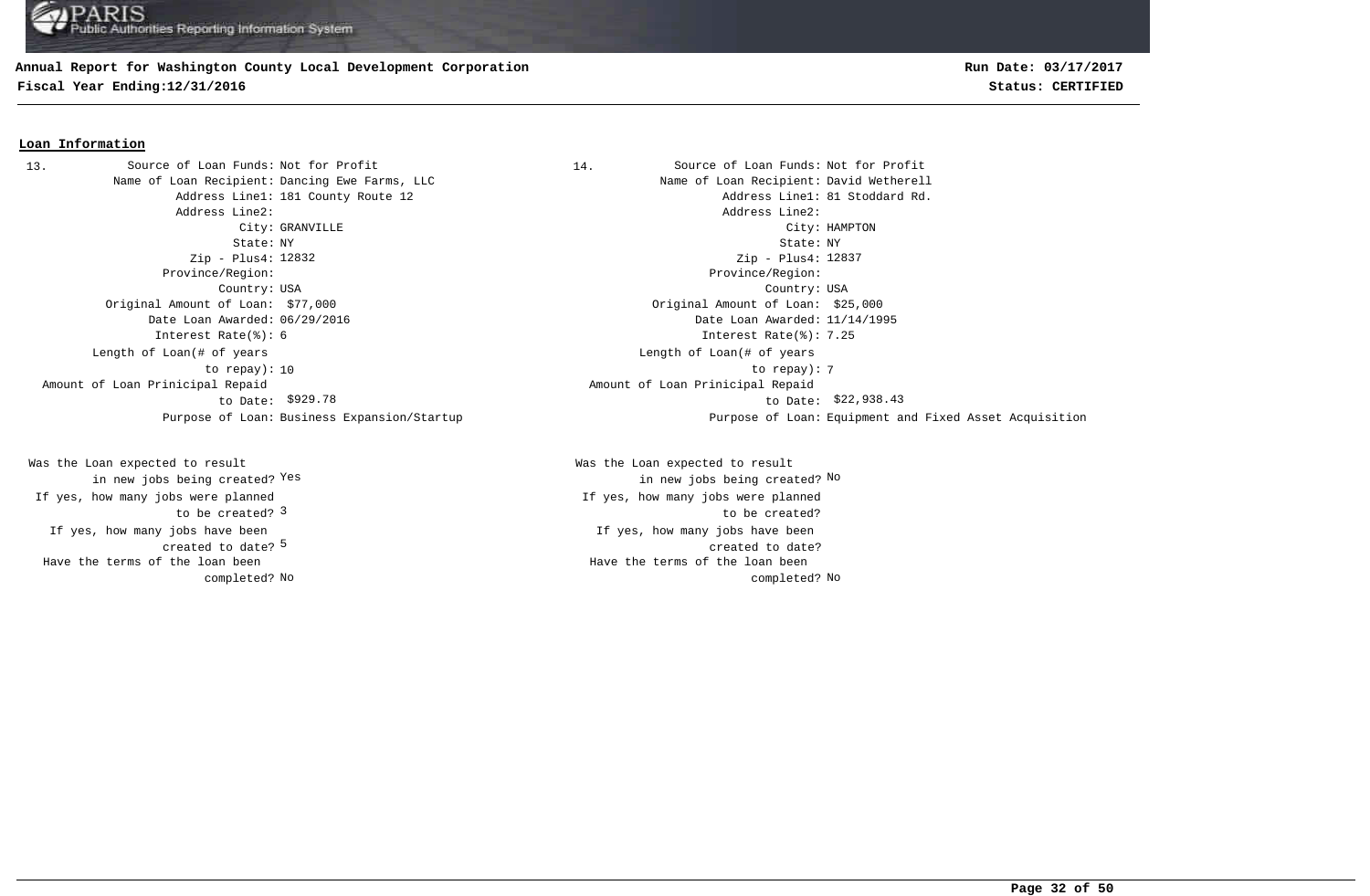# **Annual Report for Washington County Local Development Corporation**

**Fiscal Year Ending:12/31/2016 Status: CERTIFIED**

### **Loan Information**

Name of Loan Recipient: Dry Town Hops LLC Name of Loan Recipient: Dupuis Landscape Address Line1: PO Box 21 Address Line1: 242 County Route 52 Address Line2: Address Line2: City: ARGYLE City: GREENWICH State: NY State: NY Zip - Plus4: 12809 Province/Region: Province/Region: Country: USA Country: USA Original Amount of Loan: \$80,000 Original Amount of Loan: \$85,000 Date Loan Awarded: 06/30/2015 Date Loan Awarded: 04/08/2010 Interest Rate(%): 6 Interest Rate(%): 5 15 to repay): 5 Length of Loan(# of years to repay): \$3,592.25 to Date: \$74,579.42 Amount of Loan Prinicipal Repaid to Date: \$3,592.25 Purpose of Loan: Equipment and Fixed Asset Acquisition Purpose of Loan: Business Expansion/Startup 15. Source of Loan Funds: Not for Profit

4 created to date? If yes, how many jobs have been to be created? 3 Was the Loan expected to result in new jobs being created? Yes If yes, how many jobs were planned Have the terms of the loan been completed?

16. Source of Loan Funds: Not for Profit Zip - Plus4: 12834 Length of Loan(# of years Amount of Loan Prinicipal Repaid

If yes, how many jobs have been created to date? Was the Loan expected to result Yes the contraction of the contraction of the contraction of the contraction of  $\mathbb{N}^{\infty}$  and  $\mathbb{N}^{\infty}$ If yes, how many jobs were planned to be created? No No completed? Have the terms of the loan been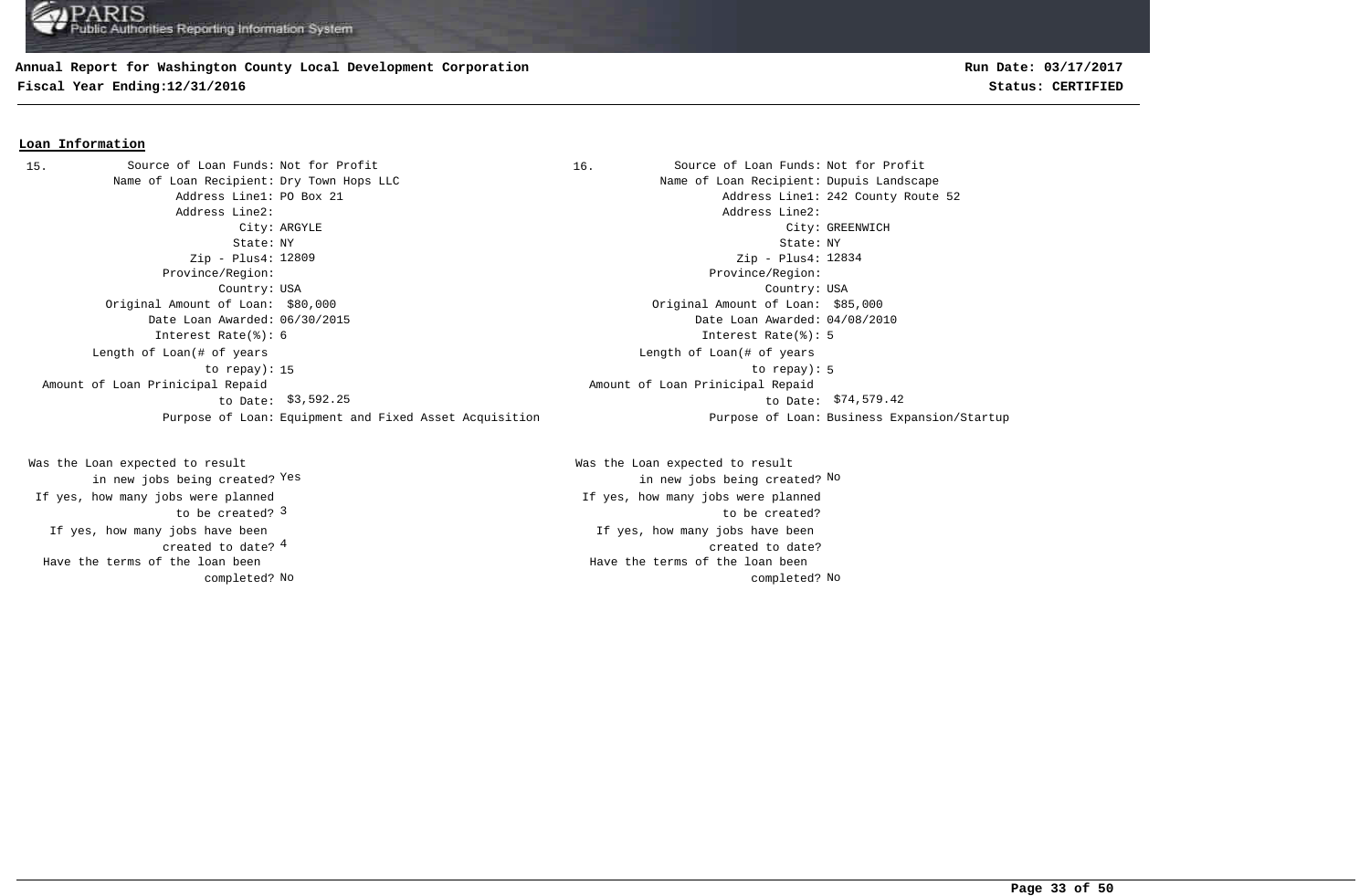## **Annual Report for Washington County Local Development Corporation**

**Fiscal Year Ending:12/31/2016 Status: CERTIFIED**

#### **Loan Information**

Address Line2: Address Line2: State: NY State: NY Zip - Plus4: Zip - Plus4: Province/Region: Province/Region: Country: USA Country: USA Original Amount of Loan: \$350,000 Original Amount of Loan: \$35,000 Date Loan Awarded: 06/30/2003 Date Loan Awarded: 08/20/2004 Interest Rate(%): 4 Interest Rate(%): 4 12 to repay): 10 Length of Loan(# of years to repay): Amount of Loan Prinicipal Repaid to Date: 17. Source of Loan Funds: Not for Profit

If yes, how many jobs have been created to date? Was the Loan expected to result in new jobs being created? No If yes, how many jobs were planned to be created? Have the terms of the loan been completed?

18. Source of Loan Funds: Not for Profit Name of Loan Recipient: Eastern Castings Company Name of Loan Recipient: Edward Y. and Lisa A. Havens Address Line1: PO Box 128 Address Line1: 273 County Route 36 City: CAMBRIDGE City: HUDSON FALLS Zip - Plus4: 12839 Length of Loan(# of years \$131,059.00 to Date: \$31,561.25 Amount of Loan Prinicipal Repaid Purpose of Loan: Equipment and Fixed Asset Acquisition Purpose of Loan: Business Expansion/Startup

> If yes, how many jobs have been created to date? Was the Loan expected to result in new jobs being created? No No If yes, how many jobs were planned to be created? No No completed? Have the terms of the loan been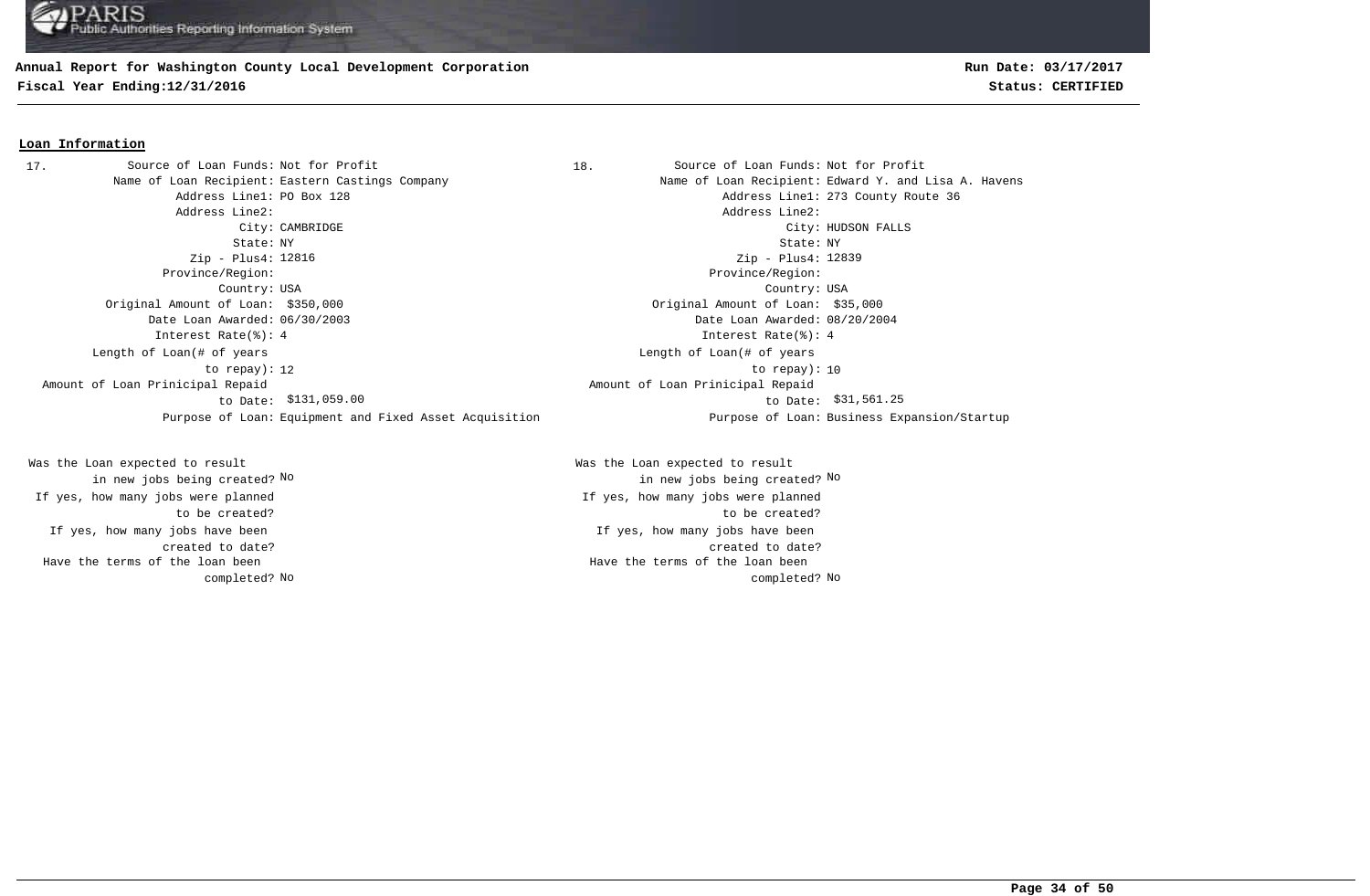## **Annual Report for Washington County Local Development Corporation**

**Fiscal Year Ending:12/31/2016 Status: CERTIFIED**

# **Run Date: 03/17/2017**

#### **Loan Information**

Address Line1: 11 West Main Street, Suite 2 and Address Line1: 368 Broadway Address Line2: Address Line2: State: NY State: NY Zip - Plus4: 12832 Province/Region: Province/Region: Country: USA Country: USA Original Amount of Loan: \$37,500 Original Amount of Loan: \$10,000 Date Loan Awarded: 12/20/2013 Date Loan Awarded: 08/23/2013 Interest Rate(%): 5.5 Interest Rate(%): 6 Length of Loan(# of years to repay): Amount of Loan Prinicipal Repaid to Date: \$16,901.44 19. Source of Loan Funds: Not for Profit

If yes, how many jobs have been created to date? 12 Was the Loan expected to result in new jobs being created? Yes If yes, how many jobs were planned to be created? 7 Have the terms of the loan been completed?

20. Source of Loan Funds: Not for Profit Name of Loan Recipient: Edwards Market, LLC Name of Loan Recipient: Esther Davis dba/Abuelos Cafe City: GRANVILLE CHARD CONSULTER CONSULTER CONSUMING COMPANY CONSULTER CONSULTER CONSULTER CONSULTER CONSULTER CONSULTER CONSULTER CONSULTER CONSULTER CONSULTER CONSULTER CONSULTER CONSULTER CONSULTER CONSULTER CONSULTER CO Zip - Plus4: 12828 5 to repay): 5 Length of Loan(# of years \$16,901.44 \$1,634.51 to Date: Amount of Loan Prinicipal Repaid Purpose of Loan: Business Expansion/Startup Purpose of Loan: Equipment and Fixed Asset Acquisition

> $12$  created to date?  $0$ If yes, how many jobs have been The contraction of the contraction of the contraction of the contraction of the contraction of the contraction of the contraction of the contraction of the contraction of the contraction of the contraction of the contracti Was the Loan expected to result in new jobs being created? Yes Yes If yes, how many jobs were planned No No completed? Have the terms of the loan been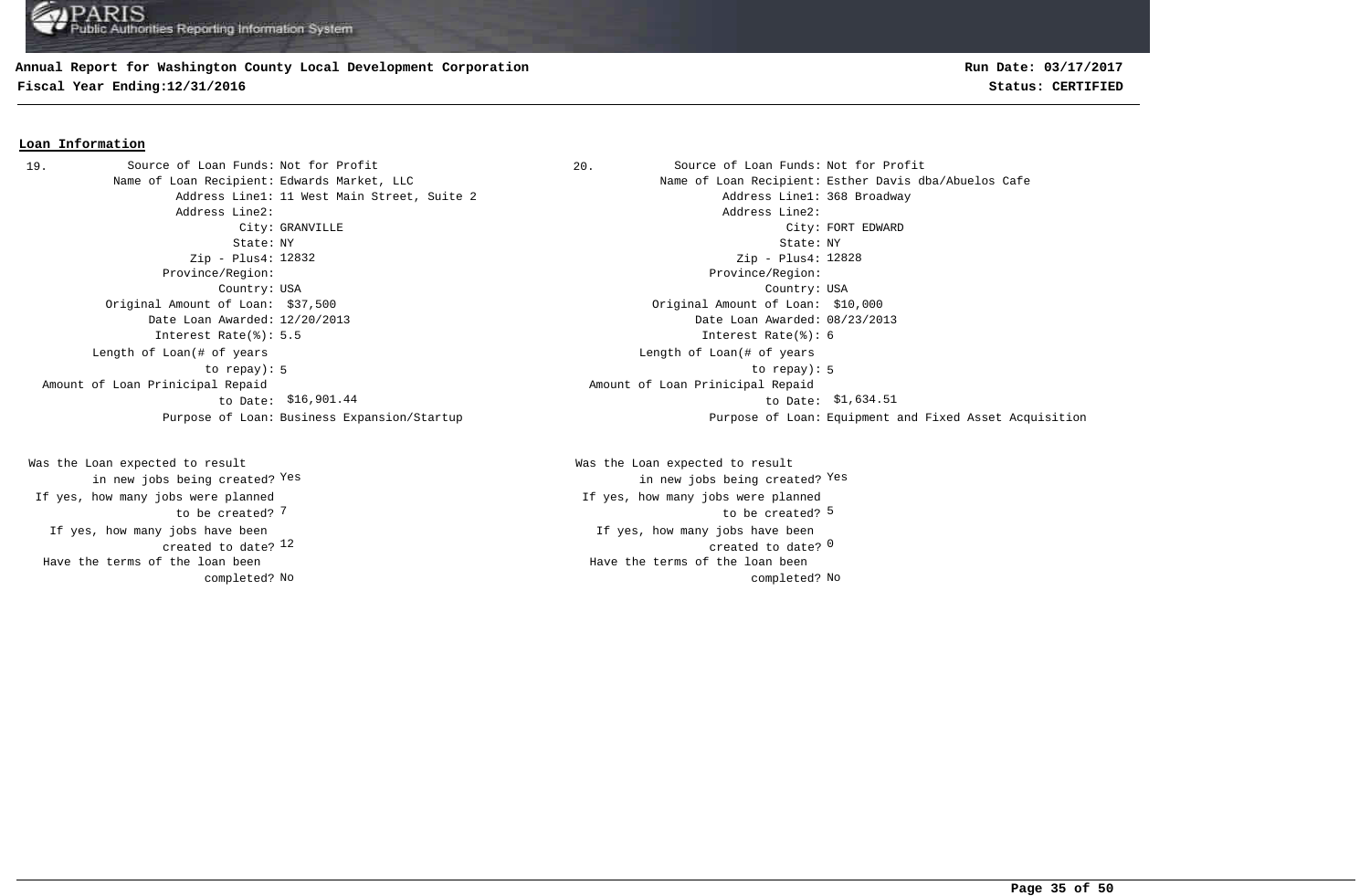#### **Annual Report for Washington County Local Development Corporation**

**Fiscal Year Ending:12/31/2016 Status: CERTIFIED**

## **Loan Information**

Address Line1: 393 Vaughn Road Address Line1: 523 Lower Oak St. Address Line2: Address Line2: State: NY State: NY Zip - Plus4: Zip - Plus4: 3813 12839 12839 Province/Region: Province/Region: Country: USA Country: USA Original Amount of Loan: \$65,000 Original Amount of Loan: \$125,000 Date Loan Awarded: 07/02/2009 Date Loan Awarded: 09/23/2015 Interest Rate(%): 4 Interest Rate(%): 6 10 to repay): 10 Length of Loan(# of years to repay): Amount of Loan Prinicipal Repaid to Date: \$4,356.84 Purpose of Loan: Business Expansion/Startup 21. Source of Loan Funds: Not for Profit

If yes, how many jobs have been created to date? Was the Loan expected to result in new jobs being created? No If yes, how many jobs were planned to be created? Have the terms of the loan been completed? **Run Date: 03/17/2017**

22. Source of Loan Funds: Not for Profit Name of Loan Recipient: Green Thumb Nursery & Country Store, Inc. Name of Loan Recipient: Harrington's Care A Lot Inc. City: HUDSON FALLS City: HUDSON FALLS created to date? 2 If yes, how many jobs have been to be created? 2 Was the Loan expected to result new jobs being created? <sup>Yes</sup> in new jobs being created? <sup>Yes</sup> If yes, how many jobs were planned Length of Loan(# of years \$4,356.84 \$7,693.42 to Date: Amount of Loan Prinicipal Repaid Purpose of Loan: Commercial Property Construction/Acquisition/Revitalization/I mprovement No No completed? Have the terms of the loan been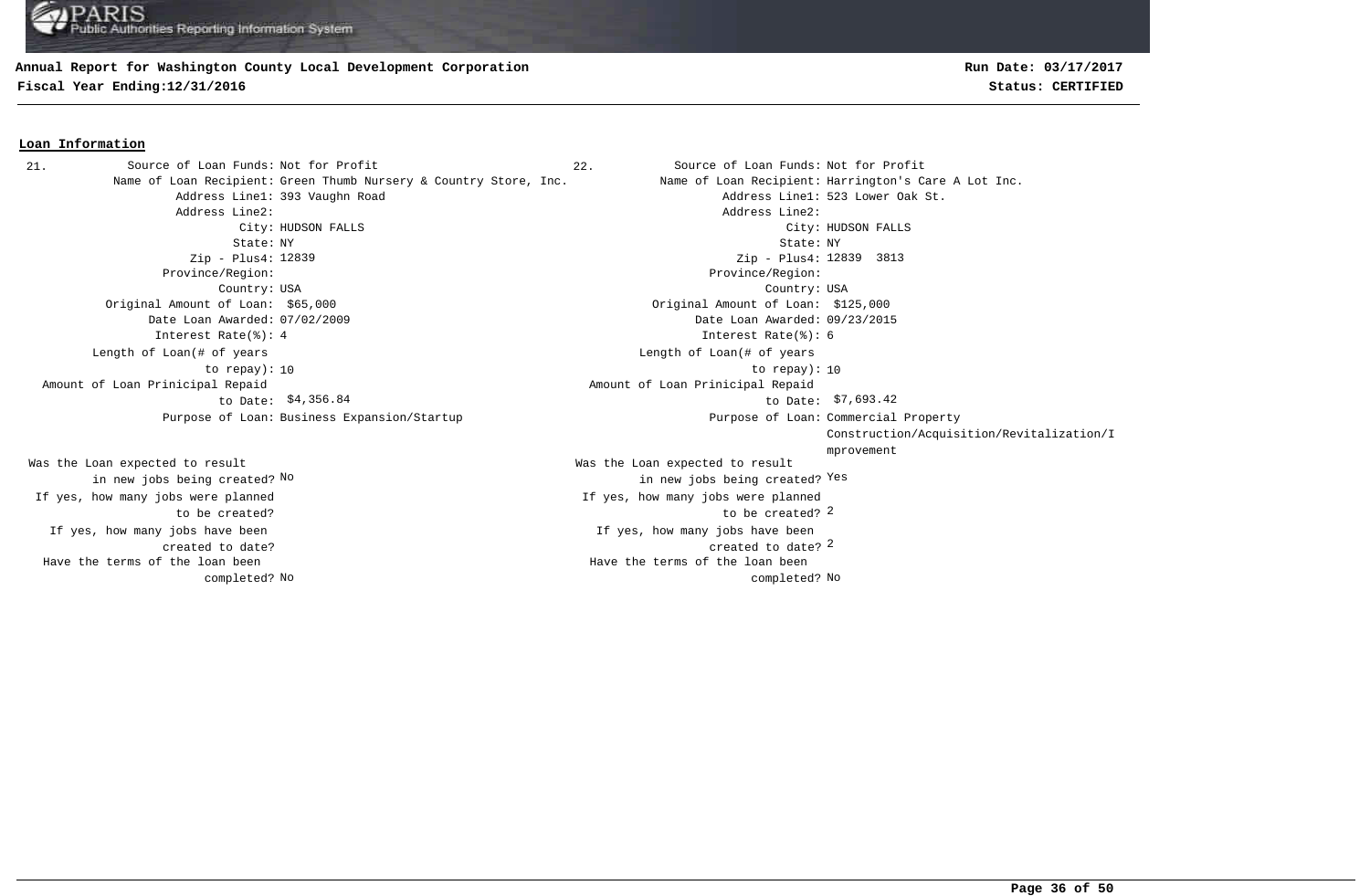## **Annual Report for Washington County Local Development Corporation**

**Fiscal Year Ending:12/31/2016 Status: CERTIFIED**

# **Run Date: 03/17/2017**

#### **Loan Information**

23. Source of Loan Funds: Not for Profit  $24.$  Source of Loan Funds: Not for Profit Name of Loan Recipient: Hogwash Cleaning Solutions, LLC Name of Loan Recipient: ICC Management & Consulting, Inc. Address Line1: 380 North Street Rd. Address Line1: 4 West Main St. Address Line2: Address Line2: City: ARGYLE City: CAMBRIDGE State: NY State: NY Zip - Plus4: 12809 Province/Region: Province/Region: Country: USA Country: USA and the set of the contract of the contract of the contract of the contract of the contract of the contract of  $29$ If yes, how many jobs have been created to date? If yes, how many jobs have been Original Amount of Loan: \$110,000 Original Amount of Loan: \$162,500 Date Loan Awarded: 04/06/2016 Date Loan Awarded: 04/21/2016  $2$  to be created?  $25$ Was the Loan expected to result in new jobs being created? Yes Was the Loan expected to result in new jobs being created? Yes Yes Zip - Plus4: 12816 Interest Rate(%): 6 Interest Rate(%): 6 If yes, how many jobs were planned to be created? If yes, how many jobs were planned The contract of the contract of the contract of the contract of the contract of the contract of the contract of the contract of the contract of the contract of the contract of the contract of the contract of the contract o Length of Loan(# of years to repay): Length of Loan(# of years \$4,225.41 to Date: \$5,933.02 Amount of Loan Prinicipal Repaid to Date: Amount of Loan Prinicipal Repaid Purpose of Loan: Commercial Property Construction/Acquisition/Revitalization/I mprovement Purpose of Loan: Business Expansion/Startup No No completed? Have the terms of the loan been completed? Have the terms of the loan been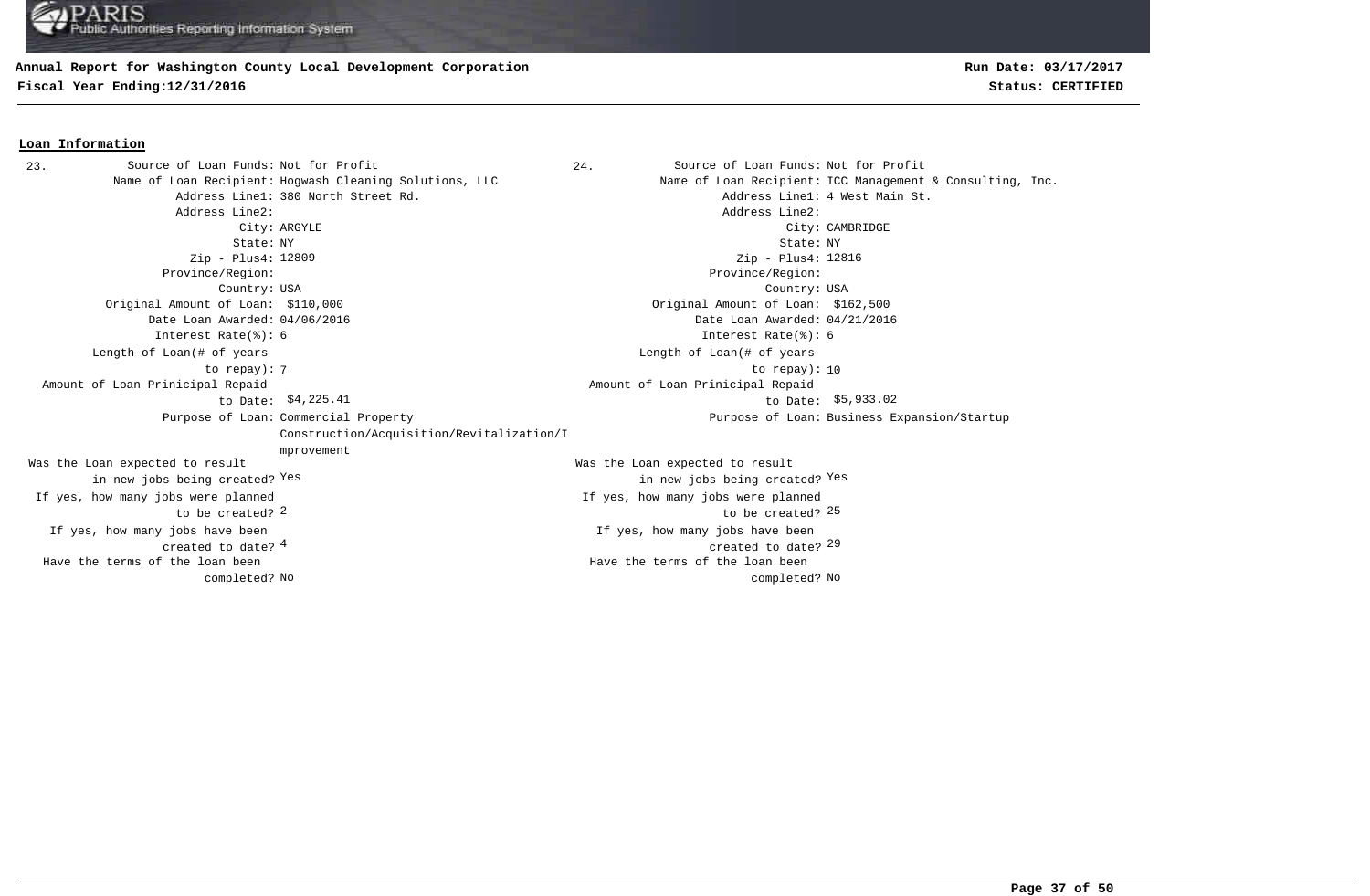## **Annual Report for Washington County Local Development Corporation**

**Fiscal Year Ending:12/31/2016 Status: CERTIFIED**

# **Run Date: 03/17/2017**

#### **Loan Information**

25. Source of Loan Funds: Not for Profit and Source of Loan Funds: Not for Profit Name of Loan Recipient: J Donnelly Transport, LLC Name of Loan Recipient: J Euber Energy Address Line1: 171 Vaughn Rd. 2008 and the Communication of the Address Line1: 814 McDougall Rd. Address Line2: Address Line2: City: HUDSON FALLS City: ARGYLE State: NY State: NY Zip - Plus4: 12839 Province/Region: Province/Region: Country: USA Country: USA Original Amount of Loan: \$55,000 Original Amount of Loan: \$50,000 Date Loan Awarded: 02/16/2016 Date Loan Awarded: 02/16/2016 Interest Rate(%): 6 Interest Rate(%): 6 5 10 to repay): 10 Length of Loan(# of years to repay): \$3,310.46 to Date: \$7,297.02 Amount of Loan Prinicipal Repaid to Date: Purpose of Loan: Equipment and Fixed Asset Acquisition Purpose of Loan: Business Expansion/Startup

If yes, how many jobs have been created to date?  $1$ Was the Loan expected to result in new jobs being created? Yes If yes, how many jobs were planned to be created? 1 Have the terms of the loan been completed?

Zip - Plus4: 12809 Length of Loan(# of years Amount of Loan Prinicipal Repaid

 $\frac{1}{2}$  created to date?  $\frac{2}{3}$ If yes, how many jobs have been  $\frac{1}{2}$  to be created?  $\frac{2}{3}$ Was the Loan expected to result in new jobs being created? Yes Yes If yes, how many jobs were planned No No completed? Have the terms of the loan been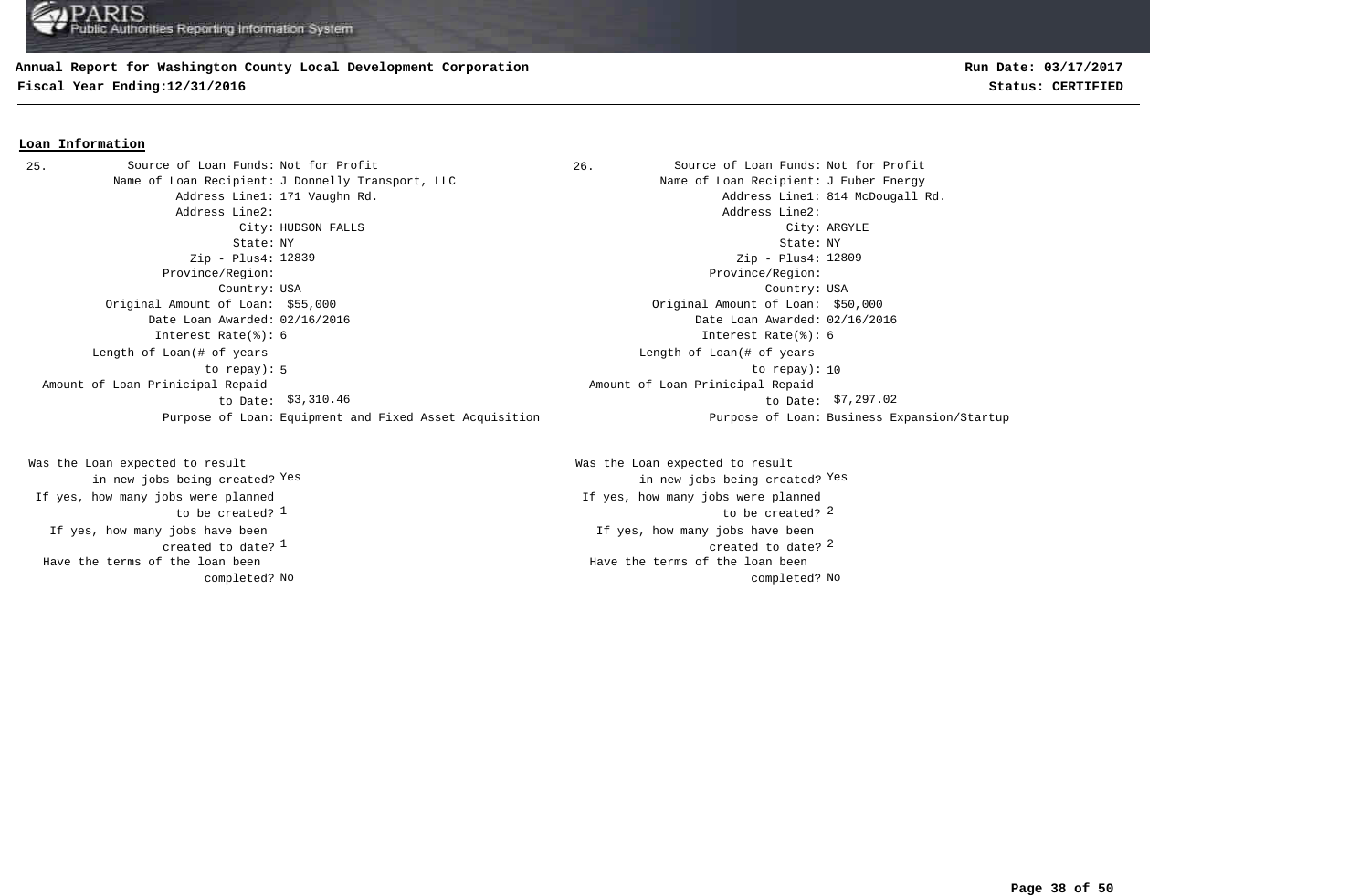## **Annual Report for Washington County Local Development Corporation**

**Fiscal Year Ending:12/31/2016 Status: CERTIFIED**

### **Loan Information**

27. Source of Loan Funds: Not for Profit and Source of Loan Funds: Not for Profit Address Line1: 171 Vaughn Rd. Address Line1: 1110 Dix Avenue Address Line2: Address Line2: State: NY State: NY Zip - Plus4: 12839 Province/Region: Province/Region: Country: USA Country: USA Original Amount of Loan: \$45,000 Original Amount of Loan: \$145,000 Date Loan Awarded: 02/10/2014 Date Loan Awarded: 08/03/2011 Interest Rate(%): 6.5 **Interest Rate(%): 5.5** 5 to repay): 15 Length of Loan(# of years to repay): Amount of Loan Prinicipal Repaid to Date:

created to date?  $^{\rm 1}$ If yes, how many jobs have been to be created? <sup>1</sup> Was the Loan expected to result in new jobs being created? Yes If yes, how many jobs were planned Have the terms of the loan been completed?

Name of Loan Recipient: J. Donnelly Transport LLC Name of Loan Recipient: J.C.¿s Corner Deli And Market Inc. City: HUDSON FALLS City: HUDSON FALLS Zip - Plus4: 12839 Length of Loan(# of years \$19,789.57 \$39,791.83 to Date: Amount of Loan Prinicipal Repaid Purpose of Loan: Equipment and Fixed Asset Acquisition Purpose of Loan: Equipment and Fixed Asset Acquisition

> If yes, how many jobs have been created to date? Was the Loan expected to result Yes the contraction of the contraction of the contraction of the contraction of  $\mathbb{N}^{\infty}$  and  $\mathbb{N}^{\infty}$ If yes, how many jobs were planned to be created? No No completed? Have the terms of the loan been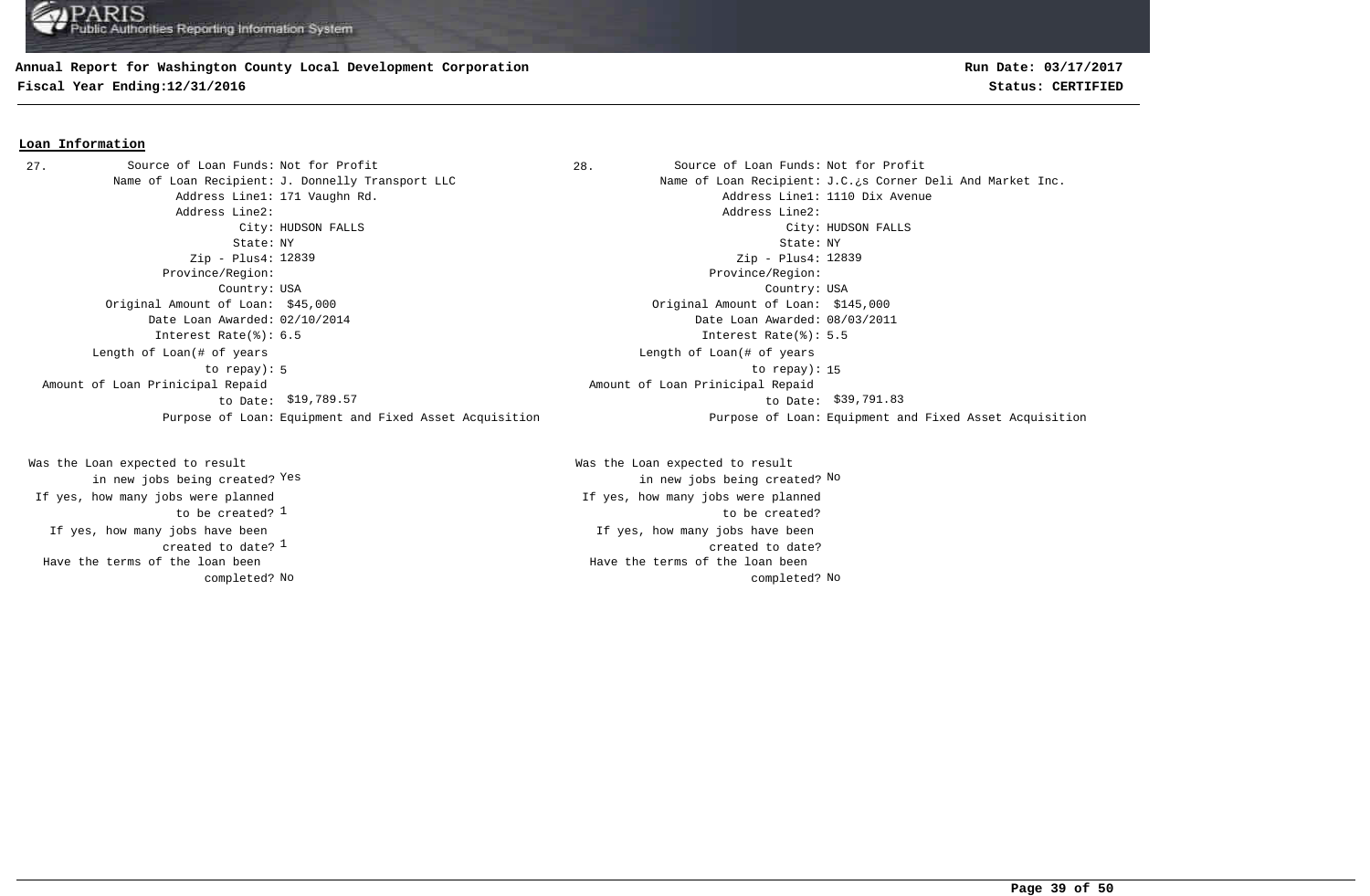# **Annual Report for Washington County Local Development Corporation**

**Fiscal Year Ending:12/31/2016 Status: CERTIFIED**

# **Run Date: 03/17/2017**

### **Loan Information**

Address Line2: Address Line2: Zip - Plus4: 12809 Province/Region: Province/Region: Original Amount of Loan: \$150,000 Original Amount of Loan: \$145,000 Date Loan Awarded: 06/30/2016 Date Loan Awarded: 09/21/2011 Interest Rate(%): 6 Interest Rate(%): 5 Length of Loan(# of years to repay): Amount of Loan Prinicipal Repaid to Date: 29. Source of Loan Funds: Not for Profit

2 created to date? If yes, how many jobs have been to be created? 3 Was the Loan expected to result in new jobs being created? Yes If yes, how many jobs were planned Have the terms of the loan been completed?

Source of Loan Funds: Not for Profit Source of Loan Funds: Not for Profit Name of Loan Recipient: Locust Grove Farm, Inc. Name of Loan Recipient: Manchester Wood, Inc. Address Line1: 4727 State Route 40 Address Line1: 1159 County Route 24 City: ARGYLE City: GRANVILLE State: NY State: NY Country: USA Country: USA Zip - Plus4: 12832 10 to repay): 7 Length of Loan(# of years \$4,238.14 to Date: \$41,230.78 Amount of Loan Prinicipal Repaid Purpose of Loan: Business Expansion/Startup Purpose of Loan: Business Expansion/Startup

> If yes, how many jobs have been created to date? Was the Loan expected to result Yes the contraction of the contraction of the contraction of the contraction of  $\mathbb{N}^{\infty}$  and  $\mathbb{N}^{\infty}$ If yes, how many jobs were planned to be created? No No completed? Have the terms of the loan been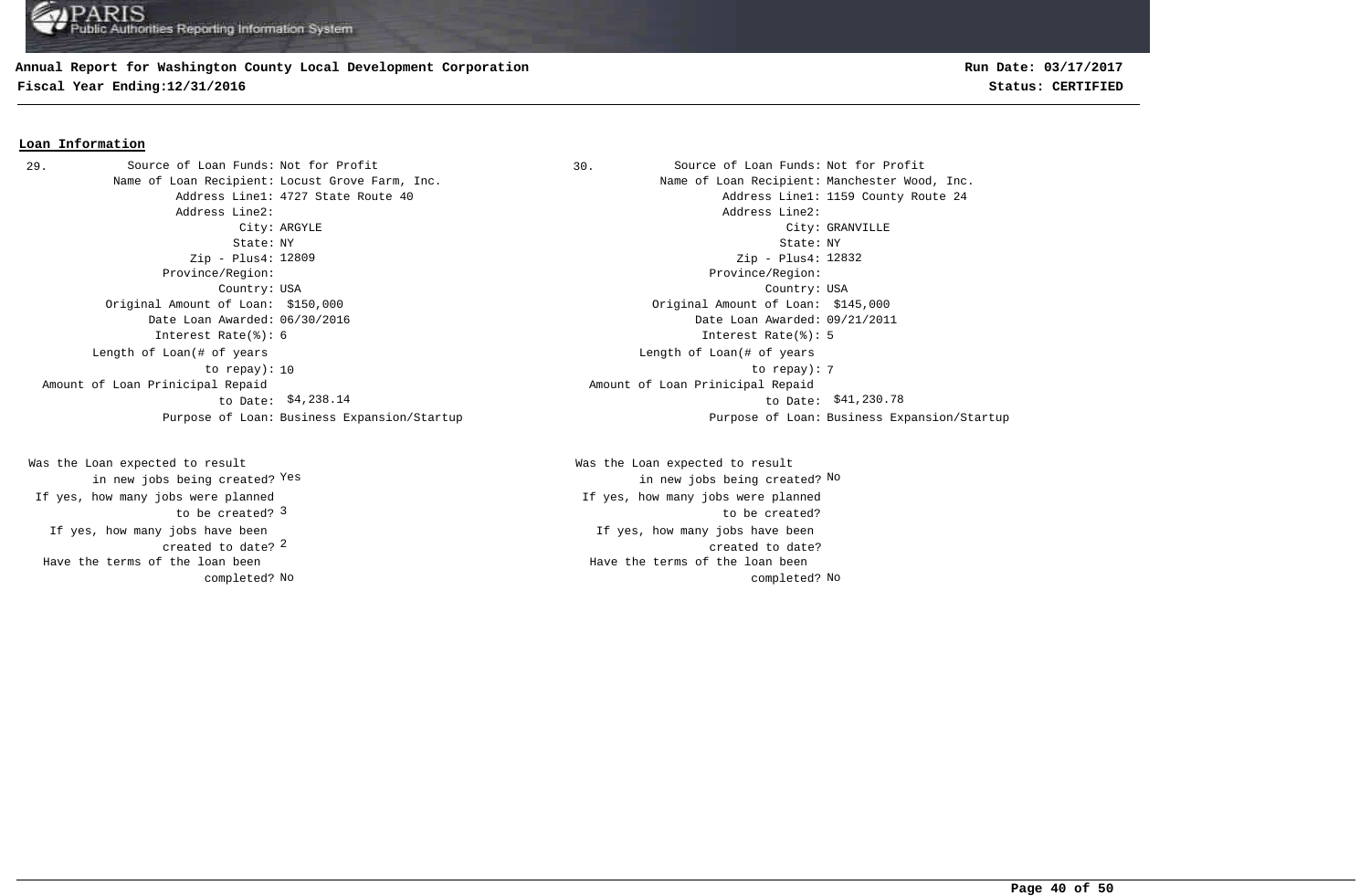## **Annual Report for Washington County Local Development Corporation**

**Fiscal Year Ending:12/31/2016 Status: CERTIFIED**

# **Run Date: 03/17/2017**

#### **Loan Information**

31. Source of Loan Funds: Not for Profit (32. Source of Loan Funds: Not for Profit Address Line2: Address Line2: State: NY State: NY Zip - Plus4: 12839 Province/Region: Province/Region: Country: USA Country: USA Original Amount of Loan: \$40,000 Original Amount of Loan: \$40,000 Date Loan Awarded: 05/06/2014 Date Loan Awarded: 11/27/2012 Interest Rate(%): 5.5 Interest Rate(%): 5.5 Length of Loan(# of years to repay): Amount of Loan Prinicipal Repaid to Date: \$10,862.99 Purpose of Loan: Business Expansion/Startup

If yes, how many jobs have been created to date? Was the Loan expected to result in new jobs being created? Yes If yes, how many jobs were planned to be created? Have the terms of the loan been completed?

Name of Loan Recipient: Maxwell's Main Street Pub, LLC Name State Mame of Loan Recipient: North-East Machine, Inc. Address Line1: 198 Main St. Address Line1: 4160 State Route 4 City: HUDSON FALLS City: FORT ANN 2 7 created to date? If yes, how many jobs have been  $2$  to be created?  $2$ Was the Loan expected to result in new jobs being created? Yes Yes Zip - Plus4: 12827 If yes, how many jobs were planned The contract of the contract of the contract of the contract of the contract of the contract of the contract of the contract of the contract of the contract of the contract of the contract of the contract of the contract o Length of Loan(# of years \$10,862.99 \$7,859.42 to Date: Amount of Loan Prinicipal Repaid Purpose of Loan: Commercial Property Construction/Acquisition/Revitalization/I mprovement No No completed? Have the terms of the loan been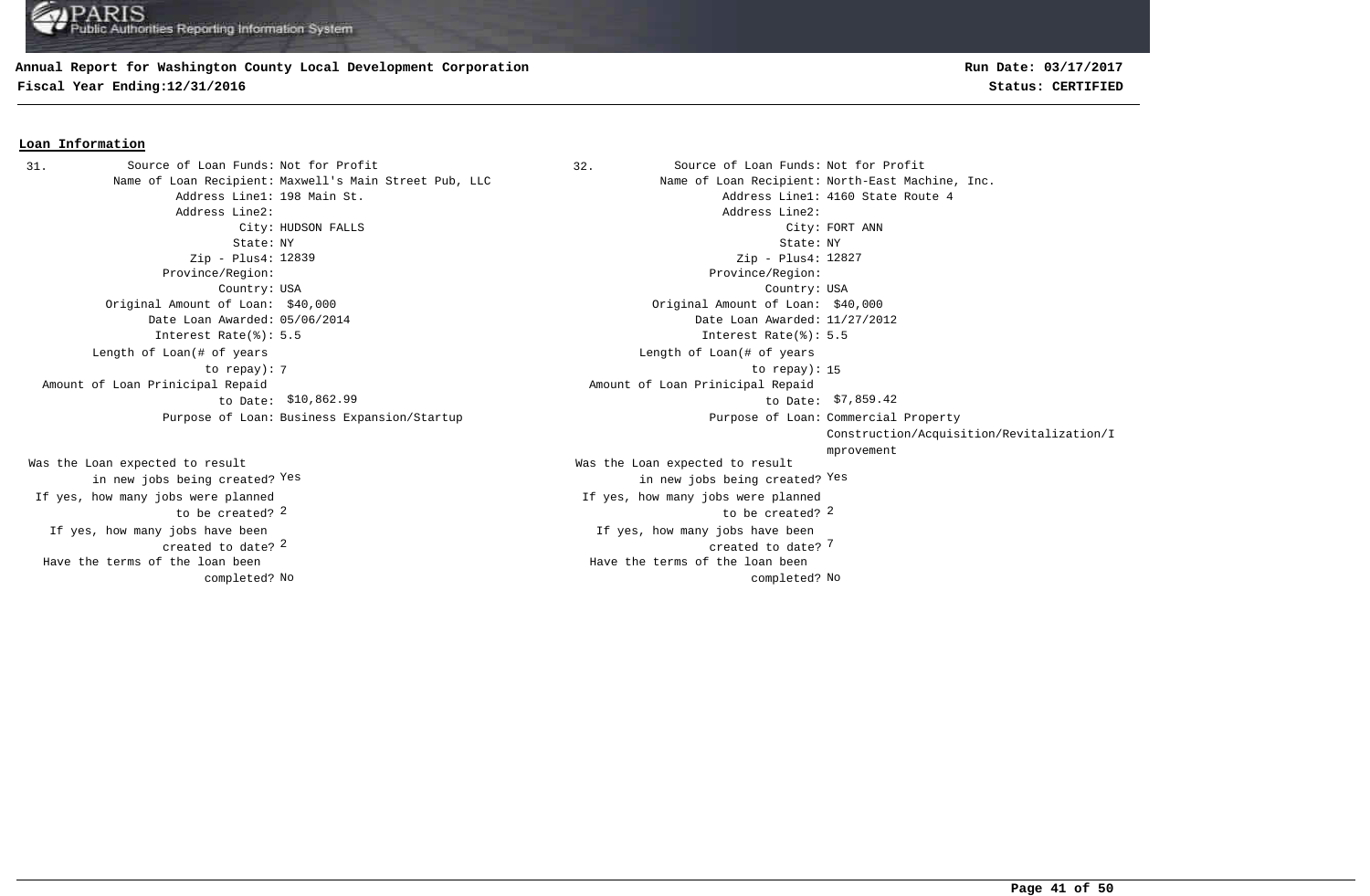# **Annual Report for Washington County Local Development Corporation**

**Fiscal Year Ending:12/31/2016 Status: CERTIFIED**

# **Run Date: 03/17/2017**

#### **Loan Information**

Address Line2: Address Line2: Zip - Plus4: 12828 Province/Region: Province/Region: Original Amount of Loan: \$150,000 Original Amount of Loan: \$390,000 Date Loan Awarded: 03/18/2013 Date Loan Awarded: 12/31/2006 Interest Rate(%): 6 Interest Rate(%): 5.19 Length of Loan(# of years to repay): Amount of Loan Prinicipal Repaid to Date: \$67,045.93 33. Source of Loan Funds: Not for Profit

If yes, how many jobs have been created to date? Was the Loan expected to result in new jobs being created? No If yes, how many jobs were planned to be created? Have the terms of the loan been completed?

Source of Loan Funds: Not for Profit Source of Loan Funds: Not for Profit Name of Loan Recipient: Pallets, Inc. The Same of Loan Recipient: Praxis Powder Technology, Inc. Address Line1: 99 1/2 East Street Address Line1: 820 Quaker Road City: FORT EDWARD City: QUEENSBURY State: NY State: NY Country: USA Country: USA Zip - Plus4: 12804 The contract of the contract of the contract of the contract of the contract of the contract of the contract of the contract of the contract of the contract of the contract of the contract of the contract of the contract o Length of Loan(# of years \$67,045.93 \$223,264.71 to Date: Amount of Loan Prinicipal Repaid Purpose of Loan: Business Expansion/Startup Purpose of Loan: Business Expansion/Startup

> If yes, how many jobs have been created to date? Was the Loan expected to result in new jobs being created? No No If yes, how many jobs were planned to be created? No No completed? Have the terms of the loan been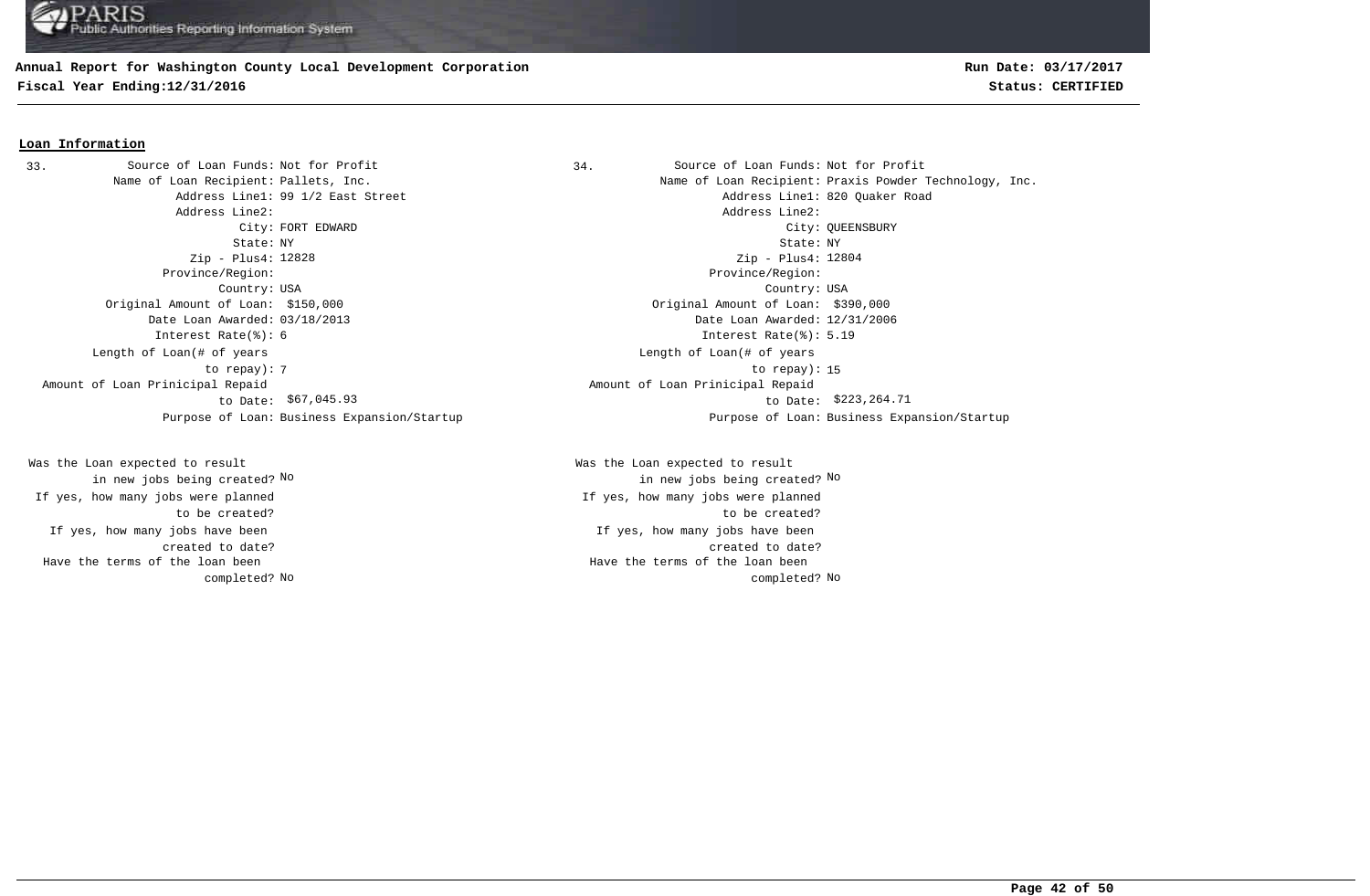# **Annual Report for Washington County Local Development Corporation**

**Fiscal Year Ending:12/31/2016 Status: CERTIFIED**

#### **Loan Information**

35. Source of Loan Funds: Not for Profit 1997 1898. Source of Loan Funds: Not for Profit Name of Loan Recipient: Puckers Gourmet Name of Loan Recipient: QBI, LLC Address Line2: Address Line2: Zip - Plus4: 12834 Province/Region: Province/Region: Original Amount of Loan: \$25,000 Original Amount of Loan: \$150,000 Date Loan Awarded: 08/19/2010 Date Loan Awarded: 05/12/2016 Interest Rate(%): 5.5 Interest Rate(%): 6 Length of Loan(# of years to repay): Amount of Loan Prinicipal Repaid to Date: \$25,000.00

If yes, how many jobs have been created to date? Was the Loan expected to result in new jobs being created? No If yes, how many jobs were planned to be created? Have the terms of the loan been completed?

Address Line1: 39 Route 4 and the set of the Ave. Address Line1: 52 Maple Ave. City: GREENWICH City: HUDSON FALLS State: NY State: NY Country: USA Country: USA Zip - Plus4: 12839 5 10 to repay): 10 Length of Loan(# of years \$25,000.00 \$5,460.33 to Date: Amount of Loan Prinicipal Repaid Purpose of Loan: Business Expansion/Startup Purpose of Loan: Business Expansion/Startup

> created to date? <sup>5</sup> If yes, how many jobs have been to be created? 5 Was the Loan expected to result new jobs being created? <sup>Yes</sup> in new jobs being created? <sup>Yes</sup> If yes, how many jobs were planned Yes and the completed? No completed? No completed? No completed? No completed? No Have the terms of the loan been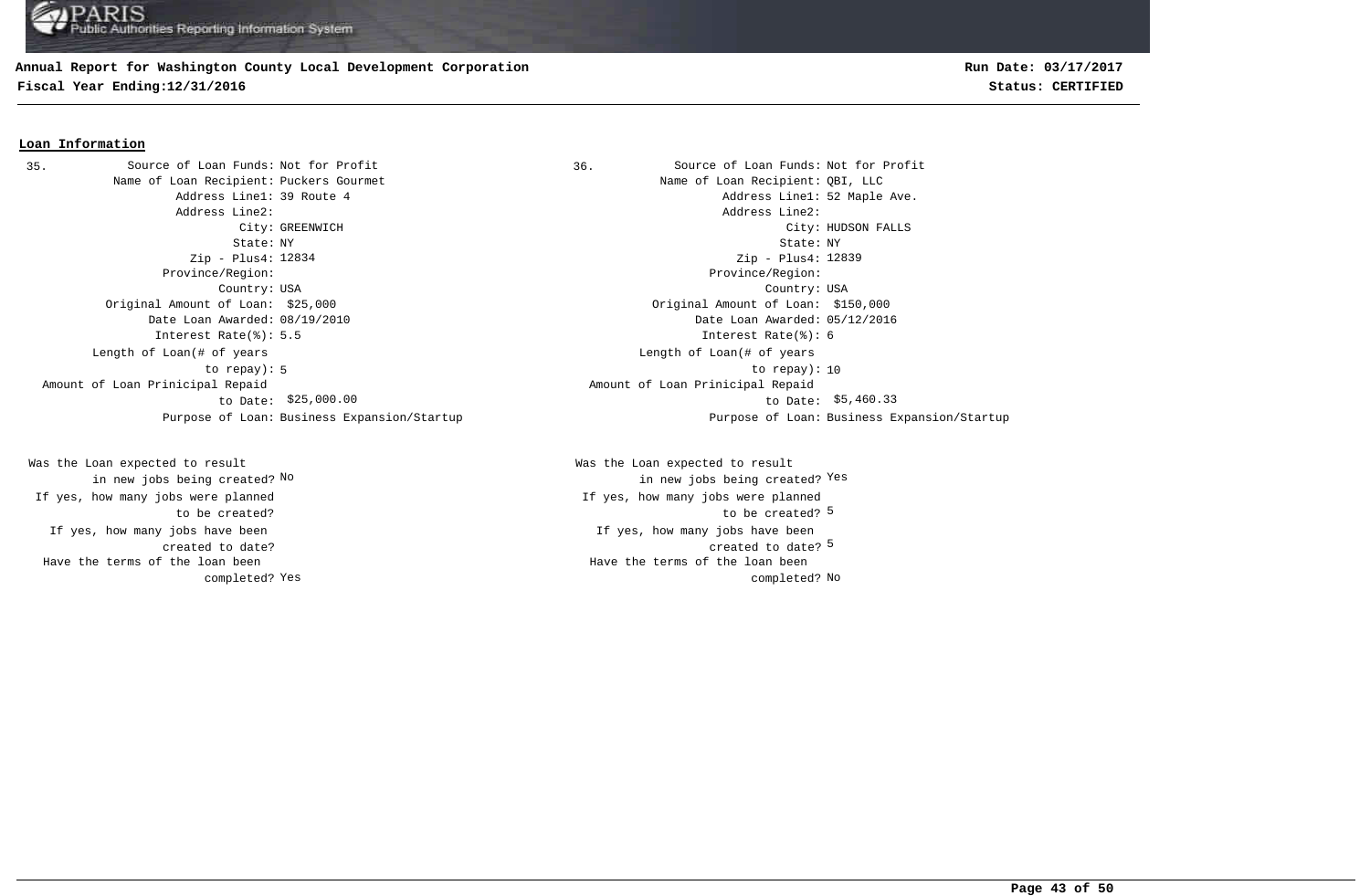### **Annual Report for Washington County Local Development Corporation**

**Fiscal Year Ending:12/31/2016 Status: CERTIFIED**

# **Run Date: 03/17/2017**

### **Loan Information**

37. Source of Loan Funds: Not for Profit (38. Source of Loan Funds: Not for Profit Address Line2: Address Line2: State: NY State: NY Zip - Plus4: Zip - Plus4: Province/Region: Province/Region: Country: USA Country: USA Original Amount of Loan: \$210,000 Original Amount of Loan: \$145,000 Date Loan Awarded: 11/03/2009 Date Loan Awarded: 08/04/2011 Interest Rate(%): 4 Interest Rate(%): 6 Length of Loan(# of years to repay): Amount of Loan Prinicipal Repaid to Date: \$83,409.92 Purpose of Loan: Business Expansion/Startup Purpose of Loan: Business Expansion/Startup

If yes, how many jobs have been created to date? Was the Loan expected to result in new jobs being created? No If yes, how many jobs were planned to be created? Have the terms of the loan been completed?

Name of Loan Recipient: Queensbury 400 Properties, Inc. Name of Loan Recipient: Renaissance Grants and Planning LLC Address Line1: 30 Casey Road and Address Line1: 188 Broadway City: QUEENSBURY City: FORT EDWARD Zip - Plus4: 12828 15 to repay): 10 Length of Loan(# of years \$83,409.92 \$48,516.77 to Date: Amount of Loan Prinicipal Repaid

If yes, how many jobs have been created to date? Was the Loan expected to result in new jobs being created? No No If yes, how many jobs were planned to be created? No No completed? Have the terms of the loan been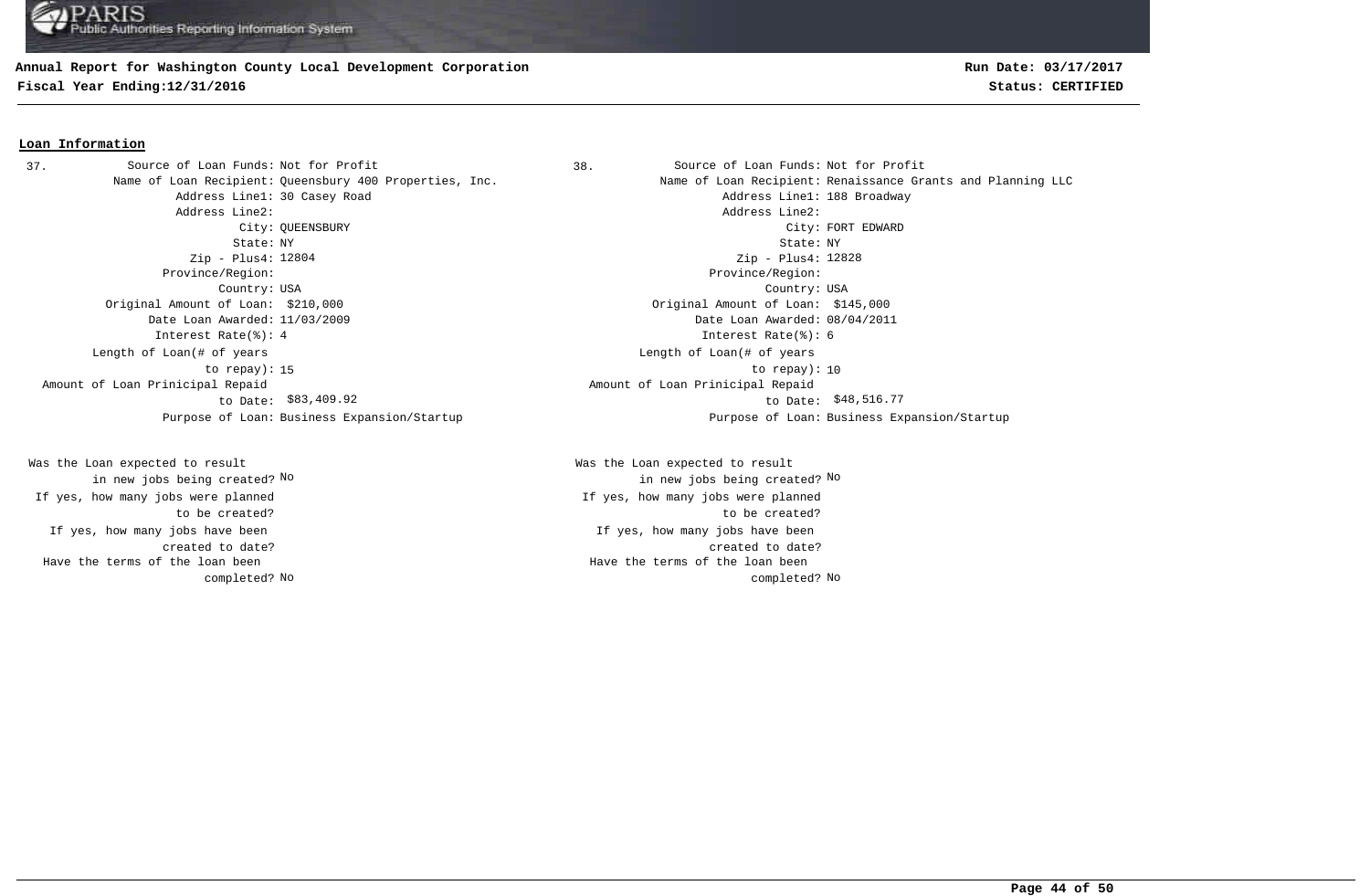## **Annual Report for Washington County Local Development Corporation**

**Fiscal Year Ending:12/31/2016 Status: CERTIFIED**

# **Run Date: 03/17/2017**

#### **Loan Information**

39. Source of Loan Funds: Not for Profit  $\begin{array}{ccc} 39. & 40. & 50 \end{array}$  Source of Loan Funds: Not for Profit Address Line2: Address Line2: Zip - Plus4: Zip - Plus4: Province/Region: Province/Region: Original Amount of Loan: \$50,000 Original Amount of Loan: \$235,000 Interest Rate(%): 5.5 Interest Rate(%): 6 Length of Loan(# of years to repay): Amount of Loan Prinicipal Repaid to Date: Purpose of Loan: Business Expansion/Startup

If yes, how many jobs have been created to date? Was the Loan expected to result in new jobs being created? Yes If yes, how many jobs were planned to be created? 3 Have the terms of the loan been completed?

Name of Loan Recipient: Roundhouse Bakery, LLC Name of Loan Recipient: Schoony's County Market LLC Address Line1: 494 Chestnut Hill Rd. Address Line1: 10254 State Route 22 City: CAMBRIDGE City: NORTH GRANVILLE State: NY State: NY Country: USA Country: USA  $\sim$  3  $\sim$  2  $\sim$  2  $\sim$  2  $\sim$  2  $\sim$  2  $\sim$  2  $\sim$  2  $\sim$  2  $\sim$  2  $\sim$  2  $\sim$  2  $\sim$  2  $\sim$  2  $\sim$  2  $\sim$  2  $\sim$  2  $\sim$  2  $\sim$  2  $\sim$  2  $\sim$  2  $\sim$  2  $\sim$  2  $\sim$  2  $\sim$  2  $\sim$  2  $\sim$  2  $\sim$  2  $\sim$  2  $\sim$  2  $\sim$  2  $\sim$ If yes, how many jobs have been Date Loan Awarded: 02/21/2014 Date Loan Awarded: 09/16/2015  $\sim$  1  $\sim$  100  $\mu$   $\sim$  100  $\mu$   $\sim$  100  $\mu$   $\sim$  100  $\mu$   $\sim$  100  $\mu$   $\sim$  100  $\mu$   $\sim$  100  $\mu$   $\sim$  100  $\mu$   $\sim$  100  $\mu$   $\sim$  100  $\mu$   $\sim$  100  $\mu$   $\sim$  100  $\mu$   $\sim$  100  $\mu$   $\sim$  100  $\mu$   $\sim$  100  $\mu$   $\sim$ Was the Loan expected to result in new jobs being created? Yes Yes Zip - Plus4: 12854 If yes, how many jobs were planned 7 7 to repay): Length of Loan(# of years \$14,524.60 to Date: \$10,041.52 Amount of Loan Prinicipal Repaid Purpose of Loan: Commercial Property Construction/Acquisition/Revitalization/I mprovement No No completed? Have the terms of the loan been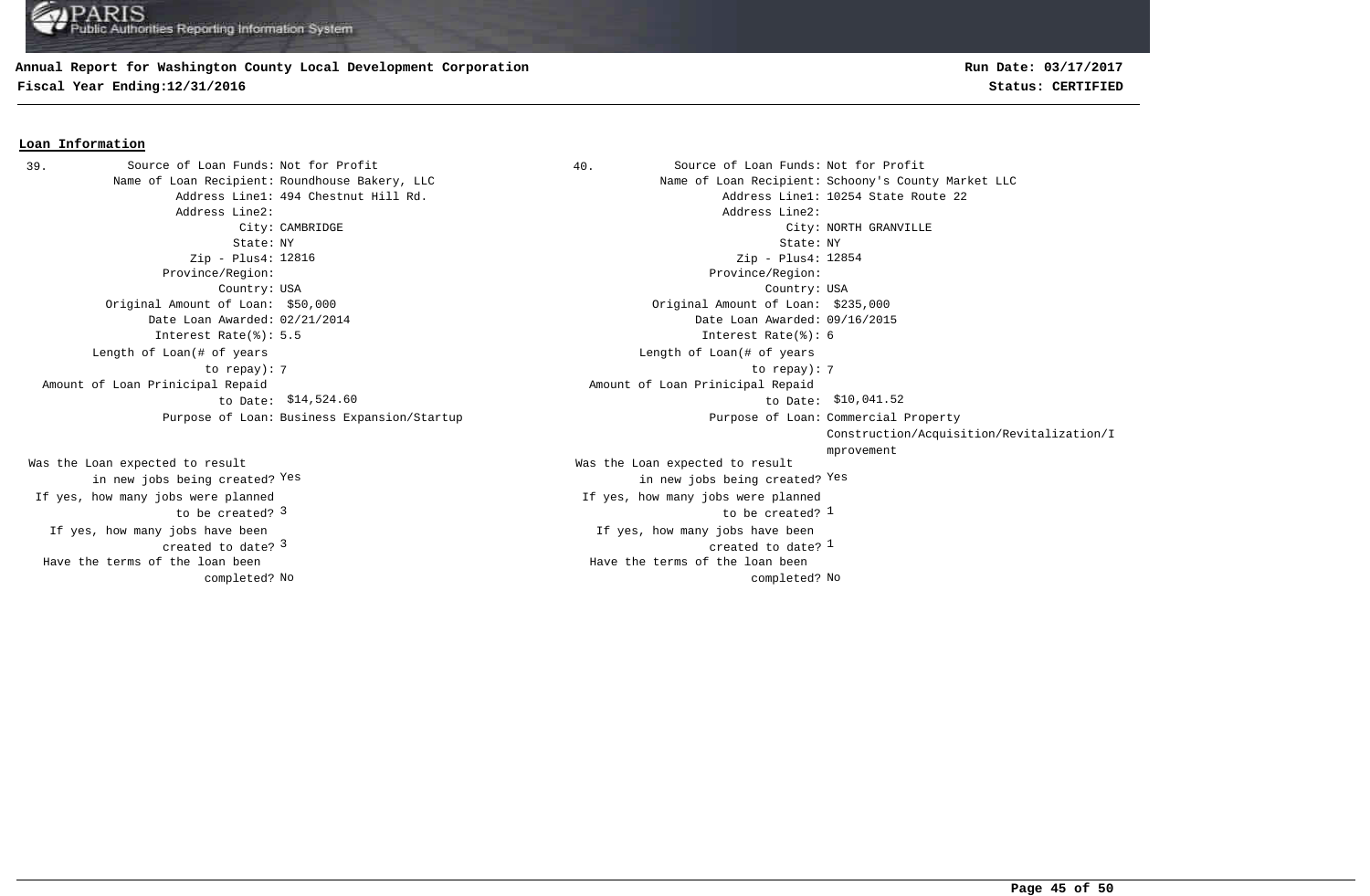## **Annual Report for Washington County Local Development Corporation**

**Fiscal Year Ending:12/31/2016 Status: CERTIFIED**

### **Loan Information**

41. Source of Loan Funds: Not for Profit (and Source of Loan Funds: Not for Profit Name of Loan Recipient: Shed Stop, Inc. Name of Loan Recipient: Simply Grazin' NY LLC Address Line1: 6854 State Route 4 and 17 and 17 and 17 and 18 address Line1: 924 County Route 17 Address Line2: Address Line2: City: FORT ANN City: FORT ANN State: NY State: NY Zip - Plus4: 12827 Province/Region: Province/Region: Country: USA Country: USA  $9$  created to date?  $5$ If yes, how many jobs have been created to date? If yes, how many jobs have been Original Amount of Loan: \$75,000 Original Amount of Loan: \$150,000 Date Loan Awarded: 03/27/2014 Date Loan Awarded: 12/03/2015 2 5 to be created? Was the Loan expected to result in new jobs being created? Yes Was the Loan expected to result in new jobs being created? Yes Yes Zip - Plus4: 12827 Interest Rate(%): 5.5 Interest Rate(%): 6 If yes, how many jobs were planned to be created? If yes, how many jobs were planned The state of the state of the state of the state of the state of the state of the state of the state of the state of the state of the state of the state of the state of the state of the state of the state of the state of t Length of Loan(# of years to repay): Length of Loan(# of years \$20,944.11 to Date: \$12,988.01 Amount of Loan Prinicipal Repaid to Date: \$20,944.11 Amount of Loan Prinicipal Repaid Purpose of Loan: Commercial Property **Example 2** and the community of Loan: Purpose of Loan: Construction/Acquisition/Revitalization/I mprovement Purpose of Loan: Commercial Property Construction/Acquisition/Revitalization/I mprovement No No completed? Have the terms of the loan been completed? Have the terms of the loan been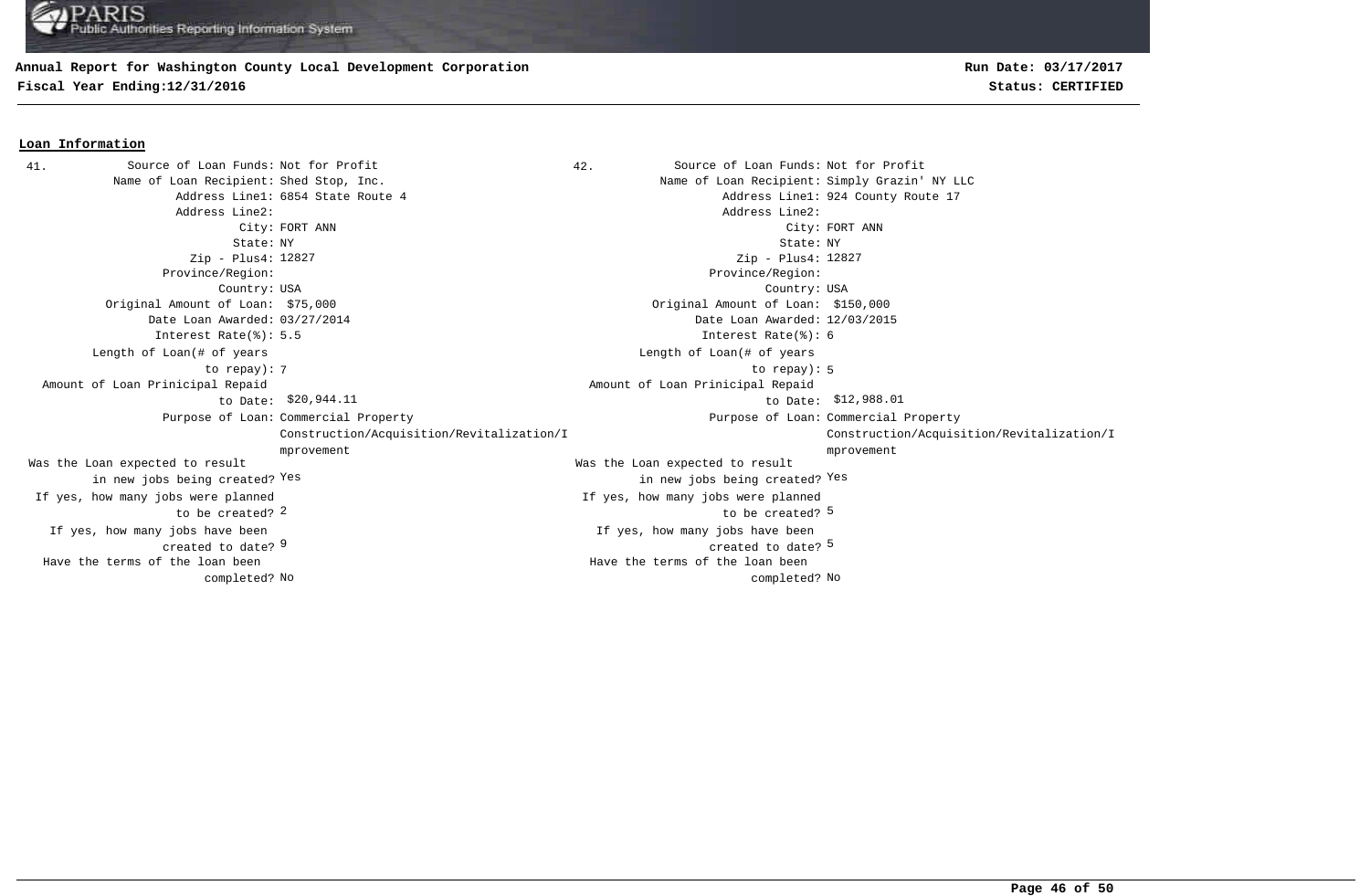### **Annual Report for Washington County Local Development Corporation**

**Fiscal Year Ending:12/31/2016 Status: CERTIFIED**

#### **Loan Information**

43. Source of Loan Funds: Not for Profit and Source of Loan Funds: Not for Profit Name of Loan Recipient: Skene Valley Agency, Inc. Name of Loan Recipient: South Hartford Equipment Co., Inc. Address Line1: 76 County Route 18 **Address Line1: 117 North Rd.** Address Line2: Address Line2: City: WHITEHALL City: FORT ANN State: NY State: NY Zip - Plus4: 12887 Province/Region: Province/Region: Country: USA Country: USA If yes, how many jobs have been created to date? If yes, how many jobs have been created to date? Original Amount of Loan: \$125,000 Original Amount of Loan: \$60,000 Date Loan Awarded: 10/05/2009 Date Loan Awarded: 08/24/2009 Was the Loan expected to result in new jobs being created? No Was the Loan expected to result in new jobs being created? No No Zip - Plus4: 12827 Interest Rate(%): 5 Interest Rate(%): 4 If yes, how many jobs were planned to be created? If yes, how many jobs were planned to be created? 15 to repay): 7 Length of Loan(# of years to repay): Length of Loan(# of years  $$125,000.00$   $$49,647.64$  Amount of Loan Prinicipal Repaid to Date: Amount of Loan Prinicipal Repaid Purpose of Loan: Commercial Property Construction/Acquisition/Revitalization/I mprovement Purpose of Loan: Business Expansion/Startup Yes and the completed? No completed? No completed? No completed? No completed? No Have the terms of the loan been completed? Have the terms of the loan been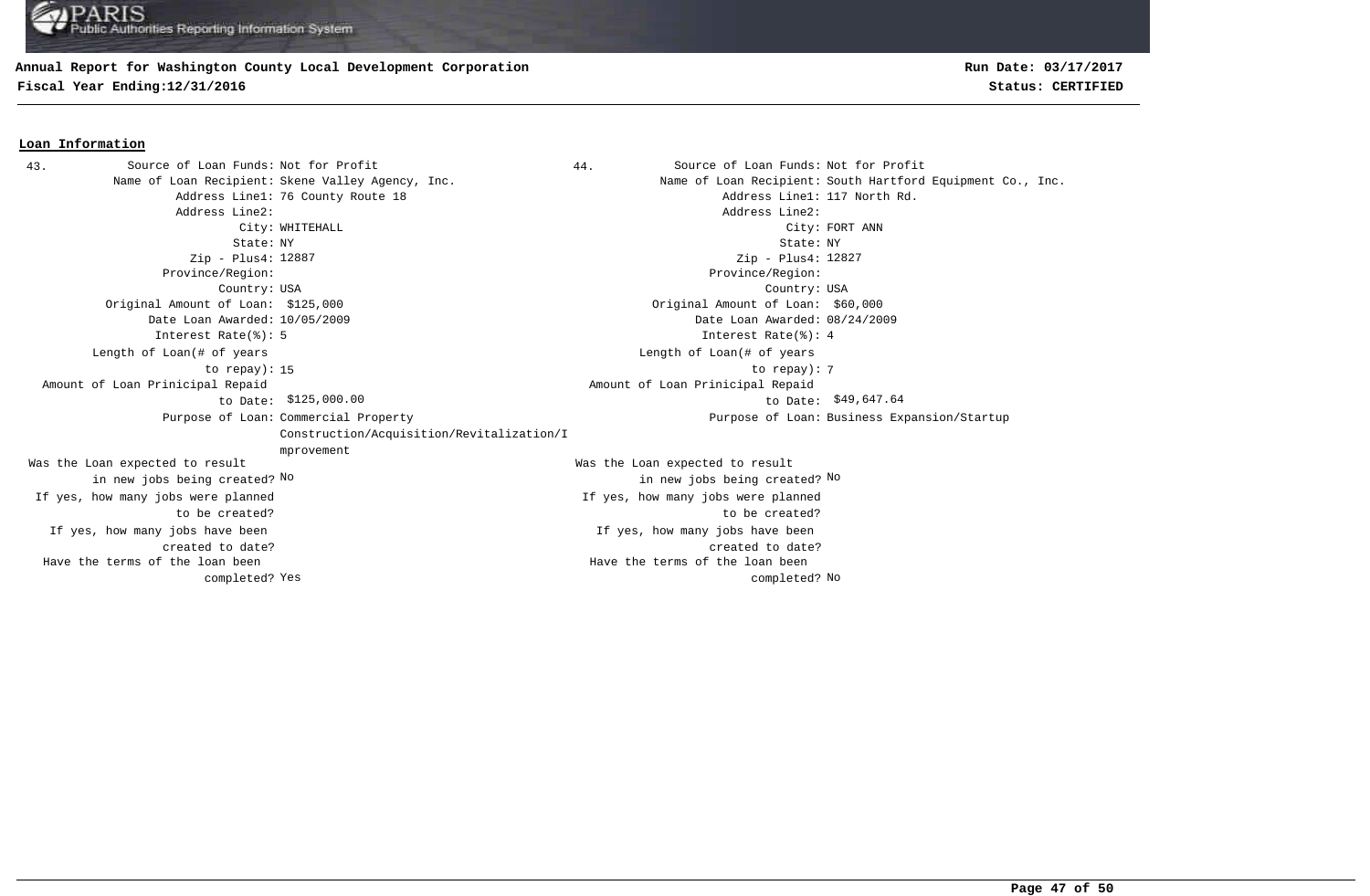## **Annual Report for Washington County Local Development Corporation**

**Fiscal Year Ending:12/31/2016 Status: CERTIFIED**

### **Loan Information**

46. Source of Loan Funds: Not for Profit Name of Loan Recipient: Thomas Bushey dba ProTube Extrusion Name of Loan Recipient: Woodward Equipment Company, LLC Address Line1: 98 Green Barn Road Address Line1: 1461 Baldwin Corners Rd. Address Line2: Address Line2: City: HUDSON FALLS City: FORT ANN State: NY State: NY Zip - Plus4: 12839 Province/Region: Province/Region: Country: USA Country: USA created to date? 2 If yes, how many jobs have been created to date? If yes, how many jobs have been Original Amount of Loan: \$45,000 Original Amount of Loan: \$45,000 Date Loan Awarded: 07/26/2007 Date Loan Awarded: 07/03/2014 to be created? 1 Was the Loan expected to result in new jobs being created? No Was the Loan expected to result new jobs being created? <sup>Yes</sup> in new jobs being created? <sup>Yes</sup> Zip - Plus4: 12827 Interest Rate(%): 5.19 Interest Rate(%): 5 If yes, how many jobs were planned to be created? If yes, how many jobs were planned 10 to repay): 10 Length of Loan(# of years to repay): Length of Loan(# of years  $$45,000.00$   $$12,507.68$  Amount of Loan Prinicipal Repaid to Date: Amount of Loan Prinicipal Repaid Purpose of Loan: Commercial Property Construction/Acquisition/Revitalization/I mprovement Purpose of Loan: Business Expansion/Startup Yes and the completed? No completed? No completed? No completed? No completed? No Have the terms of the loan been completed? Have the terms of the loan been 45. Source of Loan Funds: Not for Profit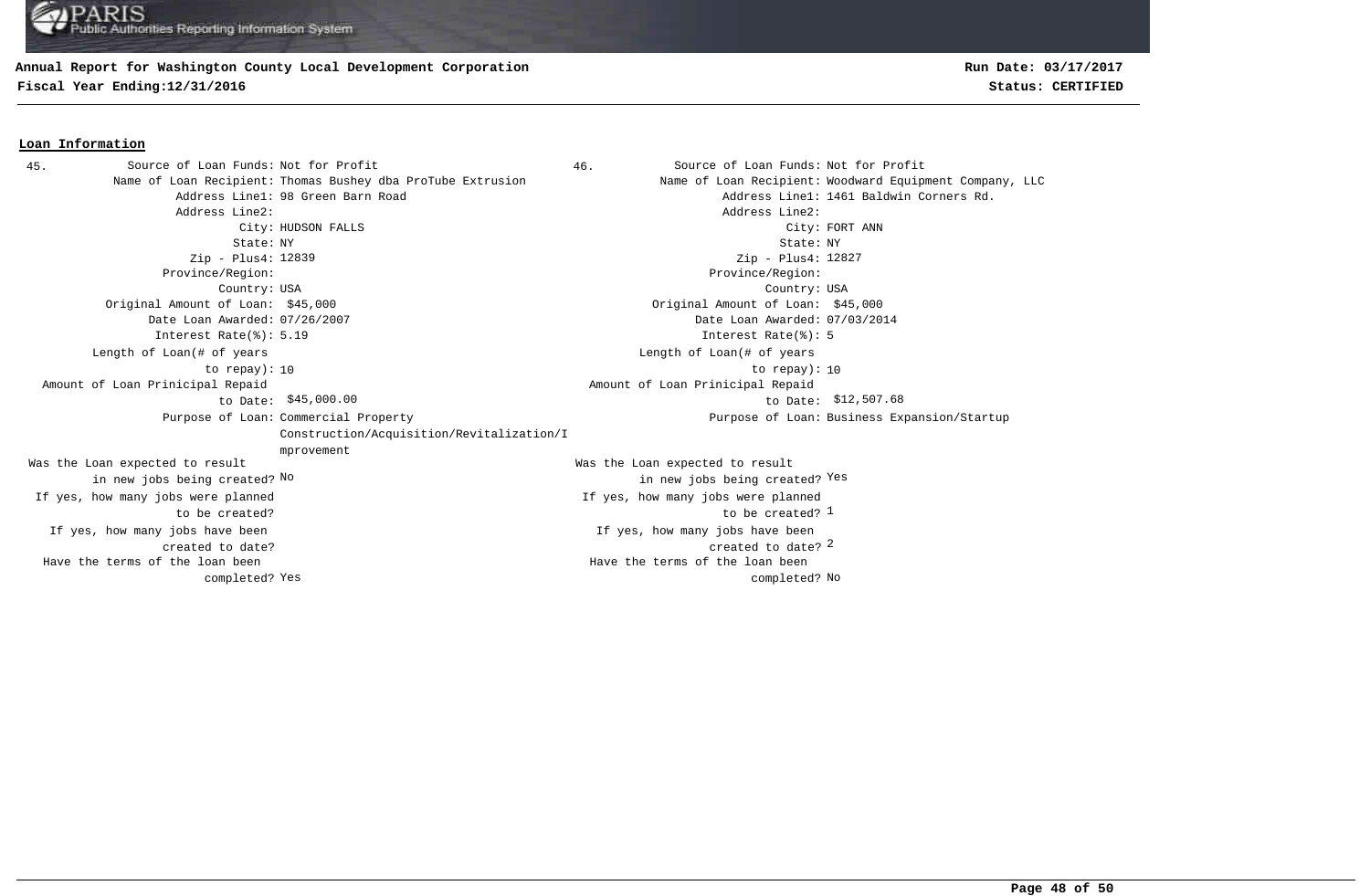

**Fiscal Year Ending:12/31/2016 Status: CERTIFIED**

**Run Date: 03/17/2017**

**Bond Information**

**This Authority has indicated that it did not have any outstanding bonds during the reporting period.**